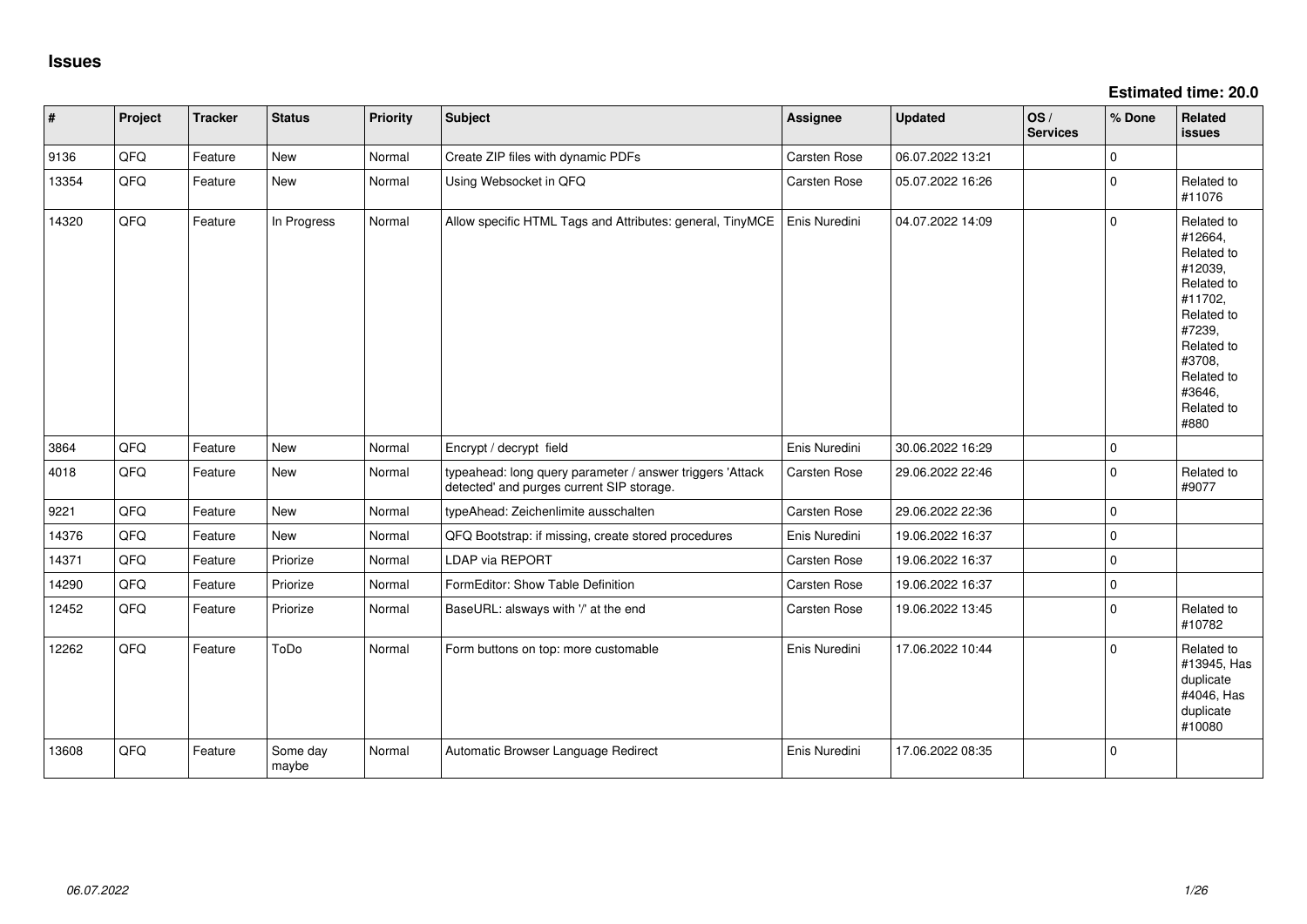| $\vert$ # | Project | <b>Tracker</b> | <b>Status</b>     | <b>Priority</b> | <b>Subject</b>                                                                       | <b>Assignee</b>        | <b>Updated</b>   | OS/<br><b>Services</b> | % Done              | <b>Related</b><br><b>issues</b>                                        |
|-----------|---------|----------------|-------------------|-----------------|--------------------------------------------------------------------------------------|------------------------|------------------|------------------------|---------------------|------------------------------------------------------------------------|
| 7732      | QFQ     | Feature        | Some day<br>maybe | Normal          | Javascript: Lazy Loading der add on libs                                             | Benjamin Baer          | 08.06.2022 10:38 |                        | $\Omega$            | Related to<br>#12611,<br>Related to<br>#12490,<br>Related to<br>#10013 |
| 10013     | QFQ     | Feature        | Some day<br>maybe | Normal          | FE.typ=editor: CodeMirror                                                            | Carsten Rose           | 08.06.2022 10:37 |                        | $\Omega$            | Related to<br>#12611,<br>Related to<br>#12490,<br>Related to<br>#7732  |
| 12490     | QFQ     | Feature        | <b>New</b>        | Normal          | Loading Plugins in QFQ - see what tinymce does. (lazy<br>loading)                    | Benjamin Baer          | 08.06.2022 10:37 |                        | $\mathbf{0}$        | Related to<br>#12611,<br>Related to<br>#10013,<br>Related to<br>#7732  |
| 12611     | QFQ     | Feature        | Some day<br>maybe | Normal          | Refactoring: Bootstrap with Lazy Loading                                             | Carsten Rose           | 08.06.2022 10:37 |                        | $\Omega$            | Related to<br>#12490,<br>Related to<br>#10013,<br>Related to<br>#7732  |
| 9052      | QFQ     | Feature        | Feedback          | High            | Report: CodeMirror with SQL Syntax Highlight in FE                                   | Enis Nuredini          | 08.06.2022 10:25 |                        | $\mathbf 0$         |                                                                        |
| 12584     | QFQ     | Feature        | Feedback          | Normal          | T3 v10 migration script: replace alias-patterns (v11)                                | Carsten Rose           | 28.05.2022 11:12 |                        | 100                 |                                                                        |
| 14185     | QFQ     | Feature        | <b>New</b>        | Normal          | External/Autocron.php - better suitable directory                                    | Support: System        | 28.05.2022 11:03 |                        | $\mathbf{0}$        |                                                                        |
| 14090     | QFQ     | Feature        | <b>New</b>        | Normal          | Nützliche _script funktionen                                                         | Carsten Rose           | 28.05.2022 11:03 |                        | $\mathbf{0}$        |                                                                        |
| 13609     | QFQ     | Feature        | <b>New</b>        | Normal          | QFQ Introduction: Seite aufloesen                                                    | Philipp<br>Gröbelbauer | 28.05.2022 11:02 |                        | $\mathbf{0}$        |                                                                        |
| 14227     | QFQ     | Feature        | <b>New</b>        | Normal          | Selenium Konkurrenz: cypress.io                                                      | Enis Nuredini          | 28.05.2022 11:02 |                        | $\mathbf{0}$        |                                                                        |
| 14187     | QFQ     | Feature        | <b>New</b>        | High            | qfq.log: show current URL                                                            | Carsten Rose           | 28.05.2022 11:02 |                        | $\mathbf{0}$        | Related to<br>#13933,<br>Related to<br>#12532,<br>Related to<br>#11893 |
| 14028     | QFQ     | Feature        | <b>New</b>        | Normal          | Required notification: visual nicer                                                  | Enis Nuredini          | 28.05.2022 11:01 |                        | $\mathsf{O}\xspace$ |                                                                        |
| 13945     | QFQ     | Feature        | <b>New</b>        | Normal          | As _link: content before/after link                                                  | Enis Nuredini          | 28.05.2022 11:01 |                        | $\Omega$            | Related to<br>#12262                                                   |
| 13572     | QFQ     | Feature        | Feedback          | Normal          | Form Load: misleading error message on trying to load non<br>existent primary record | Enis Nuredini          | 16.05.2022 23:16 |                        | 100                 |                                                                        |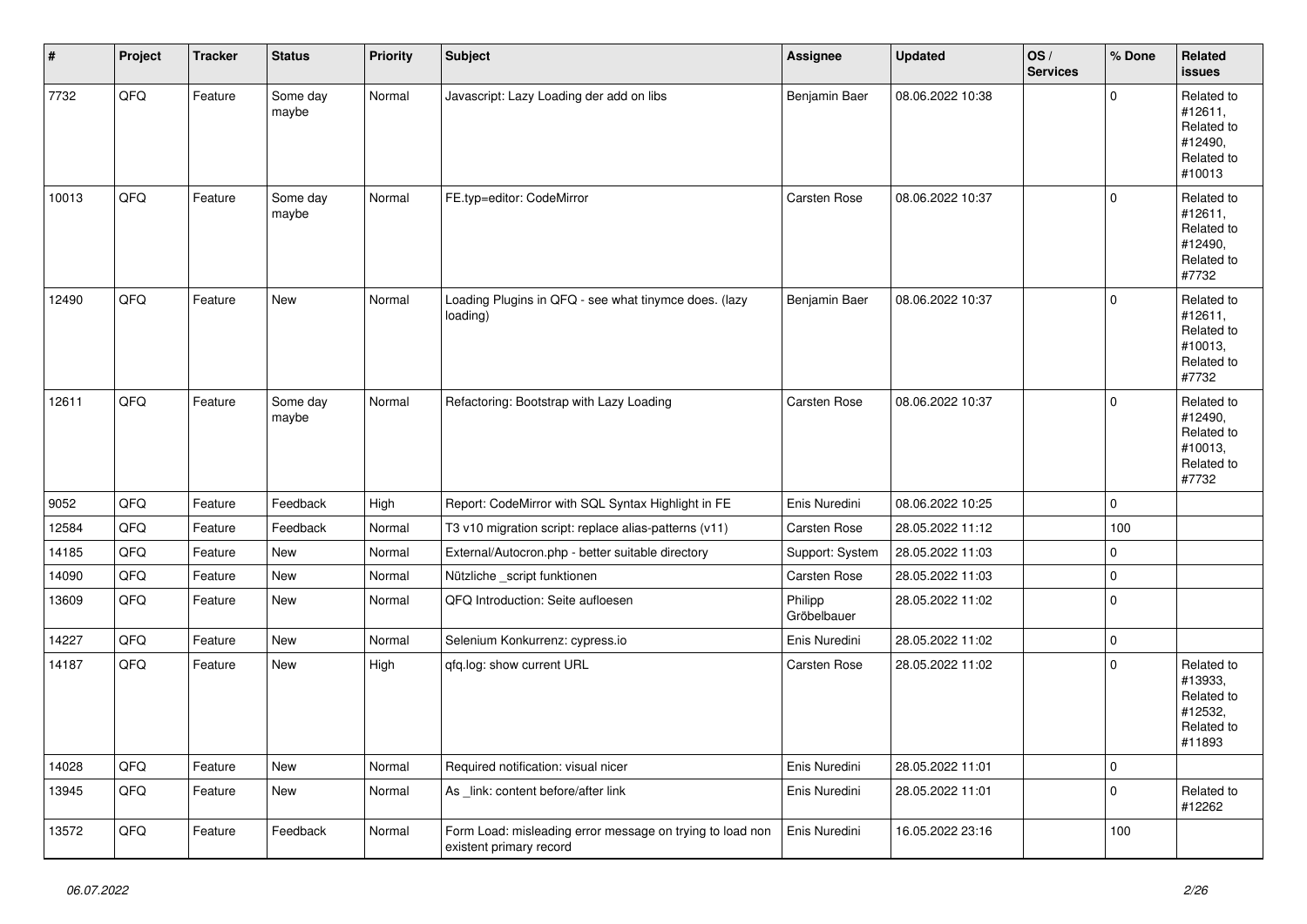| $\sharp$ | Project | <b>Tracker</b> | <b>Status</b>     | <b>Priority</b> | <b>Subject</b>                                                                        | Assignee      | <b>Updated</b>   | OS/<br><b>Services</b> | % Done       | Related<br><b>issues</b>                                               |
|----------|---------|----------------|-------------------|-----------------|---------------------------------------------------------------------------------------|---------------|------------------|------------------------|--------------|------------------------------------------------------------------------|
| 10782    | QFQ     | Feature        | Feedback          | Normal          | Tiny MCE: Image Upload                                                                | Enis Nuredini | 16.05.2022 23:16 |                        | $\Omega$     | Related to<br>#12452                                                   |
| 10979    | QFQ     | Feature        | New               | Normal          | Ajax Calls an API - dataReport                                                        | Carsten Rose  | 11.05.2022 12:15 |                        | 0            |                                                                        |
| 13900    | QFQ     | Feature        | Priorize          | Normal          | Selenium: Check das Cookie/PDF funktioniert                                           | Enis Nuredini | 25.03.2022 12:45 |                        | $\mathbf 0$  |                                                                        |
| 10569    | QFQ     | Feature        | Priorize          | Normal          | link blank more safe                                                                  | Enis Nuredini | 25.03.2022 12:44 |                        | $\mathbf 0$  |                                                                        |
| 10463    | QFQ     | Feature        | New               | Normal          | Report _link: expliztes setzen von HTML Tags (Bedarf fuer<br>'data-selenium' & 'id')  | Enis Nuredini | 23.03.2022 09:23 |                        | $\mathbf 0$  | Related to<br>#7648                                                    |
| 11892    | QFQ     | Feature        | New               | Normal          | tablesorter: columns with links are hard to order - new<br>qualifier 'Y: <ord>'</ord> | Enis Nuredini | 23.03.2022 09:22 |                        | $\mathbf 0$  |                                                                        |
| 7602     | QFQ     | Feature        | ToDo              | High            | Multi Select: with checkboxes                                                         | Benjamin Baer | 22.03.2022 09:07 |                        | $\mathbf 0$  |                                                                        |
| 6801     | QFQ     | Feature        | Priorize          | Normal          | Fabric: Maximize / Fulllscreen                                                        | Benjamin Baer | 21.03.2022 09:56 |                        | $\mathbf 0$  |                                                                        |
| 12440    | QFQ     | Feature        | In Progress       | Normal          | Typo3 V10 upgrade (durchfuehren und testen)                                           | Carsten Rose  | 21.03.2022 09:53 |                        | 50           | Related to<br>#12357,<br>Related to<br>#12067,<br>Related to<br>#10661 |
| 5562     | QFQ     | Feature        | Priorize          | Normal          | Drag'n'Drop fuer Uploads                                                              | Benjamin Baer | 21.03.2022 09:52 |                        | $\mathbf 0$  | Related to<br>#9706                                                    |
| 6224     | QFQ     | Feature        | Priorize          | Normal          | Dynamic update: fade in/out fields                                                    | Benjamin Baer | 21.03.2022 09:50 |                        | $\mathbf 0$  |                                                                        |
| 5366     | QFQ     | Feature        | Priorize          | Normal          | Saving with keyboard shortcuts                                                        | Benjamin Baer | 21.03.2022 09:47 |                        | 0            |                                                                        |
| 12556    | QFQ     | Feature        | New               | Normal          | Pills Title: colored = static or dynamic on allrequiredgiven                          | Benjamin Baer | 19.03.2022 17:49 |                        | $\mathbf 0$  |                                                                        |
| 12603    | QFQ     | Feature        | New               | Normal          | Dropdown (Select), Radio, checkbox:<br>itemListAlways={{!SELECT key, value}}          | Carsten Rose  | 19.03.2022 17:47 |                        | $\mathbf{0}$ |                                                                        |
| 12664    | QFQ     | Feature        | New               | Normal          | TinyMCE: report/remove malicous HTML/JS Code                                          | Carsten Rose  | 19.03.2022 17:47 |                        | $\mathbf 0$  | Related to<br>#14320                                                   |
| 13467    | QFQ     | Feature        | New               | Normal          | ChangeLog Generator                                                                   | Carsten Rose  | 19.03.2022 17:46 |                        | $\mathbf 0$  | Related to<br>#11460                                                   |
| 13700    | QFQ     | Feature        | New               | Normal          | Redesign qfq.io Seite                                                                 | Carsten Rose  | 19.03.2022 17:43 |                        | 0            |                                                                        |
| 13757    | QFQ     | Feature        | New               | High            | QR / Bar-Code Plugin                                                                  | Enis Nuredini | 19.03.2022 17:43 |                        | $\mathbf 0$  |                                                                        |
| 13841    | QFQ     | Feature        | New               | Normal          | Create PDF via iText - evaluate                                                       | Carsten Rose  | 19.03.2022 17:42 |                        | 0            |                                                                        |
| 13843    | QFQ     | Feature        | New               | Normal          | Create JWT via QFQ                                                                    | Carsten Rose  | 19.03.2022 17:42 |                        | 0            |                                                                        |
| 5548     | QFQ     | Feature        | Some day<br>maybe | Normal          | 801 Textfiles/Scriptfiles als Thumbnail                                               | Carsten Rose  | 07.03.2022 16:26 |                        | $\mathbf 0$  |                                                                        |
| 5894     | QFQ     | Feature        | Feedback          | Normal          | Typeahead in Report: show/hide rows dynamically                                       | Carsten Rose  | 18.02.2022 08:50 |                        | $\mathbf 0$  | Related to<br>#5893,<br>Related to<br>#5885                            |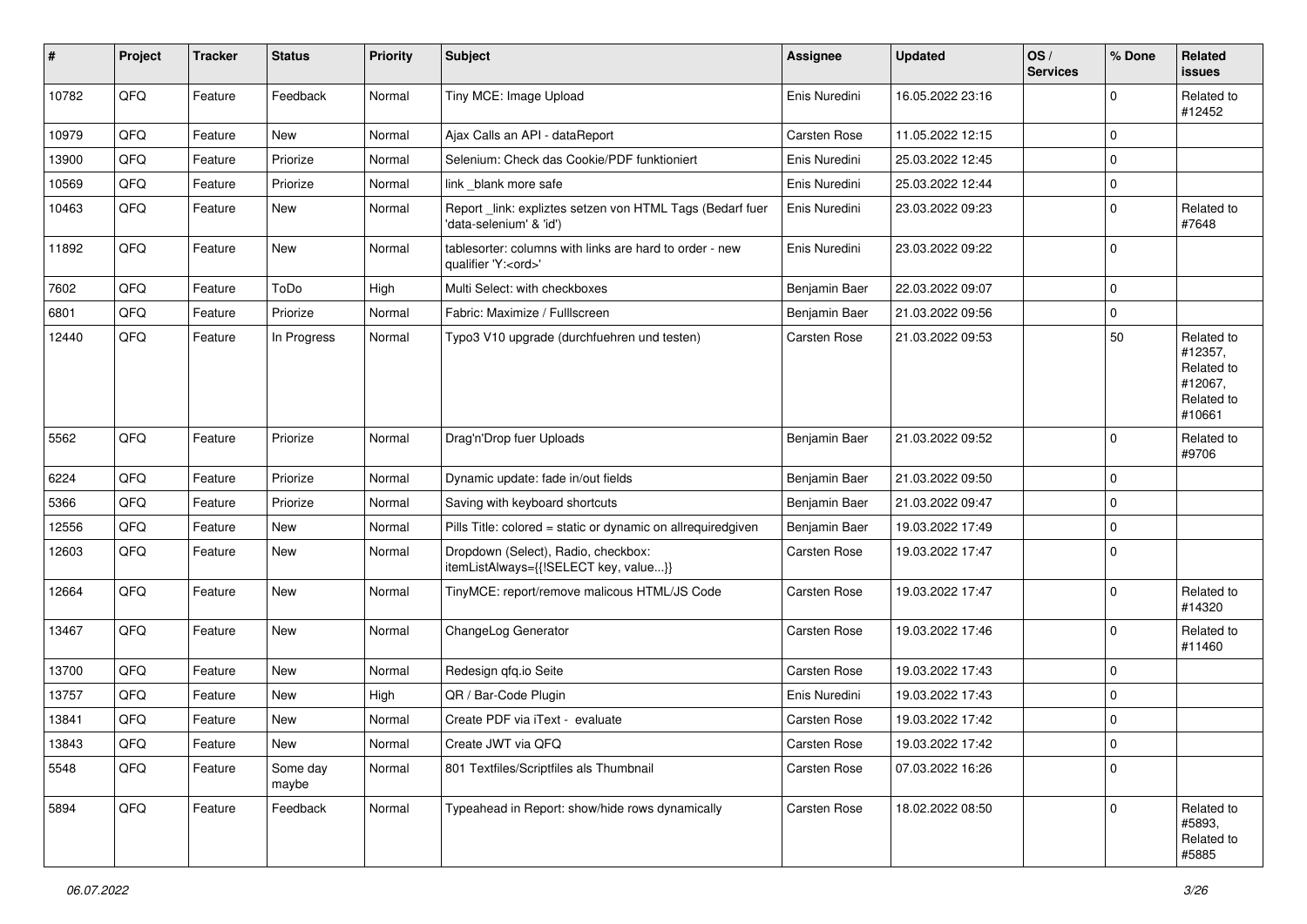| $\vert$ # | Project | <b>Tracker</b> | <b>Status</b>              | <b>Priority</b> | <b>Subject</b>                                                                                                                        | Assignee      | <b>Updated</b>   | OS/<br><b>Services</b> | % Done       | Related<br>issues                               |
|-----------|---------|----------------|----------------------------|-----------------|---------------------------------------------------------------------------------------------------------------------------------------|---------------|------------------|------------------------|--------------|-------------------------------------------------|
| 4413      | QFQ     | Feature        | <b>New</b>                 | Normal          | fieldset: show/hidden, modeSql, dynamicUpdate                                                                                         | Carsten Rose  | 09.02.2022 15:19 |                        | $\Omega$     |                                                 |
| 12476     | QFQ     | Feature        | <b>New</b>                 | Normal          | clearMe: a) should trigger 'dirty', b) sticky on textarea resize                                                                      | Benjamin Baer | 04.01.2022 08:40 |                        | $\mathbf{0}$ | Related to<br>#9528                             |
| 6870      | QFQ     | Feature        | Priorize                   | Normal          | Click on '_link' triggers an API call                                                                                                 | Benjamin Baer | 03.01.2022 08:25 |                        | $\mathbf{0}$ |                                                 |
| 7965      | QFQ     | Feature        | Priorize                   | Normal          | Input type 'text' with visual format - currency                                                                                       | Benjamin Baer | 03.01.2022 07:45 |                        | $\mathbf{0}$ |                                                 |
| 9135      | QFQ     | Feature        | Priorize                   | Normal          | Progress Bar generic / replace old hourglass download<br>popup                                                                        | Benjamin Baer | 03.01.2022 07:43 |                        | $\mathbf 0$  |                                                 |
| 13566     | QFQ     | Feature        | Ready to sync<br>(develop) | Normal          | Delete config-example.qfq.php file                                                                                                    | Carsten Rose  | 23.12.2021 09:25 |                        | $\mathbf{0}$ |                                                 |
| 12544     | QFQ     | Feature        | New                        | High            | a) ' AS _link' new also as ' AS _format', b) sortierung via<br>'display: none;', c) ' format' benoeitgt nicht zwingend<br>u/U/p/m/z/d | Carsten Rose  | 14.12.2021 16:03 |                        | $\mathbf{0}$ |                                                 |
| 12532     | QFQ     | Feature        | New                        | High            | SIP-Parameter bei Seitenaufruf in Browser-Console<br>anzeigen                                                                         | Carsten Rose  | 07.12.2021 17:19 |                        | $\mathbf{0}$ | Related to<br>#11893.<br>Related to<br>#14187   |
| 12186     | QFQ     | Feature        | <b>New</b>                 | High            | TinyMCE Config für Objekte                                                                                                            | Carsten Rose  | 07.12.2021 17:19 |                        | $\Omega$     | <b>Blocks</b><br>#12632                         |
| 10114     | QFQ     | Feature        | <b>New</b>                 | High            | Symbol (Link): 'G:' (Glyphicon) replaced by 'i:' (icon)                                                                               |               | 07.12.2021 17:19 |                        | $\Omega$     | Related to<br>#3797,<br>Related to<br>#4194     |
| 11702     | QFQ     | Feature        | <b>New</b>                 | Normal          | HTML Special Char makes no sense for 'allbut' if '&' is<br>forbidden                                                                  | Carsten Rose  | 07.12.2021 16:35 |                        | $\mathbf{0}$ | Related to<br>#5112,<br>Related to<br>#14320    |
| 8082      | QFQ     | Feature        | Priorize                   | High            | Contact form without saving record                                                                                                    | Carsten Rose  | 07.12.2021 15:20 |                        | $\Omega$     | Related to<br>#8587,<br><b>Blocks</b><br>#11850 |
| 13330     | QFQ     | Feature        | In Progress                | Normal          | Multi Form: Upload                                                                                                                    | Carsten Rose  | 07.11.2021 12:40 |                        | 50           | Related to<br>#9706                             |
| 12337     | QFQ     | Feature        | Some day<br>maybe          | Normal          | Database.php: better caching                                                                                                          | Carsten Rose  | 16.09.2021 15:10 |                        | $\mathbf{0}$ |                                                 |
| 12315     | QFQ     | Feature        | Some day<br>maybe          | Normal          | Form History (Diffs) / Backups                                                                                                        | Carsten Rose  | 16.09.2021 15:10 |                        | $\Omega$     |                                                 |
| 11323     | QFQ     | Feature        | Some day<br>maybe          | Normal          | Report Frontend Editor Modal + Codemirror                                                                                             | Carsten Rose  | 16.09.2021 15:10 |                        | $\mathbf{0}$ | Related to<br>#11036                            |
| 11322     | QFQ     | Feature        | Some day<br>maybe          | Normal          | Form Element JSON - (multiline parameter field)                                                                                       | Carsten Rose  | 16.09.2021 15:10 |                        | $\mathbf 0$  |                                                 |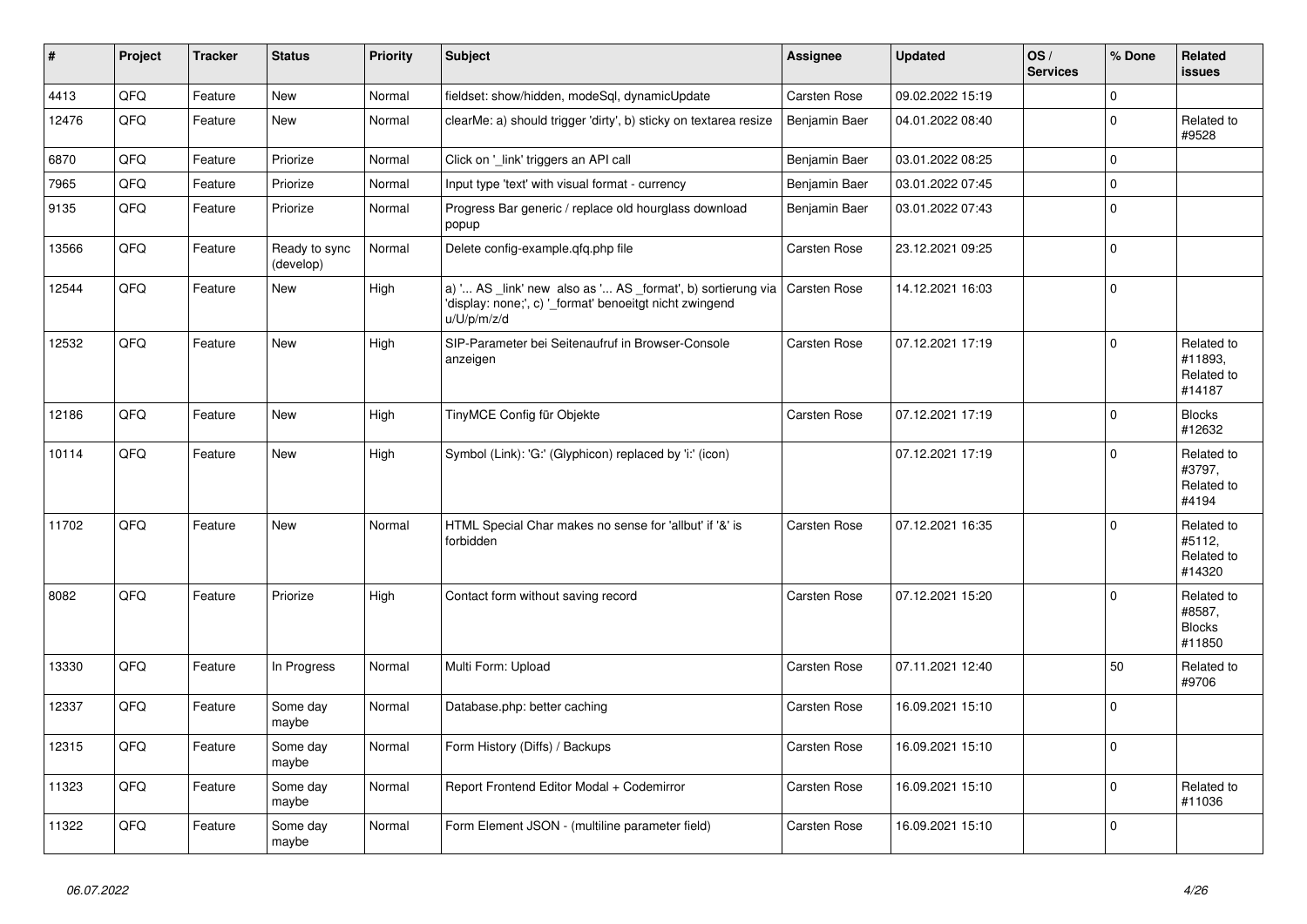| $\sharp$ | Project | <b>Tracker</b> | <b>Status</b>     | <b>Priority</b> | <b>Subject</b>                                    | Assignee     | <b>Updated</b>   | OS/<br><b>Services</b> | % Done      | Related<br><b>issues</b>                     |
|----------|---------|----------------|-------------------|-----------------|---------------------------------------------------|--------------|------------------|------------------------|-------------|----------------------------------------------|
| 11217    | QFQ     | Feature        | Some day<br>maybe | Normal          | <b>Extend Script Functionality</b>                | Carsten Rose | 16.09.2021 15:10 |                        | $\Omega$    |                                              |
| 10716    | QFQ     | Feature        | Some day<br>maybe | Normal          | Business Logic mit Externen Skripten              | Carsten Rose | 16.09.2021 15:10 |                        | $\Omega$    | Related to<br>#10713,<br>Related to<br>#8217 |
| 10095    | QFQ     | Feature        | Some day<br>maybe | Normal          | Generic Gitlab Integration into QFQ               | Carsten Rose | 16.09.2021 15:10 |                        | $\mathbf 0$ |                                              |
| 8586     | QFQ     | Feature        | Some day<br>maybe | Normal          | QFQ: Enhance Error message for 'record not found' | Carsten Rose | 16.09.2021 15:10 |                        | $\mathbf 0$ |                                              |
| 8520     | QFQ     | Feature        | Some day<br>maybe | Normal          | Bring QFQ to Composer                             | Carsten Rose | 16.09.2021 15:10 |                        | $\mathbf 0$ |                                              |
| 8101     | QFQ     | Feature        | Some day<br>maybe | Normal          | Password hash: support further hashing methods    | Carsten Rose | 16.09.2021 15:10 |                        | $\pmb{0}$   |                                              |
| 7453     | QFQ     | Feature        | Some day<br>maybe | Normal          | import / export forms QFQ                         | Carsten Rose | 16.09.2021 15:10 |                        | $\Omega$    |                                              |
| 7452     | QFQ     | Feature        | Some day<br>maybe | Normal          | automate deployment new QFQ version               | Carsten Rose | 16.09.2021 15:10 |                        | $\mathbf 0$ |                                              |
| 11036    | QFQ     | Feature        | Some day<br>maybe | Normal          | inline report editor permissions                  | Carsten Rose | 16.09.2021 15:09 |                        | $\mathbf 0$ | Related to<br>#11323                         |
| 10745    | QFQ     | Feature        | Some day<br>maybe | Normal          | <b>Tablesorter Excel Export</b>                   | Carsten Rose | 16.09.2021 15:09 |                        | $\mathbf 0$ |                                              |
| 10116    | QFQ     | Feature        | Some day<br>maybe | Normal          | TypeAhead: Tag - show inside 'input' element      | Carsten Rose | 16.09.2021 15:09 |                        | $\mathbf 0$ |                                              |
| 11980    | QFQ     | Feature        | In Progress       | Normal          | protected verzeichnis MUSS geschützt werden       | Carsten Rose | 07.09.2021 13:30 |                        | $\mathbf 0$ |                                              |
| 10793    | QFQ     | Feature        | In Progress       | Normal          | <b>Update NPM Packages</b>                        | Carsten Rose | 07.09.2021 13:25 |                        | 30          |                                              |
| 4445     | QFQ     | Feature        | Some day<br>maybe | Normal          | template group: Option to simulate fieldset       |              | 28.06.2021 14:11 |                        | $\mathbf 0$ |                                              |
| 8204     | QFQ     | Feature        | Priorize          | High            | Position 'required mark'                          | Carsten Rose | 16.06.2021 13:44 |                        | $\mathbf 0$ |                                              |
| 12679    | QFQ     | Feature        | New               | Normal          | tablesorter: custom column width                  | Carsten Rose | 16.06.2021 11:10 |                        | $\mathbf 0$ |                                              |
| 11460    | QFQ     | Feature        | <b>New</b>        | Normal          | Easier creation of changelog: gitchangelog        | Carsten Rose | 12.06.2021 10:20 |                        | $\mathbf 0$ | Related to<br>#13467                         |
| 6261     | QFQ     | Feature        | <b>New</b>        | Normal          | Persistent SIP                                    | Carsten Rose | 12.06.2021 09:07 |                        | $\pmb{0}$   | Related to<br>#10819                         |
| 6723     | QFQ     | Feature        | New               | Normal          | Report QFQ Installation and Version               | Carsten Rose | 12.06.2021 09:07 |                        | $\mathbf 0$ |                                              |
| 9348     | QFQ     | Feature        | <b>New</b>        | Normal          | defaultThumbnailSize: pre render thumbnails       | Carsten Rose | 12.06.2021 09:05 |                        | $\mathbf 0$ |                                              |
| 9346     | QFQ     | Feature        | Priorize          | Normal          | beforeSave: check if an upload is given           | Carsten Rose | 11.06.2021 21:18 |                        | $\pmb{0}$   |                                              |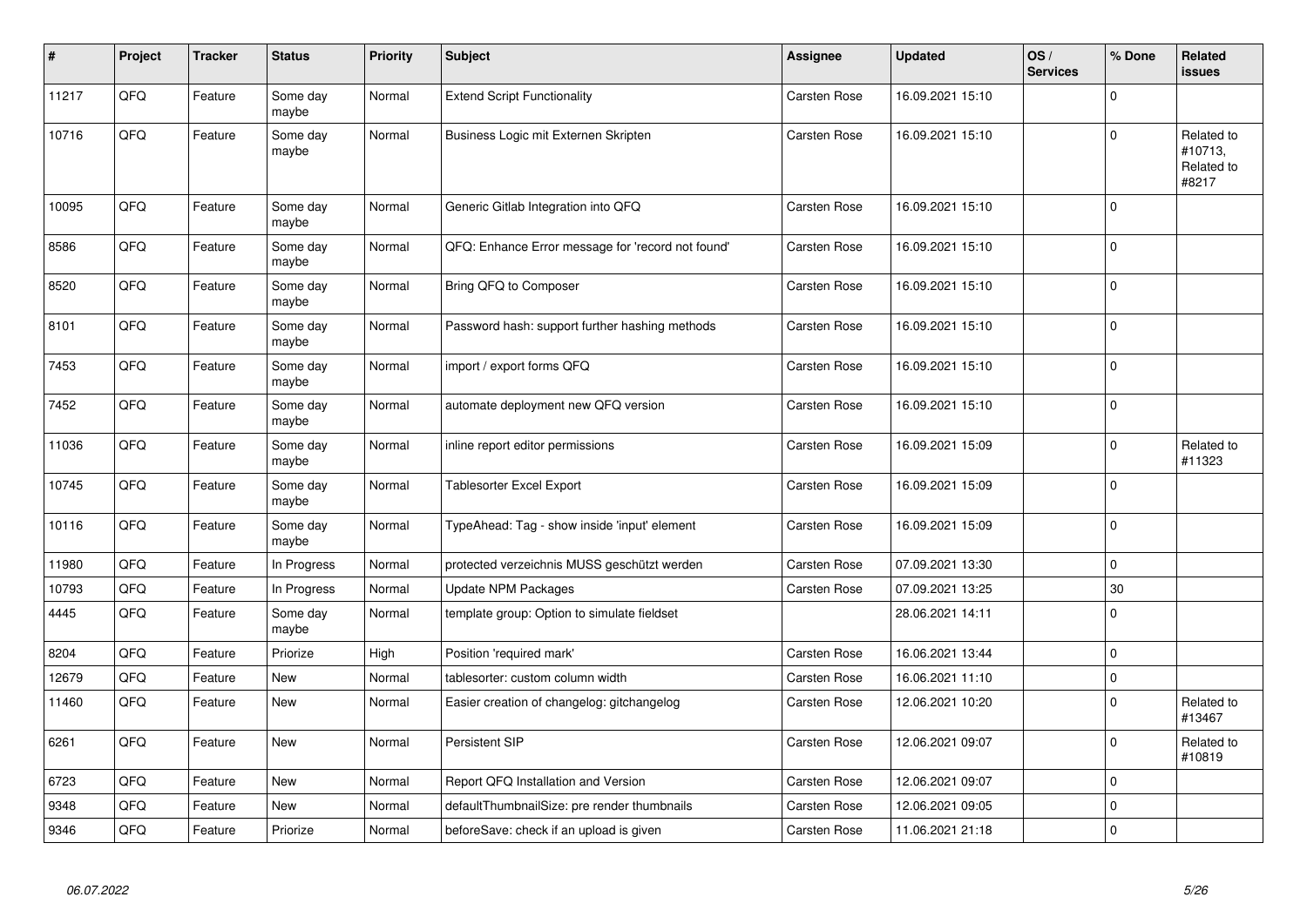| #     | Project | <b>Tracker</b> | <b>Status</b> | <b>Priority</b> | <b>Subject</b>                                                                                                 | Assignee            | <b>Updated</b>   | OS/<br><b>Services</b> | % Done      | Related<br><b>issues</b>                                               |
|-------|---------|----------------|---------------|-----------------|----------------------------------------------------------------------------------------------------------------|---------------------|------------------|------------------------|-------------|------------------------------------------------------------------------|
| 12632 | QFQ     | Feature        | New           | Normal          | TinyMCE: Prepare CSS classes for images                                                                        | Carsten Rose        | 04.06.2021 14:35 |                        | 100         | Blocked by<br>#12186                                                   |
| 11893 | QFQ     | Feature        | New           | High            | Broken SIP: a) only report one time, b) only report in main<br>column                                          | Carsten Rose        | 12.05.2021 12:13 |                        | $\mathbf 0$ | Related to<br>#12532.<br>Related to<br>#14187                          |
| 10012 | QFQ     | Feature        | Priorize      | Normal          | redirectAllMailTo: {{beEmail:T}}                                                                               | Carsten Rose        | 08.05.2021 09:54 |                        | $\mathbf 0$ | Related to<br>#12412,<br>Related to<br>#12413.<br>Related to<br>#10011 |
| 10011 | QFQ     | Feature        | Priorize      | Normal          | Offer new STORE TYPO3 Variable 'beUser', 'beEmail'                                                             | Carsten Rose        | 08.05.2021 09:51 |                        | $\mathbf 0$ | Related to<br>#10012,<br>Related to<br>#12511                          |
| 12412 | QFQ     | Feature        | New           | Normal          | Action/Escape qualifier 'e' (empty), '0': if given, an empty<br>string (or '0') will be treated as 'not found' | Carsten Rose        | 08.05.2021 09:40 |                        | $\mathbf 0$ | Related to<br>#12413,<br>Related to<br>#10012                          |
| 12439 | QFQ     | Feature        | In Progress   | Normal          | TinyMCE Paste from Word & Character Count/Limit                                                                | Carsten Rose        | 05.05.2021 22:15 |                        | 0           |                                                                        |
| 9668  | QFQ     | Feature        | Priorize      | Normal          | Form.mode: rename 'hidden' to 'hide'                                                                           | Carsten Rose        | 05.05.2021 22:14 |                        | $\mathbf 0$ | Related to<br>#6437                                                    |
| 8044  | QFQ     | Feature        | Priorize      | Normal          | Transaction: a) Form, b) Report                                                                                | Carsten Rose        | 05.05.2021 22:14 |                        | $\mathbf 0$ | Related to<br>#8043                                                    |
| 3867  | QFQ     | Feature        | Priorize      | Normal          | Readonly Formular: Template Groups add/delete<br>ausbeldnen                                                    | Carsten Rose        | 05.05.2021 22:12 |                        | $\mathbf 0$ |                                                                        |
| 8963  | QFQ     | Feature        | Priorize      | Normal          | Setting values in a store: flexible way                                                                        | Carsten Rose        | 05.05.2021 22:10 |                        | $\mathbf 0$ | Related to<br>#8975                                                    |
| 9394  | QFQ     | Feature        | Priorize      | Normal          | REST: allow for non numerical ids in get requests                                                              | <b>Carsten Rose</b> | 05.05.2021 22:10 |                        | 0           |                                                                        |
| 11320 | QFQ     | Feature        | Priorize      | Normal          | Typo3 Version 10 support                                                                                       | Carsten Rose        | 05.05.2021 22:09 |                        | 0           |                                                                        |
| 12503 | QFQ     | Feature        | Priorize      | Normal          | Detect dangerous UPDATE statement with missing WHERE                                                           | Carsten Rose        | 05.05.2021 22:09 |                        | 0           |                                                                        |
| 12504 | QFQ     | Feature        | Priorize      | Normal          | sql.log: report fe.id                                                                                          | Carsten Rose        | 05.05.2021 22:09 |                        | 0           |                                                                        |
| 12465 | QFQ     | Feature        | <b>New</b>    | Normal          | QFQ Function: use in FE to fill StoreRecord                                                                    | <b>Carsten Rose</b> | 05.05.2021 21:58 |                        | $\mathbf 0$ |                                                                        |
| 9548  | QFQ     | Feature        | Feedback      | High            | FormElement: Pattern mismatch - optional report only on<br>focus lost                                          | Benjamin Baer       | 03.05.2021 21:14 |                        | $\mathbf 0$ |                                                                        |
| 9517  | QFQ     | Feature        | In Progress   | High            | Input multiple tags with typeahead                                                                             | Carsten Rose        | 03.05.2021 21:14 |                        | 40          | Related to<br>#10150                                                   |
| 8962  | QFQ     | Feature        | New           | High            | allow for form fields with identical names                                                                     | Carsten Rose        | 03.05.2021 21:14 |                        | 0           |                                                                        |
| 7850  | QFQ     | Feature        | New           | High            | Upload records: non 'pathFileName' column                                                                      | Carsten Rose        | 03.05.2021 21:14 |                        | $\pmb{0}$   |                                                                        |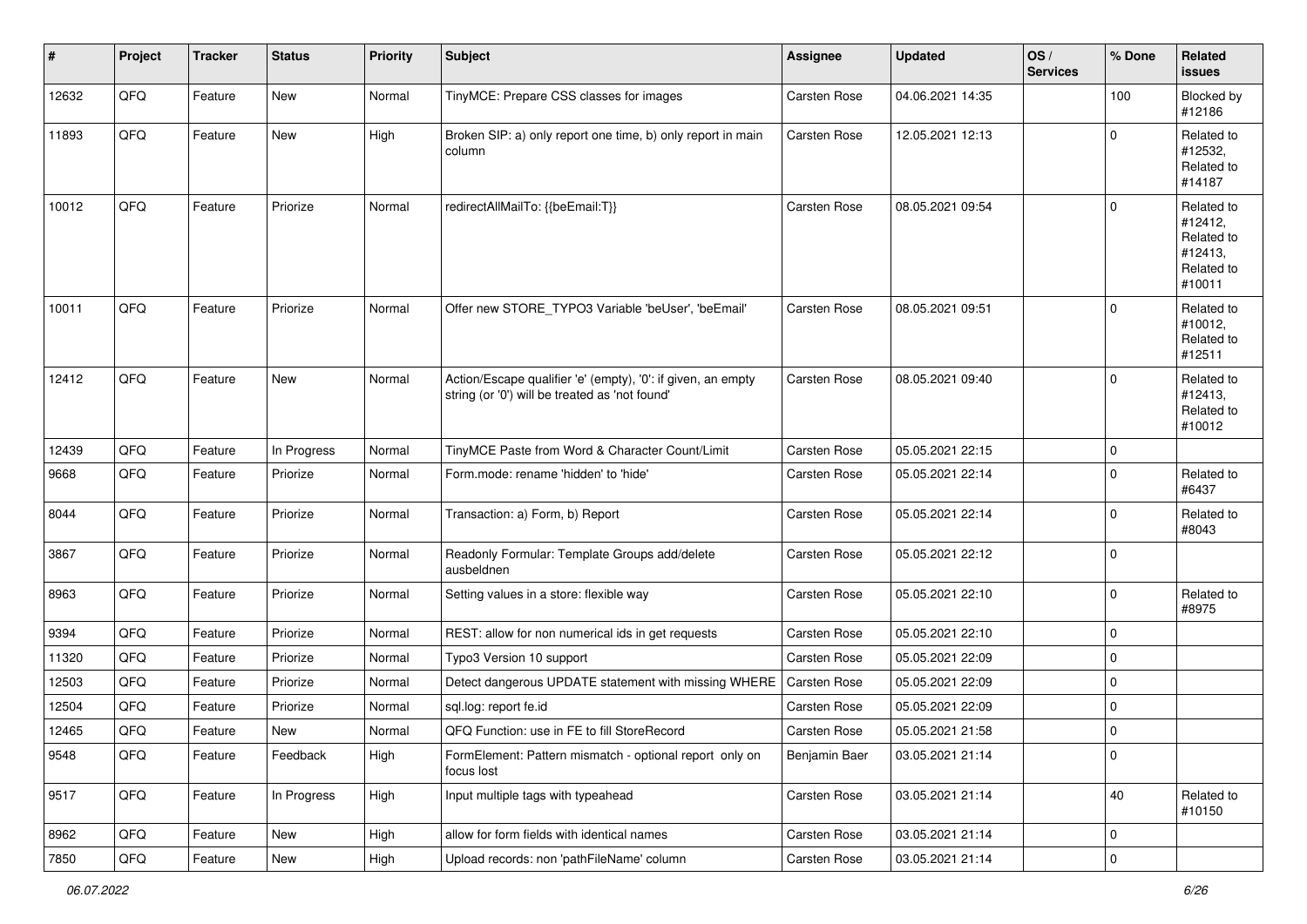| #     | Project | <b>Tracker</b> | <b>Status</b>     | <b>Priority</b> | <b>Subject</b>                                                                                             | Assignee                                               | <b>Updated</b>   | OS/<br><b>Services</b> | % Done       | <b>Related</b><br><b>issues</b>               |                      |
|-------|---------|----------------|-------------------|-----------------|------------------------------------------------------------------------------------------------------------|--------------------------------------------------------|------------------|------------------------|--------------|-----------------------------------------------|----------------------|
| 5715  | QFQ     | Feature        | New               | High            | PDF Caching                                                                                                | Carsten Rose                                           | 03.05.2021 21:14 |                        | $\Omega$     | Related to<br>#5851,<br>Related to<br>#6357   |                      |
| 4258  | QFQ     | Feature        | Some day<br>maybe | High            | System Defaults: Forms                                                                                     | Carsten Rose                                           | 03.05.2021 21:14 |                        | $\mathbf{0}$ |                                               |                      |
| 3990  | QFQ     | Feature        | Some day<br>maybe | High            | custom class definition: add space automatically                                                           | Carsten Rose                                           | 03.05.2021 21:14 |                        | $\mathbf{0}$ |                                               |                      |
| 3967  | QFQ     | Feature        | Some day<br>maybe | High            | Report: Checkbox, Radio, Dropdown, Input welches ohne<br>Submit funktioniert - 'Inline-Form'               | Carsten Rose                                           | 03.05.2021 21:14 |                        | $\Omega$     |                                               |                      |
| 3848  | QFQ     | Feature        | Some day<br>maybe | High            | Antivirus check fuer Upload files in qfq?                                                                  | Carsten Rose                                           | 03.05.2021 21:14 |                        | $\mathbf{0}$ | Related to<br>#4131                           |                      |
| 3727  | QFQ     | Feature        | New               | High            | Security: Session Hijacking erschweren                                                                     | Carsten Rose                                           | 03.05.2021 21:14 |                        | 0            |                                               |                      |
| 880   | QFQ     | Feature        | Some day<br>maybe | Urgent          | Security: PHP, SQL Injection, XSS                                                                          |                                                        | 03.05.2021 21:14 |                        | $\mathbf 0$  | Related to<br>#14320                          |                      |
| 11850 | QFQ     | Feature        | New               | Urgent          | Wizard Form: basierend auf einer Tabelle eine Form<br>anlegen.                                             |                                                        | 03.05.2021 21:12 |                        | $\Omega$     | Blocked by<br>#8082                           |                      |
| 10345 | QFQ     | Feature        | <b>New</b>        | Normal          | Templates - Patterns QFQ Style                                                                             |                                                        | 03.05.2021 21:01 |                        | $\Omega$     | Related to<br>#10713                          |                      |
| 12119 | QFQ     | Feature        | New               | Normal          | AS paged: error message missing if there ist no 'r'<br>argument.                                           | Carsten Rose                                           | 03.05.2021 20:51 |                        | $\mathbf 0$  |                                               |                      |
| 12163 | QFQ     | Feature        | New               | Normal          | Checkbox: table wrap                                                                                       | Carsten Rose                                           | 03.05.2021 20:51 |                        | 0            |                                               |                      |
| 11955 | QFQ     | Feature        | New               | Normal          | subrecord: new title option to set <th> attributes - e.g. to<br/>customize tablesorter options.</th>       | attributes - e.g. to<br>customize tablesorter options. | Carsten Rose     | 03.05.2021 20:47       |              | $\mathbf 0$                                   | Related to<br>#11775 |
| 11747 | QFQ     | Feature        | <b>New</b>        | Normal          | Maintenance Page with Redirect                                                                             | Carsten Rose                                           | 03.05.2021 20:47 |                        | $\Omega$     | Related to<br>#11741                          |                      |
| 4194  | QFQ     | Feature        | In Progress       | Normal          | Bootstrap 4 ist jetzt offiziel                                                                             |                                                        | 03.05.2021 20:47 |                        | $\mathbf 0$  | Related to<br>#10114                          |                      |
| 12480 | QFQ     | Feature        | <b>New</b>        | Normal          | If QFQ upgrade is running, block further request                                                           | Carsten Rose                                           | 03.05.2021 20:45 |                        | $\mathbf 0$  |                                               |                      |
| 12477 | QFQ     | Feature        | New               | Normal          | Support for refactoring: Form, FormElement, diverse<br>Tabellen/Spalten, tt-content Records                | Carsten Rose                                           | 03.05.2021 20:45 |                        | 0            |                                               |                      |
| 12474 | QFQ     | Feature        | <b>New</b>        | Normal          | Check BaseConfigURL if it is given and the the last char is                                                | Carsten Rose                                           | 03.05.2021 20:45 |                        | $\Omega$     |                                               |                      |
| 12413 | QFQ     | Feature        | <b>New</b>        | Normal          | STORE_TYPO3: enhance for {{be_users.email:T}},<br>{{fe users.email:T}}                                     | Carsten Rose                                           | 03.05.2021 20:45 |                        | $\mathbf 0$  | Related to<br>#12412,<br>Related to<br>#10012 |                      |
| 12400 | QFQ     | Feature        | <b>New</b>        | Normal          | Tutorial ist in QFQ Doku, Wird in der Suche gefunden, es<br>gibt aber kein Menupunkt - Inhalt ueberpruefen | <b>Carsten Rose</b>                                    | 03.05.2021 20:45 |                        | $\Omega$     |                                               |                      |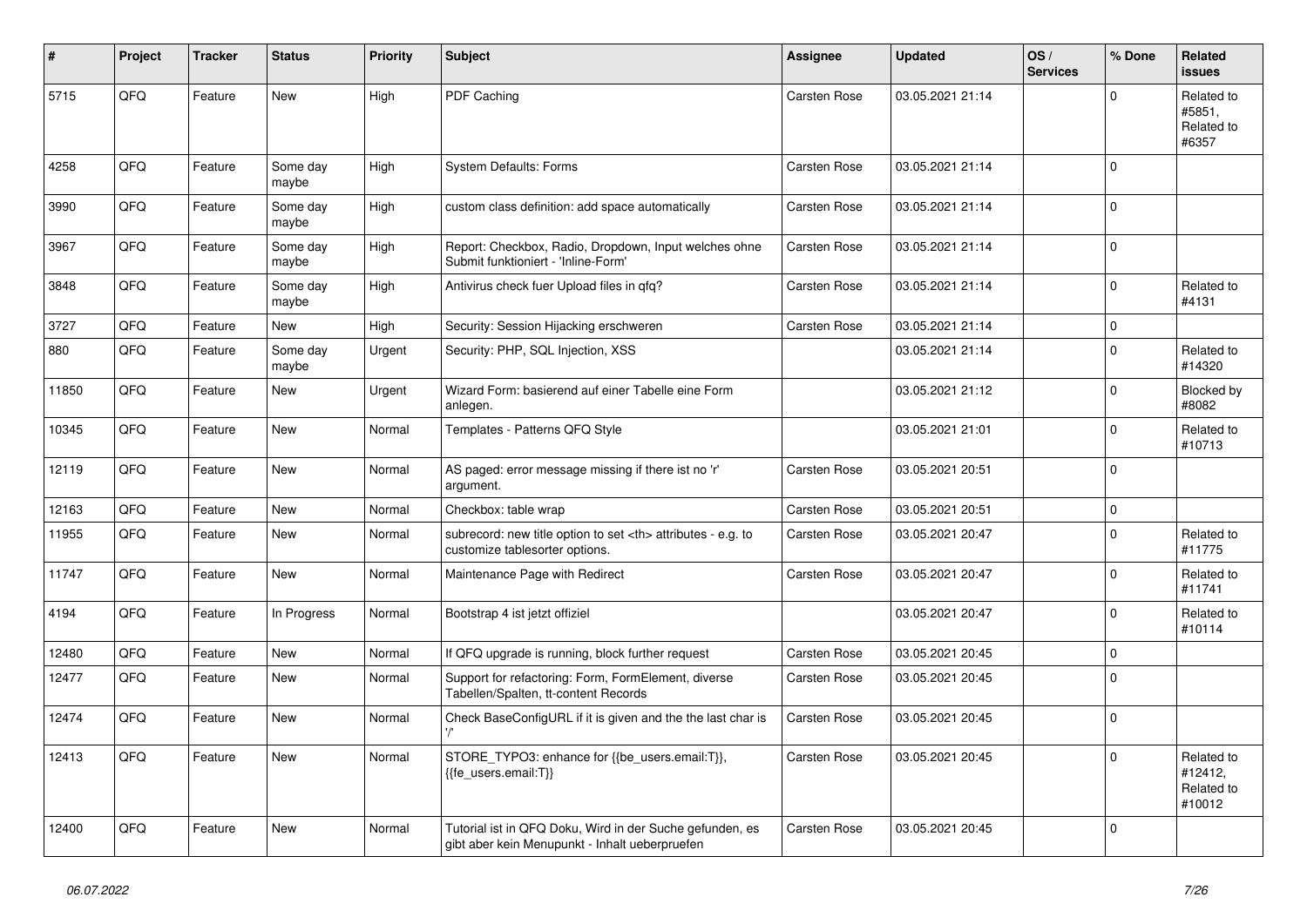| ∦     | Project | <b>Tracker</b> | <b>Status</b>     | <b>Priority</b> | Subject                                                                                              | <b>Assignee</b> | <b>Updated</b>   | OS/<br><b>Services</b> | % Done      | Related<br><b>issues</b>  |
|-------|---------|----------------|-------------------|-----------------|------------------------------------------------------------------------------------------------------|-----------------|------------------|------------------------|-------------|---------------------------|
| 12269 | QFQ     | Feature        | <b>New</b>        | Normal          | 2FA - Login                                                                                          | Carsten Rose    | 03.05.2021 20:45 |                        | $\Omega$    |                           |
| 12162 | QFQ     | Feature        | New               | Normal          | FE.type=sendmail: personalized mailing (several mails) via<br>template                               | Carsten Rose    | 03.05.2021 20:45 |                        | $\mathbf 0$ |                           |
| 12156 | QFQ     | Feature        | <b>New</b>        | Normal          | Form: Optional disable 'leave page'                                                                  |                 | 03.05.2021 20:45 |                        | $\mathbf 0$ |                           |
| 12109 | QFQ     | Feature        | New               | Normal          | Donwload Link: Plain, SIP, Persistent Link, Peristent SIP -<br>new notation                          | Carsten Rose    | 03.05.2021 20:45 |                        | $\mathbf 0$ | Related to<br>#12085      |
| 7278  | QFQ     | Feature        | Some day<br>maybe | Normal          | Form: Wert vordefinieren der immer gesetzt wird                                                      |                 | 02.05.2021 09:27 |                        | $\mathbf 0$ |                           |
| 12135 | QFQ     | Feature        | <b>New</b>        | Normal          | Subrecord: Notiz                                                                                     |                 | 24.04.2021 16:58 |                        | $\mathbf 0$ |                           |
| 12330 | QFQ     | Feature        | <b>New</b>        | Normal          | Copy to input field / text area / TinyMCE                                                            | Carsten Rose    | 07.04.2021 09:01 |                        | $\mathbf 0$ |                           |
| 10080 | QFQ     | Feature        | New               | Normal          | Popup on 'save' / 'close': configure dialog (answer<br>yes/no/cancle/)                               | Carsten Rose    | 28.03.2021 20:52 |                        | $\mathbf 0$ | Is duplicate of<br>#12262 |
| 10714 | QFQ     | Feature        | <b>New</b>        | Normal          | multi Table Form                                                                                     | Carsten Rose    | 16.03.2021 18:44 |                        | $\mathbf 0$ |                           |
| 8217  | QFQ     | Feature        | New               | Normal          | if-elseif-else construct                                                                             | Carsten Rose    | 16.03.2021 18:41 |                        | $\mathbf 0$ | Related to<br>#10716      |
| 11516 | QFQ     | Feature        | <b>New</b>        | Normal          | Multi Page Form (Previous/Next Buttons)                                                              | Carsten Rose    | 16.03.2021 17:52 |                        | $\mathbf 0$ |                           |
| 12146 | QFQ     | Feature        | New               | Normal          | Autocron Job: Anzeigen wann der naechste Job<br>ausgefuehrt wird, resp das er nicht ausgefuehrt wird | Carsten Rose    | 15.03.2021 15:23 |                        | $\mathbf 0$ |                           |
| 8187  | QFQ     | Feature        | <b>New</b>        | Normal          | Subrecord: enable/hide new button - make new/edit/delete<br>customizeable.                           | Carsten Rose    | 06.03.2021 18:44 |                        | $\mathbf 0$ | Related to<br>#11326      |
| 12039 | QFQ     | Feature        | <b>New</b>        | Normal          | Missing htmlSpecialChar() in pre processing on form submit                                           |                 | 18.02.2021 00:09 |                        | $\mathbf 0$ | Related to<br>#14320      |
| 12024 | QFQ     | Feature        | <b>New</b>        | Normal          | Excel Export: text columns by default decode<br>htmlspeciachar()                                     | Carsten Rose    | 17.02.2021 23:55 |                        | $\mathbf 0$ | Related to<br>#12022      |
| 12038 | QFQ     | Feature        | New               | Normal          | a) STORE_VAR: filenameOnlyStripUniq, b) SP:<br>QSTRIPUNIQ()                                          |                 | 17.02.2021 23:55 |                        | $\mathbf 0$ |                           |
| 12023 | QFQ     | Feature        | <b>New</b>        | Normal          | MySQL Stored Precdure: QDECODESPECIALCHAR()                                                          | Carsten Rose    | 16.02.2021 11:16 |                        | $\mathbf 0$ | Related to<br>#12022      |
| 7229  | QFQ     | Feature        | Some day<br>maybe | Normal          | New FormElement.type: Button                                                                         |                 | 01.02.2021 12:32 |                        | $\mathbf 0$ |                           |
| 3880  | QFQ     | Feature        | Some day<br>maybe | Normal          | Form 'Form': anlegen einer Tabelle                                                                   |                 | 14.01.2021 10:12 |                        | $\mathbf 0$ |                           |
| 5695  | QFQ     | Feature        | In Progress       | Normal          | Multiform                                                                                            | Carsten Rose    | 02.01.2021 18:38 |                        | $\mathbf 0$ |                           |
| 11775 | QFQ     | Feature        | New               | Normal          | Subrecord Tooltip pro Feld                                                                           | Carsten Rose    | 18.12.2020 15:22 |                        | $\mathbf 0$ | Related to<br>#11955      |
| 11716 | QFQ     | Feature        | New               | Normal          | Form an beliebiger Stelle im Report anzeigen                                                         |                 | 09.12.2020 09:47 |                        | $\mathbf 0$ |                           |
| 11534 | QFG     | Feature        | New               | Normal          | Report: Action on selected rows - Table batchprocessing<br>feature                                   |                 | 18.11.2020 08:15 |                        | $\mathbf 0$ |                           |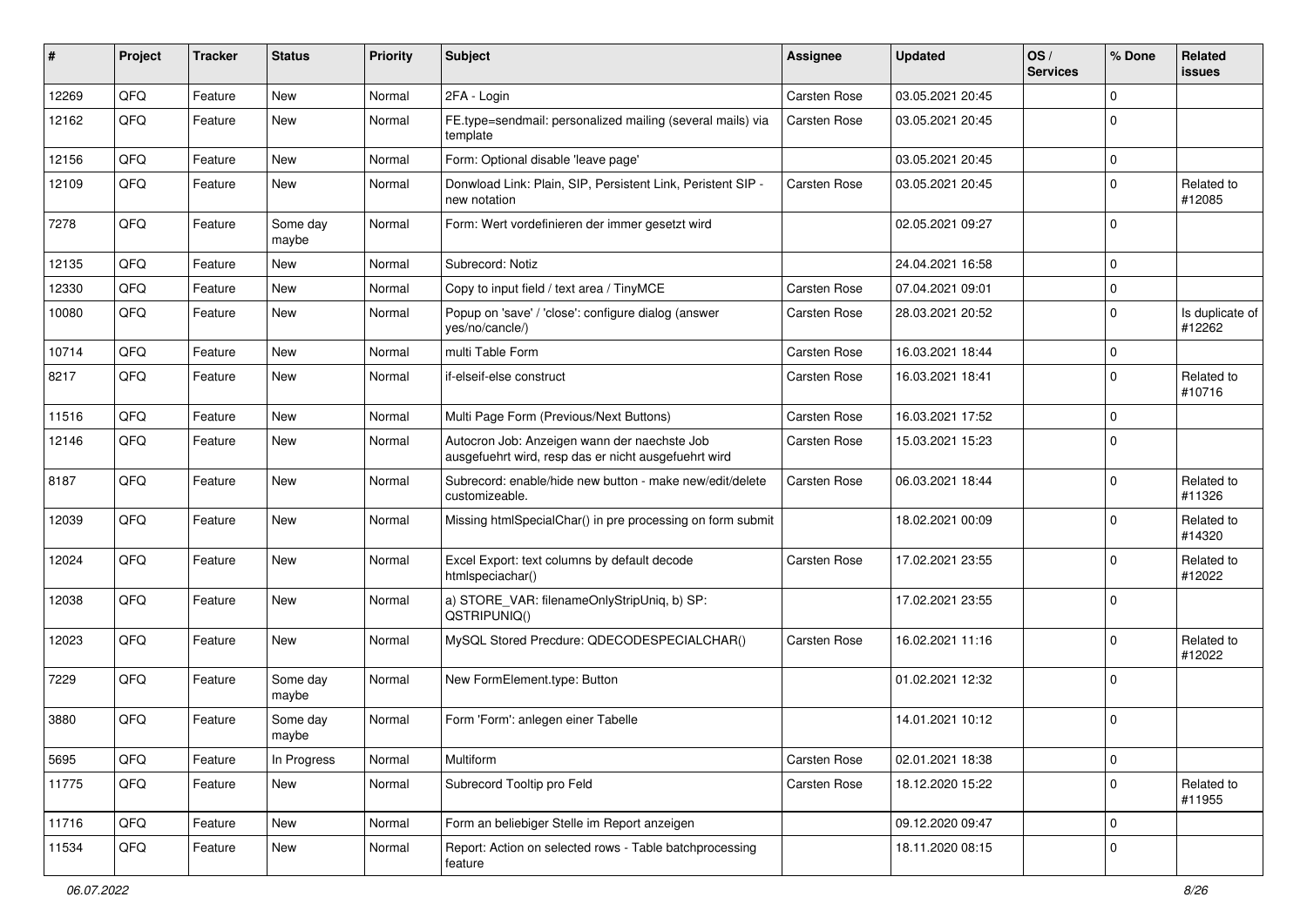| #     | Project | <b>Tracker</b> | <b>Status</b>     | <b>Priority</b> | <b>Subject</b>                                                                                     | <b>Assignee</b> | <b>Updated</b>   | OS/<br><b>Services</b> | % Done      | Related<br>issues    |
|-------|---------|----------------|-------------------|-----------------|----------------------------------------------------------------------------------------------------|-----------------|------------------|------------------------|-------------|----------------------|
| 11535 | QFQ     | Feature        | <b>New</b>        | Normal          | Ability to create SQL columns in frontend QFQ forms                                                |                 | 17.11.2020 12:11 |                        | $\Omega$    |                      |
| 11523 | QFQ     | Feature        | New               | Normal          | Mit dynamic Update erkennen, ob Upload gemacht wurde                                               | Carsten Rose    | 13.11.2020 15:07 |                        | $\Omega$    | Related to<br>#9533  |
| 11504 | QFQ     | Feature        | New               | Normal          | Dynamic Update: Button text update for 'Save',' Close' &<br>'Delete'                               | Carsten Rose    | 12.11.2020 23:44 |                        | $\mathbf 0$ |                      |
| 11076 | QFQ     | Feature        | In Progress       | Normal          | SELECT  AS _websocket                                                                              | Carsten Rose    | 30.08.2020 17:49 |                        | $\mathbf 0$ | Related to<br>#13354 |
| 11080 | QFQ     | Feature        | New               | Normal          | Send MQTT messages                                                                                 | Carsten Rose    | 29.08.2020 19:49 |                        | $\Omega$    |                      |
| 10996 | QFQ     | Feature        | <b>New</b>        | Normal          | Download video via sip: no seek                                                                    | Carsten Rose    | 12.08.2020 14:18 |                        | $\mathbf 0$ |                      |
| 10976 | QFQ     | Feature        | <b>New</b>        | Normal          | Excel Export Verbesserungen                                                                        | Carsten Rose    | 06.08.2020 10:56 |                        | $\Omega$    |                      |
| 10874 | QFQ     | Feature        | <b>New</b>        | Normal          | Erstellen eines Foreign Keys in der Tabelle "FormElement"                                          |                 | 13.07.2020 10:11 |                        | $\mathbf 0$ |                      |
| 10819 | QFQ     | Feature        | New               | Normal          | Persistent SIP - second try                                                                        | Carsten Rose    | 29.06.2020 23:02 |                        | $\mathbf 0$ | Related to<br>#6261  |
| 10763 | QFQ     | Feature        | New               | Normal          | form accessed and submitted despite logout?                                                        |                 | 16.06.2020 11:43 |                        | $\mathbf 0$ |                      |
| 3432  | QFQ     | Feature        | New               | Normal          | subrecord: dynamicUpdate                                                                           | Carsten Rose    | 11.06.2020 21:10 |                        | $\pmb{0}$   | Related to<br>#5691  |
| 10738 | QFQ     | Feature        | Some day<br>maybe | Normal          | CORS headers for external API requests                                                             |                 | 10.06.2020 14:00 |                        | $\Omega$    |                      |
| 10005 | QFQ     | Feature        | Priorize          | Normal          | Report / special column name:  AS _calendar                                                        | Carsten Rose    | 03.06.2020 17:28 |                        | $\mathbf 0$ |                      |
| 5345  | QFQ     | Feature        | <b>New</b>        | Normal          | Report: UPDATE / INSERT / DELETE statements should<br>trigger subqueries, depending on the result. | Carsten Rose    | 27.05.2020 16:11 |                        | $\mathbf 0$ |                      |
| 10593 | QFQ     | Feature        | New               | Normal          | label2: text behind input element                                                                  | Carsten Rose    | 16.05.2020 10:57 |                        | $\Omega$    |                      |
| 10443 | QFQ     | Feature        | In Progress       | Normal          | Konzept_api / _live                                                                                | Carsten Rose    | 07.05.2020 09:39 |                        | $\mathbf 0$ |                      |
| 10384 | QFQ     | Feature        | <b>New</b>        | Normal          | Parameter Exchange QFQ Instances                                                                   |                 | 07.05.2020 09:38 |                        | $\mathbf 0$ |                      |
| 10124 | QFQ     | Feature        | Feedback          | Normal          | gfg AAI-Login                                                                                      | Karin Niffeler  | 07.05.2020 09:36 |                        | $\mathbf 0$ |                      |
| 10119 | QFQ     | Feature        | New               | Normal          | Dropdown (selectlist) & Type Ahead: format and catagorize<br>list                                  | Carsten Rose    | 07.05.2020 09:36 |                        | $\mathbf 0$ |                      |
| 4050  | QFQ     | Feature        | <b>New</b>        | Normal          | sql.log: 1) FormElement ID which causes a specific action,<br>2) Result in the same row.           | Carsten Rose    | 15.04.2020 11:35 |                        | $\mathbf 0$ | Related to<br>#5458  |
| 10115 | QFQ     | Feature        | <b>New</b>        | Normal          | TypeAhead: static list                                                                             | Carsten Rose    | 26.02.2020 16:42 |                        | 100         |                      |
| 10003 | QFQ     | Feature        | Priorize          | Normal          | fieldset: stronger visualize group                                                                 | Benjamin Baer   | 12.02.2020 08:13 |                        | $\mathbf 0$ |                      |
| 10015 | QFQ     | Feature        | Priorize          | Normal          | Monospace in Textarea                                                                              | Carsten Rose    | 03.02.2020 13:40 |                        | $\mathbf 0$ |                      |
| 9811  | QFQ     | Feature        | New               | Normal          | Report: tag every n'th row                                                                         | Carsten Rose    | 01.02.2020 23:22 |                        | $\mathbf 0$ |                      |
| 9781  | QFQ     | Feature        | <b>New</b>        | Normal          | Button: CSS class to make buttons smaller                                                          | Carsten Rose    | 01.02.2020 23:22 |                        | $\mathbf 0$ |                      |
| 9707  | QFQ     | Feature        | New               | Normal          | SIP security: encode pageld and check pageld on decode                                             | Carsten Rose    | 01.02.2020 23:22 |                        | $\mathbf 0$ |                      |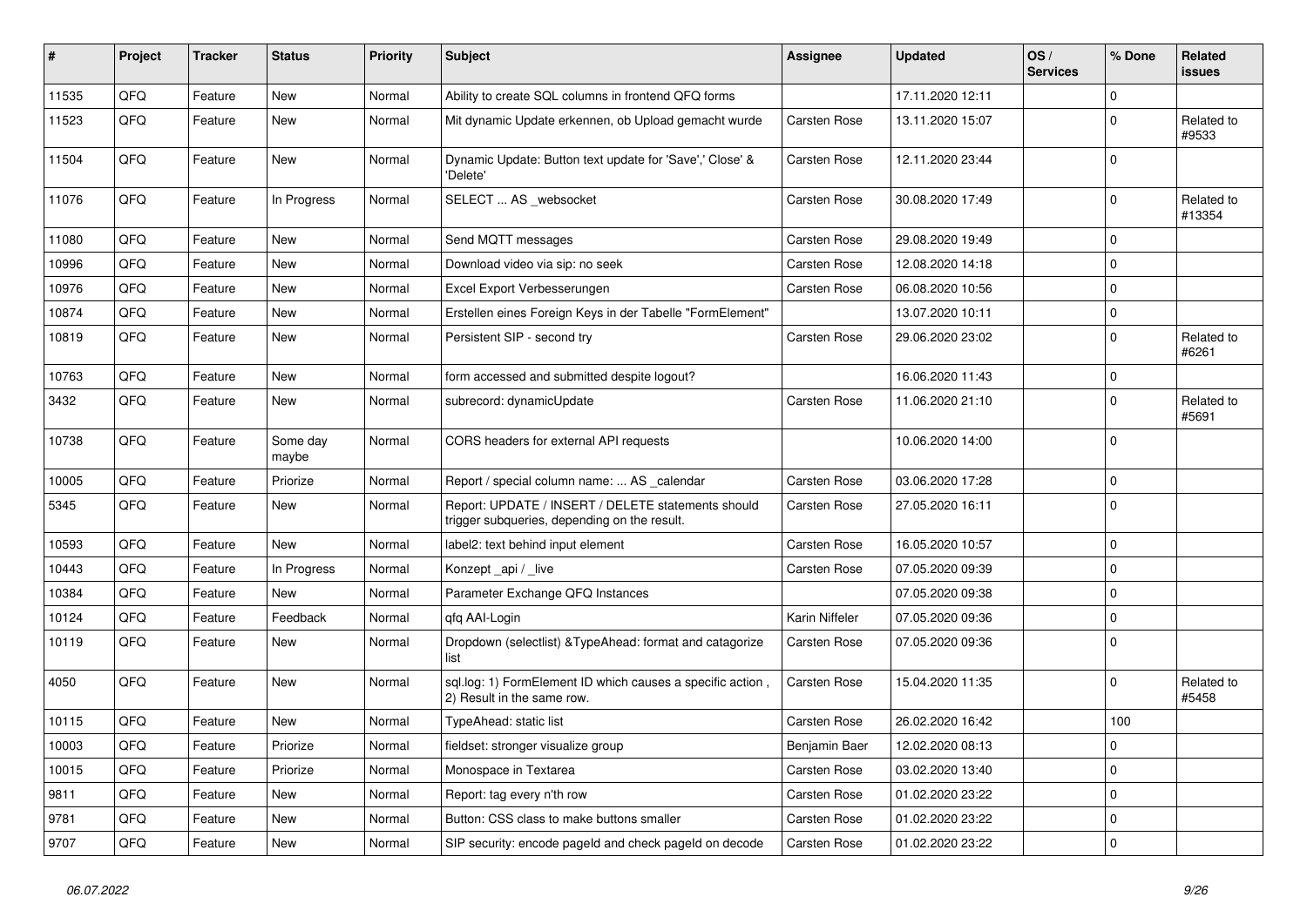| #    | Project | <b>Tracker</b> | <b>Status</b>     | <b>Priority</b> | Subject                                                                                                | <b>Assignee</b>     | <b>Updated</b>   | OS/<br><b>Services</b> | % Done       | Related<br><b>issues</b>                                             |
|------|---------|----------------|-------------------|-----------------|--------------------------------------------------------------------------------------------------------|---------------------|------------------|------------------------|--------------|----------------------------------------------------------------------|
| 9706 | QFQ     | Feature        | New               | Normal          | Multi File Upload (hidden template group)                                                              | Carsten Rose        | 01.02.2020 23:22 |                        | $\Omega$     | Related to<br>#7521,<br>Related to<br>#5562,<br>Related to<br>#13330 |
| 9537 | QFQ     | Feature        | New               | Normal          | FormEditor: Edit fieldset in FrontEnd                                                                  | <b>Carsten Rose</b> | 01.02.2020 23:22 |                        | $\mathbf 0$  |                                                                      |
| 9352 | QFQ     | Feature        | New               | Normal          | FE 'Native' fire slaveld, sqlAfter, sqlIns                                                             | <b>Carsten Rose</b> | 01.02.2020 23:22 |                        | $\mathbf 0$  |                                                                      |
| 9208 | QFQ     | Feature        | New               | Normal          | Manage 'recent' records                                                                                | <b>Carsten Rose</b> | 01.02.2020 23:22 |                        | $\mathbf 0$  |                                                                      |
| 9130 | QFQ     | Feature        | Some day<br>maybe | Normal          | tablesorter: Automatic Row numbering / Zeilenummer                                                     | Benjamin Baer       | 01.02.2020 23:22 |                        | 0            |                                                                      |
| 9129 | QFQ     | Feature        | New               | Normal          | sqlValidate: Message as notification, not as error                                                     | Carsten Rose        | 01.02.2020 23:22 |                        | 0            | Related to<br>#9128                                                  |
| 9128 | QFQ     | Feature        | New               | Normal          | Error Message: not replaced variables- a) replace back to<br>'{{', b) underline                        | Carsten Rose        | 01.02.2020 23:22 |                        | 0            | Related to<br>#9129                                                  |
| 8975 | QFQ     | Feature        | New               | Normal          | Report Notation: 2.0                                                                                   | Carsten Rose        | 01.02.2020 23:22 |                        | $\mathbf 0$  | Related to<br>#8963                                                  |
| 8806 | QFQ     | Feature        | <b>New</b>        | Normal          | SQL Function nl2br                                                                                     | <b>Carsten Rose</b> | 01.02.2020 23:22 |                        | $\mathbf 0$  |                                                                      |
| 8719 | QFQ     | Feature        | New               | Normal          | extraButtonLock: add support for 0/1                                                                   | Carsten Rose        | 01.02.2020 23:22 |                        | 0            |                                                                      |
| 8336 | QFQ     | Feature        | New               | Normal          | Form > modified > Close New: a) Optional disable popup, b)<br>custom text, c) mode on save: close stay | Carsten Rose        | 01.02.2020 23:22 |                        | $\Omega$     | Related to<br>#8335                                                  |
| 8089 | QFQ     | Feature        | New               | Normal          | Copy/Paste for FormElements                                                                            | <b>Carsten Rose</b> | 01.02.2020 23:22 |                        | $\Omega$     |                                                                      |
| 7924 | QFQ     | Feature        | New               | Normal          | Radio/Checkbox with Tooltip                                                                            | Carsten Rose        | 01.02.2020 23:22 |                        | $\mathbf 0$  |                                                                      |
| 7812 | QFQ     | Feature        | New               | Normal          | FE 'Subrecord' - new option 'subrecordShowFilter',<br>'subrecordPaging'                                | Carsten Rose        | 01.02.2020 23:22 |                        | $\mathbf 0$  |                                                                      |
| 7730 | QFQ     | Feature        | Priorize          | Normal          | SELECT Box: title in between                                                                           | Benjamin Baer       | 01.02.2020 23:22 |                        | $\mathbf 0$  |                                                                      |
| 7520 | QFQ     | Feature        | New               | Normal          | QR Code:  AS _qr ( AS _link)                                                                           | Carsten Rose        | 01.02.2020 23:22 |                        | 0            |                                                                      |
| 7519 | QFQ     | Feature        | New               | Normal          | Select: Multi                                                                                          | Carsten Rose        | 01.02.2020 23:22 |                        | $\mathbf 0$  |                                                                      |
| 7109 | QFQ     | Feature        | New               | Normal          | Dynamic Updates: row/element hide                                                                      | Carsten Rose        | 01.02.2020 23:22 |                        | 0            | Has duplicate<br>#4081                                               |
| 6250 | QFQ     | Feature        | In Progress       | Normal          | Enhance layout: a) Subrecord, b) Subrecord-Title                                                       | Carsten Rose        | 01.02.2020 23:22 |                        | $\mathbf 0$  | Related to<br>#5391                                                  |
| 4082 | QFQ     | Feature        | New               | Normal          | Dynamic Update: modeSql - useful default                                                               | Carsten Rose        | 01.02.2020 23:22 |                        | 0            |                                                                      |
| 9602 | QFQ     | Feature        | New               | Normal          | Form definition as JSON                                                                                | Carsten Rose        | 01.02.2020 23:21 |                        | $\mathbf{0}$ | Related to<br>#9600                                                  |
| 7683 | QFQ     | Feature        | New               | Normal          | Special column names in '{{ SELECT  AS _link }}' should<br>be detected                                 | Carsten Rose        | 01.02.2020 23:21 |                        | $\mathbf 0$  |                                                                      |
| 7681 | QFG     | Feature        | New               | Normal          | Optional switch off 'check for modified record'                                                        | Carsten Rose        | 01.02.2020 23:21 |                        | $\pmb{0}$    |                                                                      |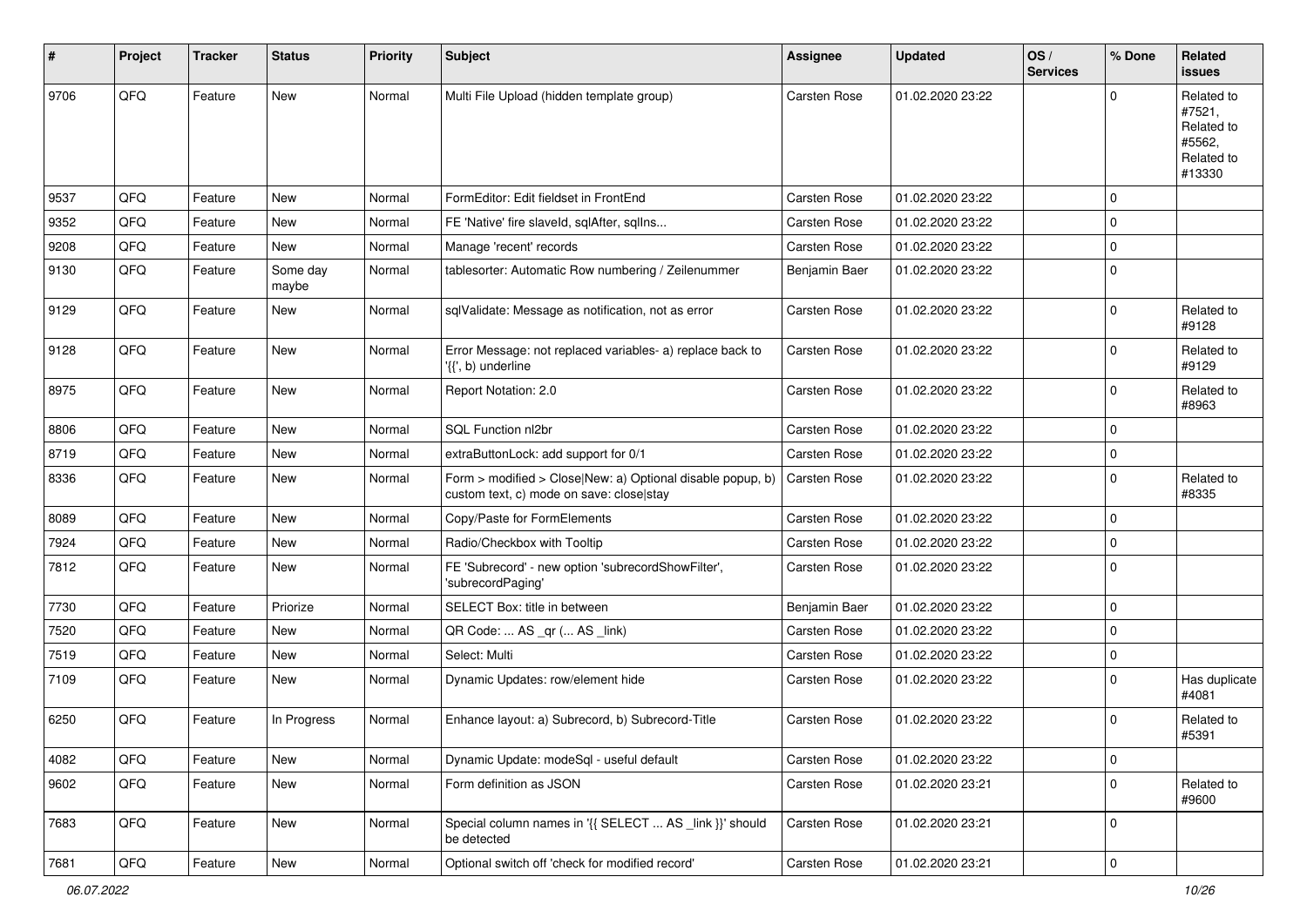| $\vert$ # | Project | <b>Tracker</b> | <b>Status</b>     | <b>Priority</b> | <b>Subject</b>                                                                                                             | <b>Assignee</b>     | <b>Updated</b>   | OS/<br><b>Services</b> | % Done       | Related<br><b>issues</b>                    |
|-----------|---------|----------------|-------------------|-----------------|----------------------------------------------------------------------------------------------------------------------------|---------------------|------------------|------------------------|--------------|---------------------------------------------|
| 7521      | QFQ     | Feature        | New               | Normal          | TemplateGroup: fe.type=upload                                                                                              | Carsten Rose        | 01.02.2020 23:21 |                        | $\Omega$     | Related to<br>#9706                         |
| 7481      | QFQ     | Feature        | New               | Normal          | Detect 'BaseUrl' automatically                                                                                             | Carsten Rose        | 01.02.2020 23:21 |                        | 0            |                                             |
| 7342      | QFQ     | Feature        | New               | Normal          | add content $=$ hide this                                                                                                  | Carsten Rose        | 01.02.2020 23:21 |                        | 0            |                                             |
| 7280      | QFQ     | Feature        | New               | Normal          | recently used table                                                                                                        | Carsten Rose        | 01.02.2020 23:21 |                        | $\mathbf 0$  |                                             |
| 7239      | QFQ     | Feature        | New               | Normal          | TinyMCE: html tag whitelist                                                                                                | Carsten Rose        | 01.02.2020 23:21 |                        | $\mathbf 0$  | Related to<br>#14320                        |
| 7175      | QFQ     | Feature        | New               | Normal          | Upload: md5 hash as filename                                                                                               | Carsten Rose        | 01.02.2020 23:21 |                        | 0            |                                             |
| 7119      | QFQ     | Feature        | New               | Normal          | Upload: scaleDownWidth, scaleDownHeight                                                                                    | <b>Carsten Rose</b> | 01.02.2020 23:21 |                        | $\mathbf 0$  |                                             |
| 7102      | QFQ     | Feature        | New               | Normal          | Comment sign in report: '#' and '--'                                                                                       | Carsten Rose        | 01.02.2020 23:21 |                        | $\mathbf 0$  |                                             |
| 7099      | QFQ     | Feature        | New               | Normal          | Redesign FormEditor                                                                                                        | <b>Carsten Rose</b> | 01.02.2020 23:21 |                        | $\mathbf 0$  |                                             |
| 6972      | QFQ     | Feature        | Some day<br>maybe | Normal          | Fabric Clipboard / cross browser tab                                                                                       | Benjamin Baer       | 01.02.2020 23:21 |                        | 0            |                                             |
| 6970      | QFQ     | Feature        | Some day<br>maybe | Normal          | tablesorter: default fuer 'sortReset' aendern von 'Ctrl' zu 'Alt'                                                          | Benjamin Baer       | 01.02.2020 23:21 |                        | $\mathbf 0$  |                                             |
| 6855      | QFQ     | Feature        | New               | Normal          | With {{feUser:U}}!={{feUser:T}}: Save / Delete: only possible<br>with {{feUserSave:U}}='yes' and '{{feUserDelete:U}}='yes' | Carsten Rose        | 01.02.2020 23:21 |                        | $\mathbf 0$  |                                             |
| 6765      | QFQ     | Feature        | New               | Normal          | Moeglichkeit via QFQ eigene Logs zu schreiben                                                                              | Carsten Rose        | 01.02.2020 23:21 |                        | $\mathbf 0$  |                                             |
| 6609      | QFQ     | Feature        | New               | Normal          | Formlet: JSON API erweitern                                                                                                | Carsten Rose        | 01.02.2020 23:21 |                        | 50           |                                             |
| 6594      | QFQ     | Feature        | New               | Normal          | Excel: on download, check if there is a valid sip                                                                          | <b>Carsten Rose</b> | 01.02.2020 23:21 |                        | 0            |                                             |
| 6437      | QFQ     | Feature        | New               | Normal          | Neuer Mode Button bei FormElementen                                                                                        | Carsten Rose        | 01.02.2020 23:21 |                        | 0            | Related to<br>#9668,<br>Blocked by<br>#9678 |
| 6292      | QFQ     | Feature        | New               | Normal          | Download: File speichern mit Hash aber original Filename in   Carsten Rose<br>der Datenbank vermerken fuer Downloads       |                     | 01.02.2020 23:21 |                        | $\mathbf 0$  |                                             |
| 6289      | QFQ     | Feature        | New               | Normal          | Form: Log                                                                                                                  | Carsten Rose        | 01.02.2020 23:21 |                        | 0            |                                             |
| 5131      | QFQ     | Feature        | New               | Normal          | Activate Spin Gear ('wait/busy' indicator) via LINK attribute                                                              | Carsten Rose        | 01.02.2020 23:21 |                        | $\mathbf{0}$ |                                             |
| 4250      | QFQ     | Feature        | New               | Normal          | AutoCron in QFQ via PHP                                                                                                    | <b>Carsten Rose</b> | 01.02.2020 23:21 |                        | $\Omega$     | Related to<br>#3292,<br>Related to<br>#3291 |
| 3504      | QFQ     | Feature        | New               | Normal          | Logging: welche Action FEs werden wann wie ausgefuehrt                                                                     | Carsten Rose        | 01.02.2020 23:21 |                        | $\mathbf 0$  | Related to<br>#5458,<br>Related to<br>#4092 |
| 5892      | QFQ     | Feature        | Some day<br>maybe | Normal          | QFQ should use T3 API to manipulate FE GROUP<br>membership                                                                 |                     | 01.02.2020 23:20 |                        | 0            |                                             |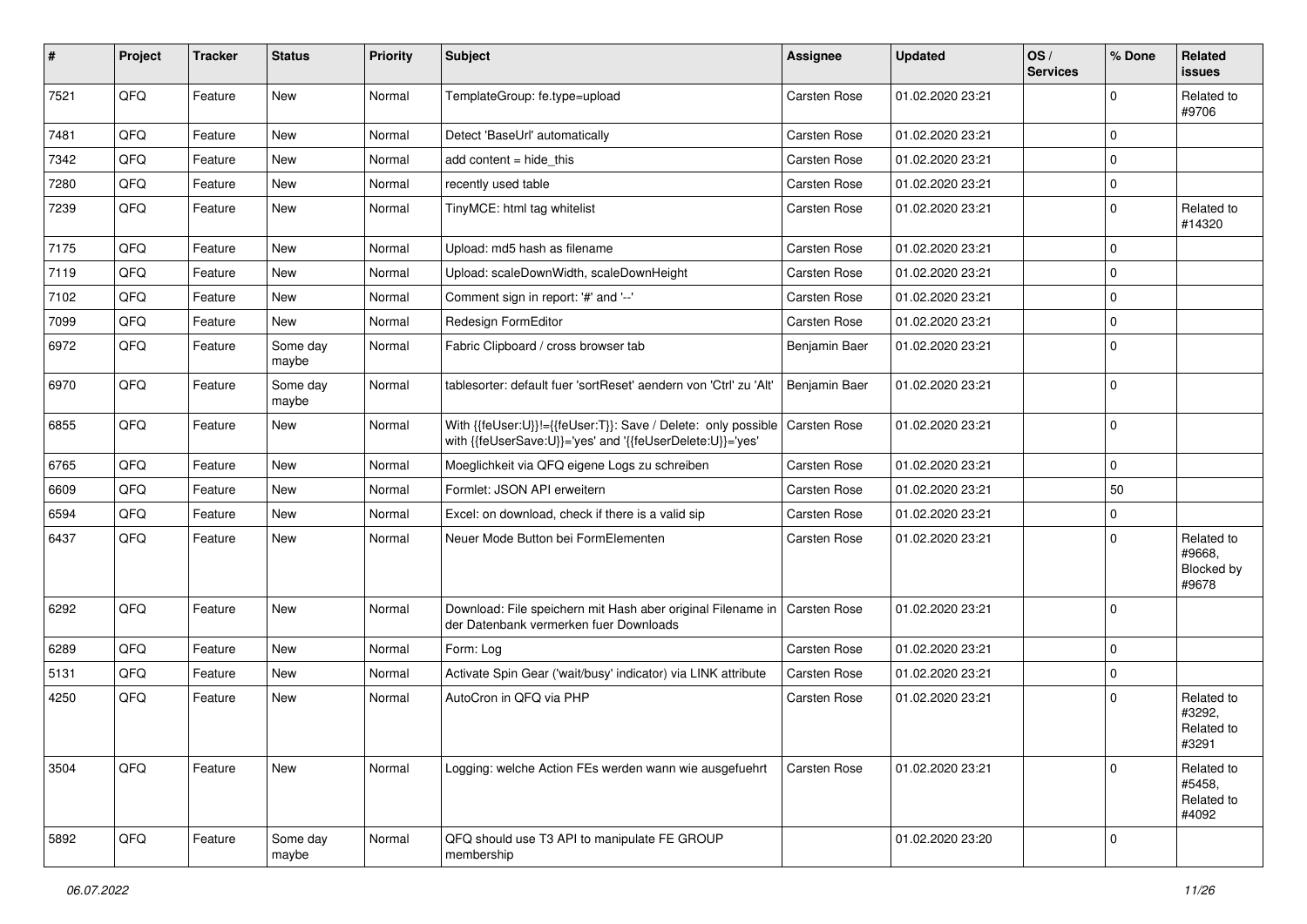| #    | Project | <b>Tracker</b> | <b>Status</b>     | <b>Priority</b> | <b>Subject</b>                                                                                                                                                | Assignee     | <b>Updated</b>   | OS/<br><b>Services</b> | % Done      | Related<br><b>issues</b>                    |
|------|---------|----------------|-------------------|-----------------|---------------------------------------------------------------------------------------------------------------------------------------------------------------|--------------|------------------|------------------------|-------------|---------------------------------------------|
| 5480 | QFQ     | Feature        | Some day<br>maybe | Normal          | QFQ: Dokumentation mit Screenshots versehen                                                                                                                   | Carsten Rose | 01.02.2020 23:20 |                        | $\mathbf 0$ | Related to<br>#9879                         |
| 5452 | QFQ     | Feature        | Some day<br>maybe | Normal          | Thumbnails from PDF: bad quality                                                                                                                              |              | 01.02.2020 23:20 |                        | $\mathbf 0$ |                                             |
| 4719 | QFQ     | Feature        | Some day<br>maybe | Normal          | Custom Message in Client in case of 'Browser tab close,<br>modification will be lost'                                                                         |              | 01.02.2020 23:20 |                        | $\mathbf 0$ |                                             |
| 4650 | QFQ     | Feature        | Some day<br>maybe | Normal          | Convert html to doc/rtf                                                                                                                                       | Carsten Rose | 01.02.2020 23:20 |                        | $\mathbf 0$ | Related to<br>#10704                        |
| 4640 | QFQ     | Feature        | Some day<br>maybe | Normal          | Rename System Forms                                                                                                                                           |              | 01.02.2020 23:20 |                        | $\mathbf 0$ |                                             |
| 4627 | QFQ     | Feature        | Some day<br>maybe | Normal          | dbupdate: all tables - check 'create', 'modified' if it is<br>possible to change to default 'CURRENT_TIMESTAMP' and<br>modified 'ON UPDATE CURRENT_TIMESTAMP' |              | 01.02.2020 23:20 |                        | $\Omega$    |                                             |
| 4626 | QFQ     | Feature        | Some day<br>maybe | Normal          | Mobile View: 'classBody=qfq-form-right' makes no sense                                                                                                        |              | 01.02.2020 23:20 |                        | $\mathbf 0$ |                                             |
| 4551 | QFQ     | Feature        | Some day<br>maybe | Normal          | Set 'pills' via dynamicUpdate to show/hide/disabled                                                                                                           |              | 01.02.2020 23:20 |                        | $\mathbf 0$ | Related to<br>#3752                         |
| 4536 | QFQ     | Feature        | Some day<br>maybe | Normal          | FE upload: problem with delete if mutliple uploads an<br>FE.name="                                                                                            |              | 01.02.2020 23:20 |                        | $\mathbf 0$ |                                             |
| 4446 | QFQ     | Feature        | Some day<br>maybe | Normal          | New FE get same feldContainerId as last modifed FE                                                                                                            |              | 01.02.2020 23:20 |                        | $\Omega$    |                                             |
| 4443 | QFQ     | Feature        | Some day<br>maybe | Normal          | Form: multiple secondary tables                                                                                                                               |              | 01.02.2020 23:20 |                        | $\Omega$    |                                             |
| 4365 | QFQ     | Feature        | Some day<br>maybe | Normal          | Multi Language: new way of config                                                                                                                             | Carsten Rose | 01.02.2020 23:20 |                        | $\Omega$    |                                             |
| 4343 | QFQ     | Feature        | Some day<br>maybe | Normal          | Link: Classifier to add 'attributes'                                                                                                                          | Carsten Rose | 01.02.2020 23:20 |                        | $\mathbf 0$ | Related to<br>#14077                        |
| 5851 | QFQ     | Feature        | Some day<br>maybe | Normal          | Queue System implementieren: MQTT, RabbitMQ                                                                                                                   |              | 01.02.2020 23:20 |                        | $\mathbf 0$ | Related to<br>#5715                         |
| 5850 | QFQ     | Feature        | Some day<br>maybe | Normal          | Deployment: In QFQ Doc best practice fuer zeitgemaesses<br>Deployment beschreiben                                                                             |              | 01.02.2020 23:20 |                        | $\mathbf 0$ |                                             |
| 5665 | QFQ     | Feature        | Some day<br>maybe | Normal          | Versuch das '{{!' nicht mehr noetig ist.                                                                                                                      | Carsten Rose | 01.02.2020 23:20 |                        | $\Omega$    | Related to<br>#7432,<br>Related to<br>#7434 |
| 5455 | QFQ     | Feature        | Some day<br>maybe | Normal          | Mail Redirects grld abhaengig                                                                                                                                 |              | 01.02.2020 23:20 |                        | $\mathbf 0$ |                                             |
| 5428 | QFQ     | Feature        | Some day<br>maybe | Normal          | secure thumbnail: late render on access.                                                                                                                      | Carsten Rose | 01.02.2020 23:20 |                        | $\mathbf 0$ |                                             |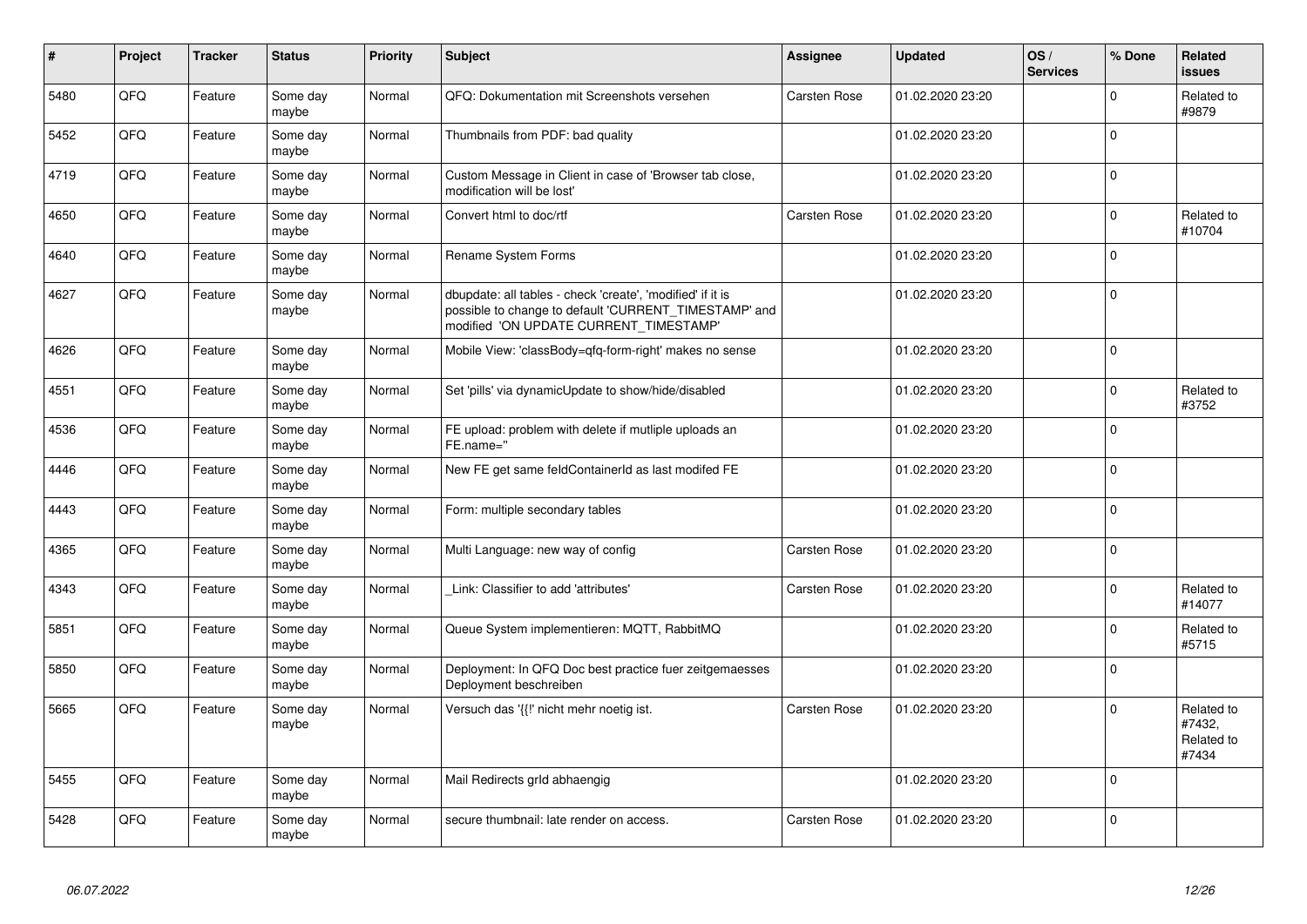| $\pmb{\#}$ | Project | <b>Tracker</b> | <b>Status</b>     | <b>Priority</b> | <b>Subject</b>                                                                                                          | <b>Assignee</b> | <b>Updated</b>   | OS/<br><b>Services</b> | % Done      | Related<br><b>issues</b>                    |
|------------|---------|----------------|-------------------|-----------------|-------------------------------------------------------------------------------------------------------------------------|-----------------|------------------|------------------------|-------------|---------------------------------------------|
| 5342       | QFQ     | Feature        | Some day<br>maybe | Normal          | link - with HTML Attributes                                                                                             |                 | 01.02.2020 23:20 |                        | $\mathbf 0$ | Related to<br>#14077                        |
| 5024       | QFQ     | Feature        | Some day<br>maybe | Normal          | Fabric: Generate PDF with edits                                                                                         | Benjamin Baer   | 01.02.2020 23:20 |                        | $\Omega$    | Related to<br>#10704                        |
| 4816       | QFQ     | Feature        | Some day<br>maybe | Normal          | Templates for QFQ Reports (Tables, Radios, )                                                                            |                 | 01.02.2020 23:20 |                        | $\Omega$    |                                             |
| 4757       | QFQ     | Feature        | Some day<br>maybe | Normal          | Test subrecord: download links ok? Links ok?                                                                            | Carsten Rose    | 01.02.2020 23:20 |                        | $\mathbf 0$ |                                             |
| 4652       | QFQ     | Feature        | Some day<br>maybe | Normal          | UZH CD: Weiterleitung auf benutzerdefinierte 403/404 Seite                                                              | Carsten Rose    | 01.02.2020 23:20 |                        | $\mathbf 0$ |                                             |
| 4439       | QFQ     | Feature        | Some day<br>maybe | Normal          | Log: report all actions fired by an FE Element, incl. the<br>original directive (slaveld, sqllnsert, )                  |                 | 01.02.2020 23:20 |                        | $\mathbf 0$ | Related to<br>#4432,<br>Related to<br>#5458 |
| 4435       | QFQ     | Feature        | Some day<br>maybe | Normal          | Report: striptags - specify allowed tags                                                                                |                 | 01.02.2020 23:20 |                        | $\mathbf 0$ |                                             |
| 4433       | QFQ     | Feature        | Some day<br>maybe | Normal          | Log when SIP will be destroyed by QFQ for any (security)<br>reason                                                      |                 | 01.02.2020 23:20 |                        | $\Omega$    | Related to<br>#4432,<br>Related to<br>#5458 |
| 4330       | QFQ     | Feature        | Some day<br>maybe | Normal          | Error Message: report missing {{ / }} in sqlUpdate, sqlInsert,<br>sqlDelete, sqlAfter, sqlBefore in FE action elements. | Carsten Rose    | 01.02.2020 23:20 |                        | $\mathbf 0$ |                                             |
| 1234       | QFQ     | Feature        | Some day<br>maybe | Normal          | QF: Record numbering: Im Grid soll in Spalte 1 optional die<br>laufende Nummer der Records angezeigt werden.            |                 | 01.02.2020 23:20 |                        | $\mathbf 0$ |                                             |
| 955        | QFQ     | Feature        | Some day<br>maybe | Normal          | QF: Notizen vor/nach dem Form                                                                                           |                 | 01.02.2020 23:20 |                        | $\mathbf 0$ |                                             |
| 8522       | QFQ     | Feature        | Some day<br>maybe | Normal          | build QFQ - npm warnings                                                                                                | Benjamin Baer   | 01.02.2020 23:19 |                        | 50          |                                             |
| 8056       | QFQ     | Feature        | Some day<br>maybe | Normal          | Termin Organisation (Reservation)                                                                                       |                 | 01.02.2020 23:19 |                        | $\mathbf 0$ | Related to<br>#8658                         |
| 7921       | QFQ     | Feature        | Some day<br>maybe | Normal          | Rest API Export: URL kuerzer machen                                                                                     |                 | 01.02.2020 23:19 |                        | $\mathbf 0$ |                                             |
| 7100       | QFQ     | Feature        | Some day<br>maybe | Normal          | Download: log access, max downloads, time limit                                                                         |                 | 01.02.2020 23:19 |                        | $\mathbf 0$ |                                             |
| 6704       | QFQ     | Feature        | Some day<br>maybe | Normal          | Upload Mode: Bilder in Notizen rechts sollen aktuellen<br>Upload repräsentieren.                                        |                 | 01.02.2020 23:19 |                        | $\mathbf 0$ | Related to<br>#3264                         |
| 6084       | QFQ     | Feature        | Some day<br>maybe | Normal          | New escape type: 'D' - convert date                                                                                     |                 | 01.02.2020 23:19 |                        | 0           |                                             |
| 5983       | QFQ     | Feature        | Some day<br>maybe | Normal          | Form Submit (save & update): normalize date/-time FE                                                                    | Carsten Rose    | 01.02.2020 23:19 |                        | 0           |                                             |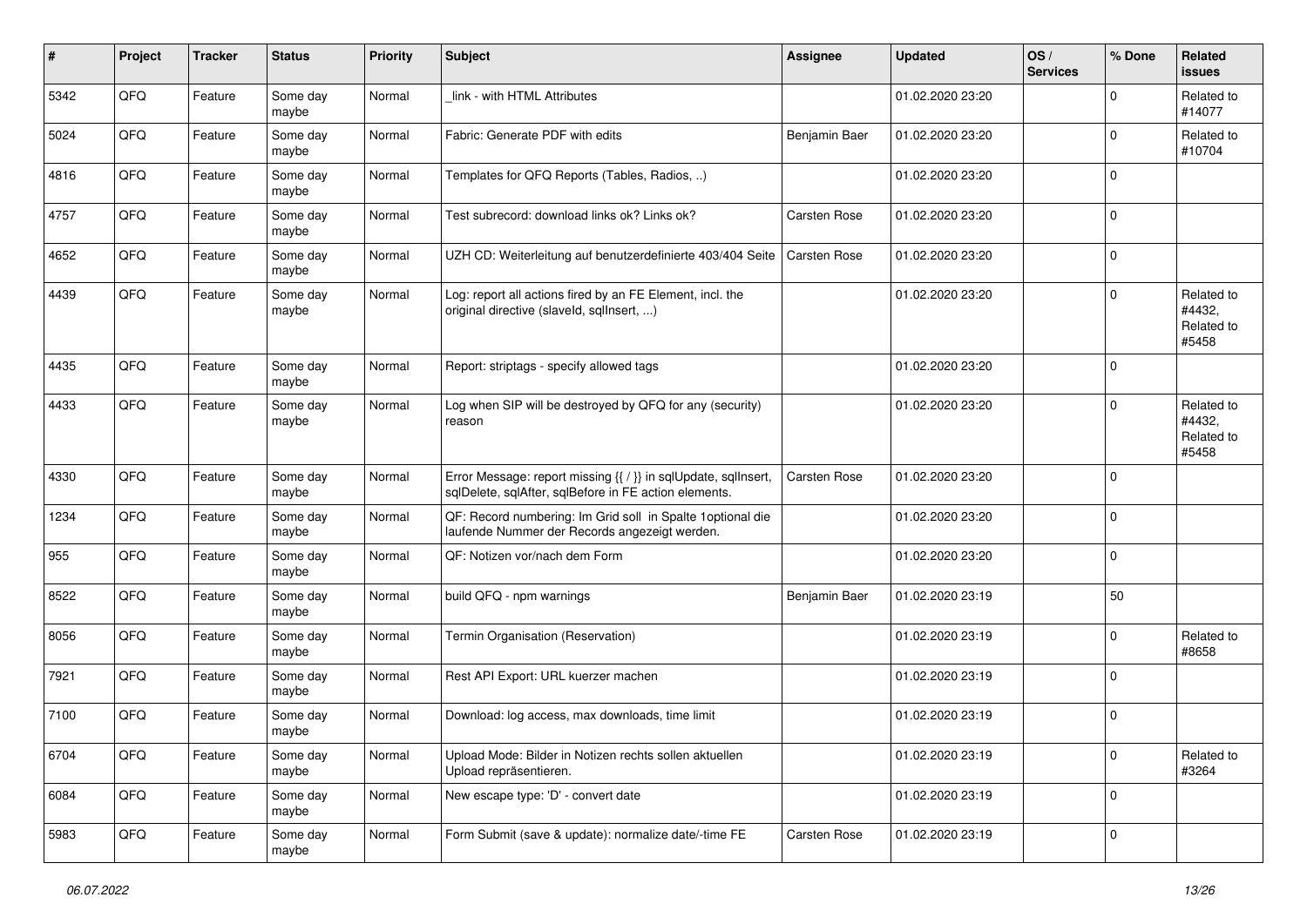| #     | Project | <b>Tracker</b> | <b>Status</b>     | <b>Priority</b> | <b>Subject</b>                                                                                      | <b>Assignee</b> | <b>Updated</b>   | OS/<br><b>Services</b> | % Done      | Related<br>issues   |
|-------|---------|----------------|-------------------|-----------------|-----------------------------------------------------------------------------------------------------|-----------------|------------------|------------------------|-------------|---------------------|
| 5923  | QFQ     | Feature        | Some day<br>maybe | Normal          | fillStoreSystemBySqlLate                                                                            |                 | 01.02.2020 23:19 |                        | $\mathbf 0$ |                     |
| 5895  | QFQ     | Feature        | Some day<br>maybe | Normal          | Tutorial: List of all QFQ Features                                                                  |                 | 01.02.2020 23:19 |                        | $\mathbf 0$ |                     |
| 5893  | QFQ     | Feature        | Some day<br>maybe | Normal          | Edit on double-click                                                                                |                 | 01.02.2020 23:19 |                        | $\Omega$    | Related to<br>#5894 |
| 5852  | QFQ     | Feature        | Some day<br>maybe | Normal          | Logging: mail.log / sgl.log - im FE anzeigen und via AJAX<br>aktualisieren                          | Carsten Rose    | 01.02.2020 23:19 |                        | 0           | Related to<br>#5885 |
| 5805  | QFQ     | Feature        | Some day<br>maybe | Normal          | TypeAHead SQL value instead of key stored                                                           |                 | 01.02.2020 23:19 |                        | $\mathbf 0$ | Related to<br>#5444 |
| 5579  | QFQ     | Feature        | Some day<br>maybe | Normal          | Enhance Doc / Presentation: variable type 'link column type'                                        | Carsten Rose    | 01.02.2020 23:19 |                        | $\mathbf 0$ |                     |
| 5389  | QFQ     | Feature        | Some day<br>maybe | Normal          | QFQ Design: Multline label / note                                                                   | Benjamin Baer   | 01.02.2020 23:19 |                        | $\mathbf 0$ |                     |
| 5132  | QFQ     | Feature        | Some day<br>maybe | Normal          | Error Message sendmail missing attachment: more details                                             | Carsten Rose    | 01.02.2020 23:19 |                        | $\mathbf 0$ |                     |
| 4872  | QFQ     | Feature        | Some day<br>maybe | Normal          | Fields of Typo3 page available in STORE_TYPO3                                                       | Carsten Rose    | 01.02.2020 23:19 |                        | $\mathbf 0$ |                     |
| 4869  | QFQ     | Feature        | Some day<br>maybe | Normal          | Dynamic Update (show, hide, readonly?, required?) for<br><b>Template Group Elements</b>             | Carsten Rose    | 01.02.2020 23:19 |                        | $\mathbf 0$ | Related to<br>#4865 |
| 4606  | QFQ     | Feature        | Some day<br>maybe | Normal          | link: qualifier to render bootstrap button                                                          | Carsten Rose    | 01.02.2020 23:19 |                        | $\Omega$    |                     |
| 9968  | QFQ     | Feature        | Priorize          | Normal          | Tooltip in Links for Developer                                                                      | Carsten Rose    | 01.02.2020 23:17 |                        | $\mathbf 0$ |                     |
| 8277  | QFQ     | Feature        | Priorize          | Normal          | fe.parameter.default=                                                                               | Carsten Rose    | 01.02.2020 23:17 |                        | $\mathbf 0$ | Related to<br>#8113 |
| 9928  | QFQ     | Feature        | Priorize          | Normal          | SpecialColumnName: a) Deprecated: ' AS "_+tag " ', b)<br>New: ' AS "_ <tag1><tag2>" '</tag2></tag1> | Carsten Rose    | 01.02.2020 23:17 |                        | $\mathbf 0$ | Related to<br>#9929 |
| 10014 | QFQ     | Feature        | New               | Normal          | Manual.rst: describe behaviour and process order of<br>fillStoreVar, slaveId, sqlBefore,            | Carsten Rose    | 01.02.2020 22:31 |                        | $\mathbf 0$ |                     |
| 9983  | QFQ     | Feature        | New               | Normal          | Report Notation: new keyword 'range'                                                                | Carsten Rose    | 01.02.2020 15:55 |                        | $\Omega$    |                     |
| 9900  | QFQ     | Feature        | Priorize          | Normal          | Generic API Call: tt-content record >> JSON                                                         | Carsten Rose    | 01.02.2020 10:13 |                        | 0           |                     |
| 8585  | QFQ     | Feature        | Priorize          | Normal          | Enhance Error message for 'unknown form'                                                            | Carsten Rose    | 01.02.2020 10:13 |                        | $\mathbf 0$ |                     |
| 8584  | QFQ     | Feature        | Priorize          | Normal          | FE 'Action' - never assign to Container (except Template<br>Group)                                  | Carsten Rose    | 01.02.2020 10:13 |                        | $\mathbf 0$ |                     |
| 8034  | QFQ     | Feature        | Priorize          | Normal          | FormElement 'data': 22.22.2222 should not be accepted                                               | Carsten Rose    | 01.02.2020 10:13 |                        | 0           |                     |
| 7630  | QFQ     | Feature        | Priorize          | Normal          | detailed error message for simple upload                                                            | Carsten Rose    | 01.02.2020 10:13 |                        | $\mathbf 0$ |                     |
| 7522  | QFQ     | Feature        | Priorize          | Normal          | Inserting default index.html to folder (Avoid Apache<br>Indexing)                                   | Carsten Rose    | 01.02.2020 10:13 |                        | 0           |                     |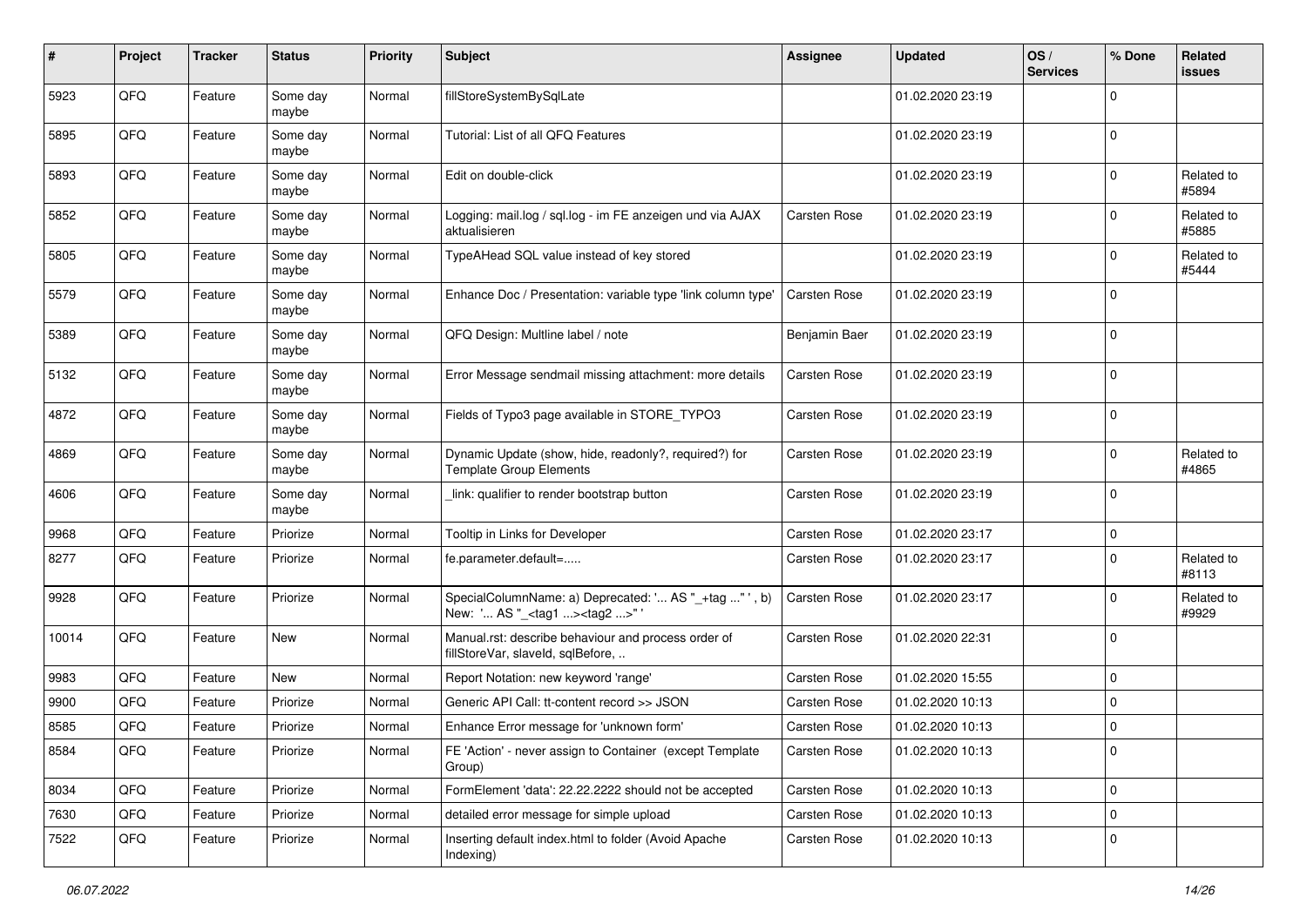| ∦    | Project | <b>Tracker</b> | <b>Status</b>     | <b>Priority</b> | <b>Subject</b>                                                                                                                        | <b>Assignee</b> | <b>Updated</b>   | OS/<br><b>Services</b> | % Done         | Related<br><b>issues</b>                    |
|------|---------|----------------|-------------------|-----------------|---------------------------------------------------------------------------------------------------------------------------------------|-----------------|------------------|------------------------|----------------|---------------------------------------------|
| 7290 | QFQ     | Feature        | Priorize          | Normal          | FormEditor: title as textarea if LEN(title)>60                                                                                        | Carsten Rose    | 01.02.2020 10:13 |                        | 0              | Blocked by<br>#7682                         |
| 7217 | QFQ     | Feature        | Priorize          | Normal          | Download: notice User if `_sip=?` is missing                                                                                          | Carsten Rose    | 01.02.2020 10:13 |                        | 0              |                                             |
| 6998 | QFQ     | Feature        | Priorize          | Normal          | Form: with debug=on show column information as tooltip of<br>column label                                                             | Carsten Rose    | 01.02.2020 10:13 |                        | $\mathbf 0$    |                                             |
| 5942 | QFQ     | Feature        | Priorize          | Normal          | 'L' and 'type': append to links, generate via '_link' by using<br>'u:' .                                                              | Carsten Rose    | 01.02.2020 10:13 |                        | $\Omega$       |                                             |
| 7920 | QFQ     | Feature        | New               | Normal          | FE: Syntax Highlight, Zeinlenumbruch                                                                                                  | Carsten Rose    | 01.02.2020 10:03 |                        | 0              |                                             |
| 5782 | QFQ     | Feature        | <b>New</b>        | Normal          | NextCloud API                                                                                                                         | Carsten Rose    | 01.02.2020 10:02 |                        | 0              |                                             |
| 7660 | QFQ     | Feature        | New               | Normal          | IMAP: import mails to DB, move / delete mails                                                                                         | Carsten Rose    | 01.02.2020 09:52 |                        | 0              |                                             |
| 9927 | QFQ     | Feature        | New               | Normal          | QFQ Update: a) Update nur machen wenn BE User<br>eingeloggt ist., b) Bei Fehler genaue Meldung welcher<br>Updateschritt Probleme hat. | Carsten Rose    | 22.01.2020 12:59 |                        | $\mathbf 0$    |                                             |
| 9853 | QFQ     | Feature        | <b>New</b>        | Normal          | Check das SQL / QFQ / Mail Logfile geschrieben wird                                                                                   |                 | 09.01.2020 11:15 |                        | $\mathbf 0$    |                                             |
| 9777 | QFQ     | Feature        | New               | Normal          | Logging QFQ Variables                                                                                                                 | Carsten Rose    | 16.12.2019 17:17 |                        | $\Omega$       |                                             |
| 8702 | QFQ     | Feature        | <b>New</b>        | Normal          | Load Record which is locked: missing user info                                                                                        | Carsten Rose    | 11.12.2019 16:16 |                        | $\mathbf 0$    | Related to<br>#9789                         |
| 7480 | QFQ     | Feature        | New               | Normal          | Record History (Undo / Redo)                                                                                                          | Carsten Rose    | 11.12.2019 16:16 |                        | 0              | Related to<br>#2361                         |
| 6602 | QFQ     | Feature        | New               | Normal          | Formlet: in Report auf Mausklick ein mini-form oeffnen                                                                                | Carsten Rose    | 11.12.2019 16:16 |                        | 0              |                                             |
| 4023 | QFQ     | Feature        | New               | Normal          | prepared statements - FE action: salveld, sqllnsert,<br>sqlUpdate, sqlDelete, sqlBefore, sqlAfter                                     | Carsten Rose    | 11.12.2019 16:15 |                        | $\Omega$       |                                             |
| 2361 | QFQ     | Feature        | <b>New</b>        | Normal          | Logging wer/wann/wo welches Formular aufgerufen hat                                                                                   | Carsten Rose    | 11.12.2019 16:15 |                        | $\overline{0}$ | Related to<br>#4432,<br>Related to<br>#7480 |
| 3267 | QFQ     | Feature        | Some day<br>maybe | Normal          | 2 Forms auf einer Seite: real + Read only                                                                                             | Carsten Rose    | 11.12.2019 16:03 |                        | 0              |                                             |
| 3216 | QFQ     | Feature        | Some day<br>maybe | Normal          | dynamic update für checkbox label2                                                                                                    | Carsten Rose    | 11.12.2019 16:03 |                        | $\mathbf 0$    | Related to<br>#2081                         |
| 2995 | QFQ     | Feature        | Some day<br>maybe | Normal          | Dropdown JQuery Plugin: 'chosen' - Moeglichkeit um Select<br>Listen mehr Funktion zu geben. Kein Bootstrap noetig.                    | Carsten Rose    | 11.12.2019 16:03 |                        | $\overline{0}$ |                                             |
| 2950 | QFQ     | Feature        | Some day<br>maybe | Normal          | Inhalt QFQ Records als File                                                                                                           |                 | 11.12.2019 16:03 |                        | $\Omega$       |                                             |
| 2084 | QFQ     | Feature        | Some day<br>maybe | Normal          | Mailto mit encryption: Subrecord                                                                                                      | Carsten Rose    | 11.12.2019 16:03 |                        | $\Omega$       | Related to<br>#2082                         |
| 1946 | QFQ     | Feature        | Some day<br>maybe | Normal          | Kontrolle ob der ReadOnly Modus bei den<br>Formularelementen korrekt implementiert ist                                                | Carsten Rose    | 11.12.2019 16:03 |                        | 0              |                                             |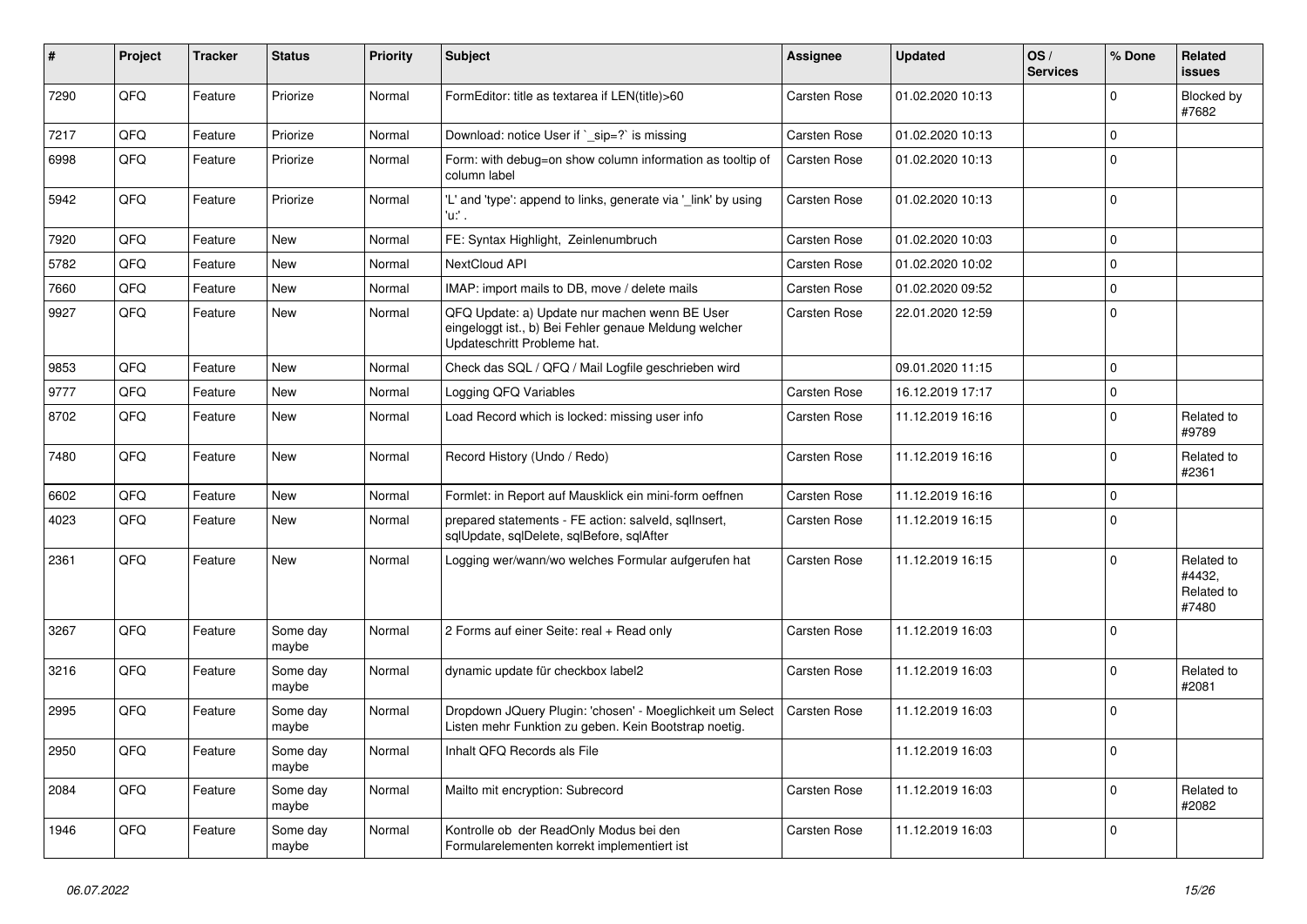| #    | Project | <b>Tracker</b> | <b>Status</b>     | <b>Priority</b> | <b>Subject</b>                                                                                                                                           | <b>Assignee</b> | <b>Updated</b>   | OS/<br><b>Services</b> | % Done      | Related<br>issues                           |
|------|---------|----------------|-------------------|-----------------|----------------------------------------------------------------------------------------------------------------------------------------------------------|-----------------|------------------|------------------------|-------------|---------------------------------------------|
| 1635 | QFQ     | Feature        | Some day<br>maybe | Normal          | QFQ Extension content record: weitere Optionen<br>einblenden.                                                                                            | Carsten Rose    | 11.12.2019 16:03 |                        | $\mathbf 0$ |                                             |
| 1623 | QFQ     | Feature        | Some day<br>maybe | Normal          | RealURL                                                                                                                                                  |                 | 11.12.2019 16:03 |                        | 30          |                                             |
| 1510 | QFQ     | Feature        | Some day<br>maybe | Normal          | jquery von google laden, falls das nicht geht lokal                                                                                                      |                 | 11.12.2019 16:03 |                        | $\Omega$    |                                             |
| 1253 | QFQ     | Feature        | Some day<br>maybe | Normal          | QF: Colorpicker                                                                                                                                          |                 | 11.12.2019 16:03 |                        | $\mathbf 0$ |                                             |
| 1251 | QFQ     | Feature        | Some day<br>maybe | Normal          | QF: Combo                                                                                                                                                |                 | 11.12.2019 16:03 |                        | $\mathbf 0$ |                                             |
| 4259 | QFQ     | Feature        | Some day<br>maybe | Normal          | Instant trigger a cron job                                                                                                                               | Carsten Rose    | 11.12.2019 16:03 |                        | $\mathbf 0$ |                                             |
| 4197 | QFQ     | Feature        | Some day<br>maybe | Normal          | Unit Test fuer JSON Stream von QuickFormQuery.php ><br>doForm()                                                                                          | Carsten Rose    | 11.12.2019 16:03 |                        | $\mathbf 0$ |                                             |
| 4027 | QFQ     | Feature        | Some day<br>maybe | Normal          | Missing: orange 'check' / 'bullet'                                                                                                                       |                 | 11.12.2019 16:03 |                        | $\mathbf 0$ |                                             |
| 4026 | QFQ     | Feature        | Some day<br>maybe | Normal          | sqlLog.sql: log number of FE.id                                                                                                                          | Carsten Rose    | 11.12.2019 16:03 |                        | $\mathbf 0$ | Related to<br>#5458                         |
| 3991 | QFQ     | Feature        | Some day<br>maybe | Normal          | report: Columnname '_skipWrap' skips 'fbeg', 'fend'                                                                                                      | Carsten Rose    | 11.12.2019 16:03 |                        | $\mathbf 0$ |                                             |
| 3947 | QFQ     | Feature        | Some day<br>maybe | Normal          | Attack detectect: logout current user                                                                                                                    | Carsten Rose    | 11.12.2019 16:03 |                        | $\mathbf 0$ | Related to<br>#5458,<br>Related to<br>#6299 |
| 3942 | QFQ     | Feature        | Some day<br>maybe | Normal          | Action Elemente: neu generierte IDs via FE weitergeben                                                                                                   | Carsten Rose    | 11.12.2019 16:03 |                        | $\mathbf 0$ | Related to<br>#3941                         |
| 3941 | QFQ     | Feature        | Some day<br>maybe | Normal          | sqlAfter: es sollten mehrere moeglich sein                                                                                                               | Carsten Rose    | 11.12.2019 16:03 |                        | $\mathbf 0$ | Related to<br>#3942                         |
| 3905 | QFQ     | Feature        | Some day<br>maybe | Normal          | Documentation: Best Practice anhand eines Online<br>Bewerbungstools                                                                                      | Carsten Rose    | 11.12.2019 16:03 |                        | $\Omega$    |                                             |
| 3900 | QFQ     | Feature        | Some day<br>maybe | Normal          | Extend documentation of 'Copy / Paste'                                                                                                                   | Carsten Rose    | 11.12.2019 16:03 |                        | $\mathbf 0$ | Related to<br>#3899                         |
| 3879 | QFQ     | Feature        | Some day<br>maybe | Normal          | Form 'FormElement': Beim Feld 'name' rechts in der Notiz<br>einen Link einblenden - a) aktuelle Definition anzeigen, b)<br>Spalte in der Tabelle anlegen |                 | 11.12.2019 16:03 |                        | $\mathbf 0$ |                                             |
| 3878 | QFQ     | Feature        | Some day<br>maybe | Normal          | Form 'FormElement': Spalte 'name' typeAhead mit<br>Spaltennamen der Primarytable.                                                                        |                 | 11.12.2019 16:03 |                        | $\mathbf 0$ |                                             |
| 3877 | QFQ     | Feature        | Some day<br>maybe | Normal          | FormEditor: die Felder die aktuell nicht gebraucht werden<br>nur auf readonly/disabled setzen (nicht ausblenden > das<br>irritiert.                      | Carsten Rose    | 11.12.2019 16:03 |                        | 0           |                                             |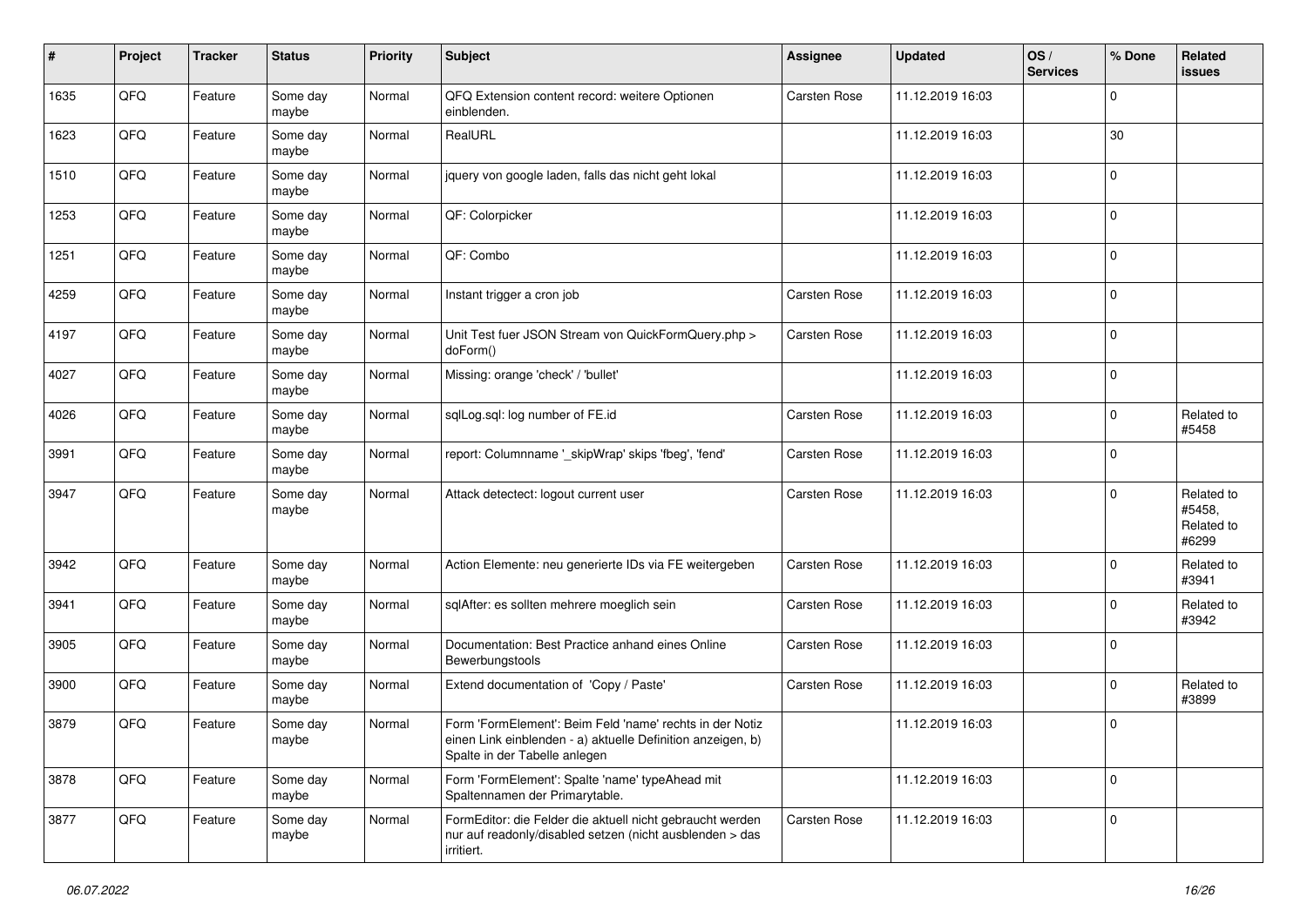| #    | Project | <b>Tracker</b> | <b>Status</b>     | <b>Priority</b> | <b>Subject</b>                                                                                                                               | Assignee      | <b>Updated</b>   | OS/<br><b>Services</b> | % Done       | <b>Related</b><br><b>issues</b>             |
|------|---------|----------------|-------------------|-----------------|----------------------------------------------------------------------------------------------------------------------------------------------|---------------|------------------|------------------------|--------------|---------------------------------------------|
| 3708 | QFQ     | Feature        | Some day<br>maybe | Normal          | Form: input - 'specialchars', 'none'  gewisse tags<br>erlauben, andere verbieten                                                             | Carsten Rose  | 11.12.2019 16:02 |                        | $\Omega$     | Related to<br>#14320                        |
| 3692 | QFQ     | Feature        | Some day<br>maybe | Normal          | QFQ Webseite                                                                                                                                 | Benjamin Baer | 11.12.2019 16:02 |                        | $\mathbf 0$  | Related to<br>#5033                         |
| 3677 | QFQ     | Feature        | Some day<br>maybe | Normal          | wkhtmitopdf: FE User access prohibited, if client IP changes<br>\$TYPO3_CONF_VARS[FE][lockIP]                                                | Carsten Rose  | 11.12.2019 16:02 |                        | $\mathbf 0$  |                                             |
| 3666 | QFQ     | Feature        | Some day<br>maybe | Normal          | a) Performance Messung: mysql_real_escape_string() im<br>Vergleich zu str replace(), b) doppeltes Aufrufen von<br>mysql_real_escape_string() | Carsten Rose  | 11.12.2019 16:02 |                        | $\mathbf 0$  |                                             |
| 3646 | QFQ     | Feature        | Some day<br>maybe | Normal          | Moeglichkeit HTML Tags in Reports auszugeben (zu<br>enkodieren: htmlspecialchars)                                                            |               | 11.12.2019 16:02 |                        | $\Omega$     | Related to<br>#14320                        |
| 3617 | QFQ     | Feature        | Some day<br>maybe | Normal          | Load javascripts at bottom                                                                                                                   |               | 11.12.2019 16:02 |                        | $\Omega$     |                                             |
| 3567 | QFQ     | Feature        | Some day<br>maybe | Low             | 'Save', 'Close', 'New' als FormElement                                                                                                       |               | 11.12.2019 16:02 |                        | $\Omega$     |                                             |
| 3537 | QFQ     | Feature        | Some day<br>maybe | Low             | SHOW COLUMNS FROM tableName - Extend '{{!'<br>definition                                                                                     | Carsten Rose  | 11.12.2019 16:02 |                        | $\Omega$     |                                             |
| 3495 | QFQ     | Feature        | Some day<br>maybe | Normal          | Predifined Parameter werden nicht in '+' (add new record)<br>SIP gerendert.                                                                  |               | 11.12.2019 16:02 |                        | $\mathbf{0}$ |                                             |
| 3458 | QFQ     | Feature        | Some day<br>maybe | Normal          | Display 'Edit Form Element'-Checkbox on form: should<br>depend on FE Group                                                                   | Carsten Rose  | 11.12.2019 16:02 |                        | $\mathbf{0}$ | Related to<br>#3447                         |
| 3457 | QFQ     | Feature        | Some day<br>maybe | Normal          | LDAP: concat multi values to one single entry                                                                                                | Carsten Rose  | 11.12.2019 16:02 |                        | $\Omega$     |                                             |
| 3415 | QFQ     | Feature        | Some day<br>maybe | Normal          | FE Login Box Templatefile                                                                                                                    | Benjamin Baer | 11.12.2019 16:02 |                        | $\Omega$     |                                             |
| 3402 | QFQ     | Feature        | Some day<br>maybe | Normal          | Syntax Highlighting via CodeMirror                                                                                                           | Carsten Rose  | 11.12.2019 16:02 |                        | 100          | Related to<br>#3207                         |
| 3385 | QFQ     | Feature        | Some day<br>maybe | Normal          | templateGroup: insert/update/delete non primary records                                                                                      | Carsten Rose  | 11.12.2019 16:02 |                        | 0            |                                             |
| 3350 | QFQ     | Feature        | Some day<br>maybe | Normal          | FormEditor: Hilfetext hinter 'checktype'                                                                                                     | Carsten Rose  | 11.12.2019 16:02 |                        | $\Omega$     |                                             |
| 3332 | QFQ     | Feature        | Some day<br>maybe | Normal          | Uploads: Thumbnails, Details zum hochgeladenen File                                                                                          | Carsten Rose  | 11.12.2019 16:02 |                        | $\Omega$     | Related to<br>#3264.<br>Related to<br>#5333 |
| 3331 | QFQ     | Feature        | Some day<br>maybe | Normal          | Default Tooltip fuer page? Links: mit Form und Record ID                                                                                     | Carsten Rose  | 11.12.2019 16:02 |                        | $\mathbf 0$  |                                             |
| 3291 | QFQ     | Feature        | Some day<br>maybe | Normal          | AutoCron websiteToken                                                                                                                        | Carsten Rose  | 11.12.2019 16:02 |                        | $\mathbf 0$  | Related to<br>#4250                         |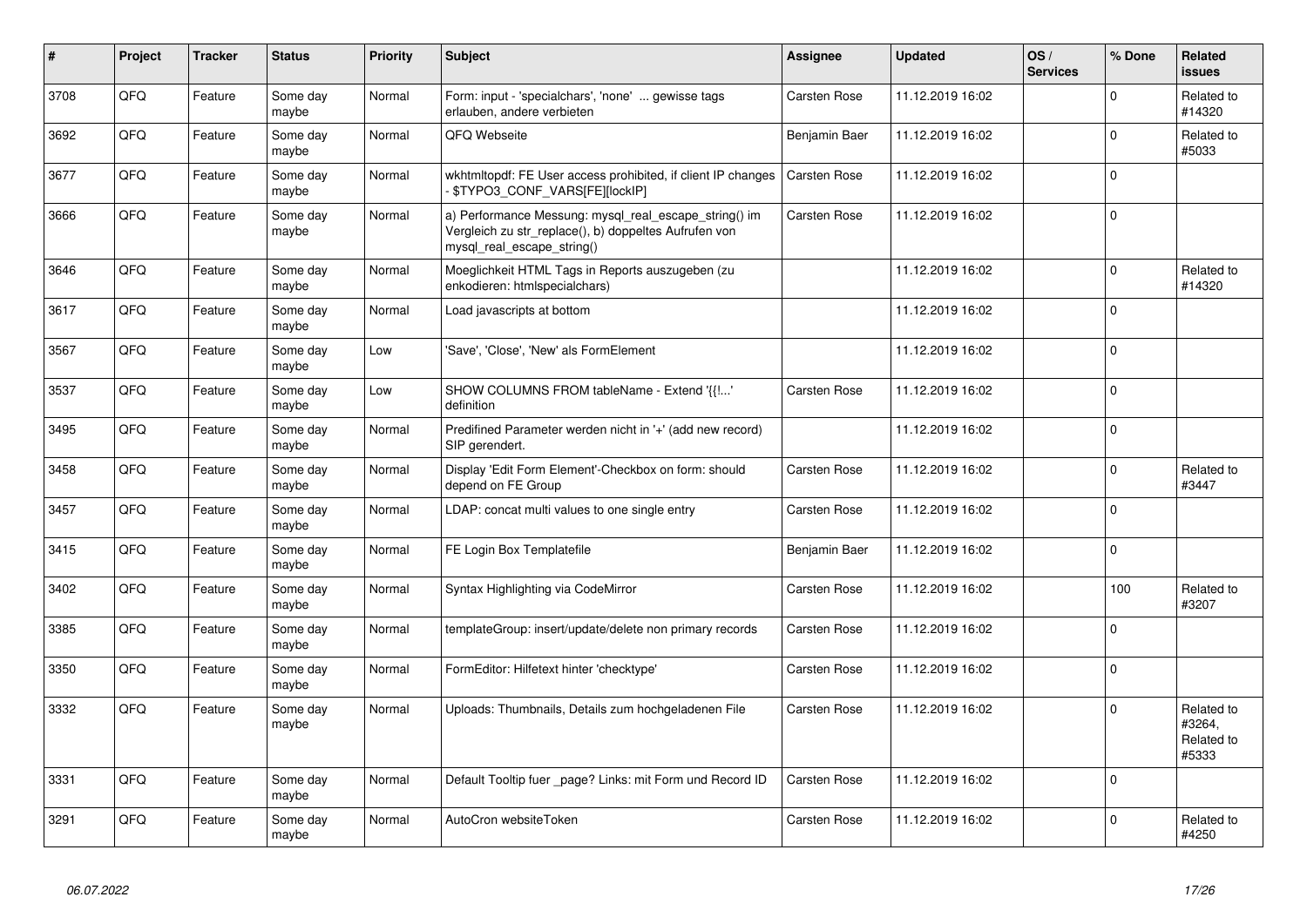| #    | Project | <b>Tracker</b> | <b>Status</b>     | <b>Priority</b> | <b>Subject</b>                                                                                            | Assignee      | <b>Updated</b>   | OS/<br><b>Services</b> | % Done      | Related<br><b>issues</b> |
|------|---------|----------------|-------------------|-----------------|-----------------------------------------------------------------------------------------------------------|---------------|------------------|------------------------|-------------|--------------------------|
| 3285 | QFQ     | Feature        | Some day<br>maybe | Normal          | Zeichenlimit pro Feld: textarea / editor                                                                  | Carsten Rose  | 11.12.2019 16:02 |                        | $\Omega$    |                          |
| 3273 | QFQ     | Feature        | Some day<br>maybe | Low             | Dirty Flag in Form                                                                                        | Carsten Rose  | 11.12.2019 16:02 |                        | $\mathbf 0$ |                          |
| 5160 | QFQ     | Feature        | Some day<br>maybe | Normal          | QFQ collaborative / together.js, ShareJS, y-js, collaborative,                                            |               | 11.12.2019 16:02 |                        | $\Omega$    |                          |
| 5129 | QFQ     | Feature        | Some day<br>maybe | Normal          | Reports: SQL fuer x Achse und y Achse                                                                     |               | 11.12.2019 16:02 |                        | $\Omega$    |                          |
| 4974 | QFQ     | Feature        | Some day<br>maybe | Normal          | Long polling - inform all listening clients of changes                                                    |               | 11.12.2019 16:02 |                        | $\mathbf 0$ |                          |
| 4956 | QFQ     | Feature        | Some day<br>maybe | Normal          | Sendmail: Benutzerdefinierte Headers                                                                      | Carsten Rose  | 11.12.2019 16:02 |                        | $\Omega$    |                          |
| 4839 | QFQ     | Feature        | Some day<br>maybe | Normal          | gfg-handle in <head> Abschnitt</head>                                                                     | Carsten Rose  | 11.12.2019 16:02 |                        | $\mathbf 0$ |                          |
| 4444 | QFQ     | Feature        | Some day<br>maybe | Normal          | FE.type=upload: detect mime type                                                                          |               | 11.12.2019 16:02 |                        | $\mathbf 0$ | Related to<br>#4303      |
| 4442 | QFQ     | Feature        | Some day<br>maybe | Normal          | Special Column Name: _link - new symbol G (Glyph) to<br>choose any available symbol                       |               | 11.12.2019 16:02 |                        | $\Omega$    |                          |
| 4440 | QFQ     | Feature        | Some day<br>maybe | Normal          | Manual.rst: explain how to. expand PHP Session to 4h                                                      |               | 11.12.2019 16:02 |                        | $\mathbf 0$ |                          |
| 4420 | QFQ     | Feature        | Some day<br>maybe | Normal          | Client: Local Storage - store the changes of a form, local in<br>the browser.                             | Benjamin Baer | 11.12.2019 16:02 |                        | $\mathbf 0$ |                          |
| 4349 | QFQ     | Feature        | Some day<br>maybe | Normal          | link download: downloaded external URL to<br>deliver/concatenate - check mimetipe and handle it correctly | Carsten Rose  | 11.12.2019 16:02 |                        | $\mathbf 0$ |                          |
| 6715 | QFQ     | Feature        | Some day<br>maybe | Normal          | Code-Refactoring: dbArray vereinheitlichen                                                                | Carsten Rose  | 11.12.2019 16:02 |                        | $\mathbf 0$ |                          |
| 6515 | QFQ     | Feature        | Some day<br>maybe | Normal          | Formular: Felder dynamisch ein/ausblenden                                                                 |               | 11.12.2019 16:02 |                        | $\mathbf 0$ |                          |
| 6299 | QFQ     | Feature        | Some day<br>maybe | Normal          | Attack detection: log table with invalid SIP access                                                       |               | 11.12.2019 16:02 |                        | $\Omega$    | Related to<br>#3947      |
| 6288 | QFQ     | Feature        | Some day<br>maybe | Normal          | Best Practice: Erklaeren wie man ein Formular ganz in<br>'weiss' erstellen kann                           |               | 11.12.2019 16:02 |                        | $\Omega$    |                          |
| 6083 | QFQ     | Feature        | Some day<br>maybe | Normal          | Dynamic Update: Value Check via SQL                                                                       |               | 11.12.2019 16:02 |                        | $\pmb{0}$   |                          |
| 5783 | QFQ     | Feature        | Some day<br>maybe | Normal          | <b>BPMN View/Edit</b>                                                                                     |               | 11.12.2019 16:02 |                        | $\mathbf 0$ |                          |
| 7336 | QFQ     | Feature        | Some day<br>maybe | Normal          | PDF Upload: disallow PDFs with specific Meta information                                                  | Carsten Rose  | 11.12.2019 16:01 |                        | $\Omega$    |                          |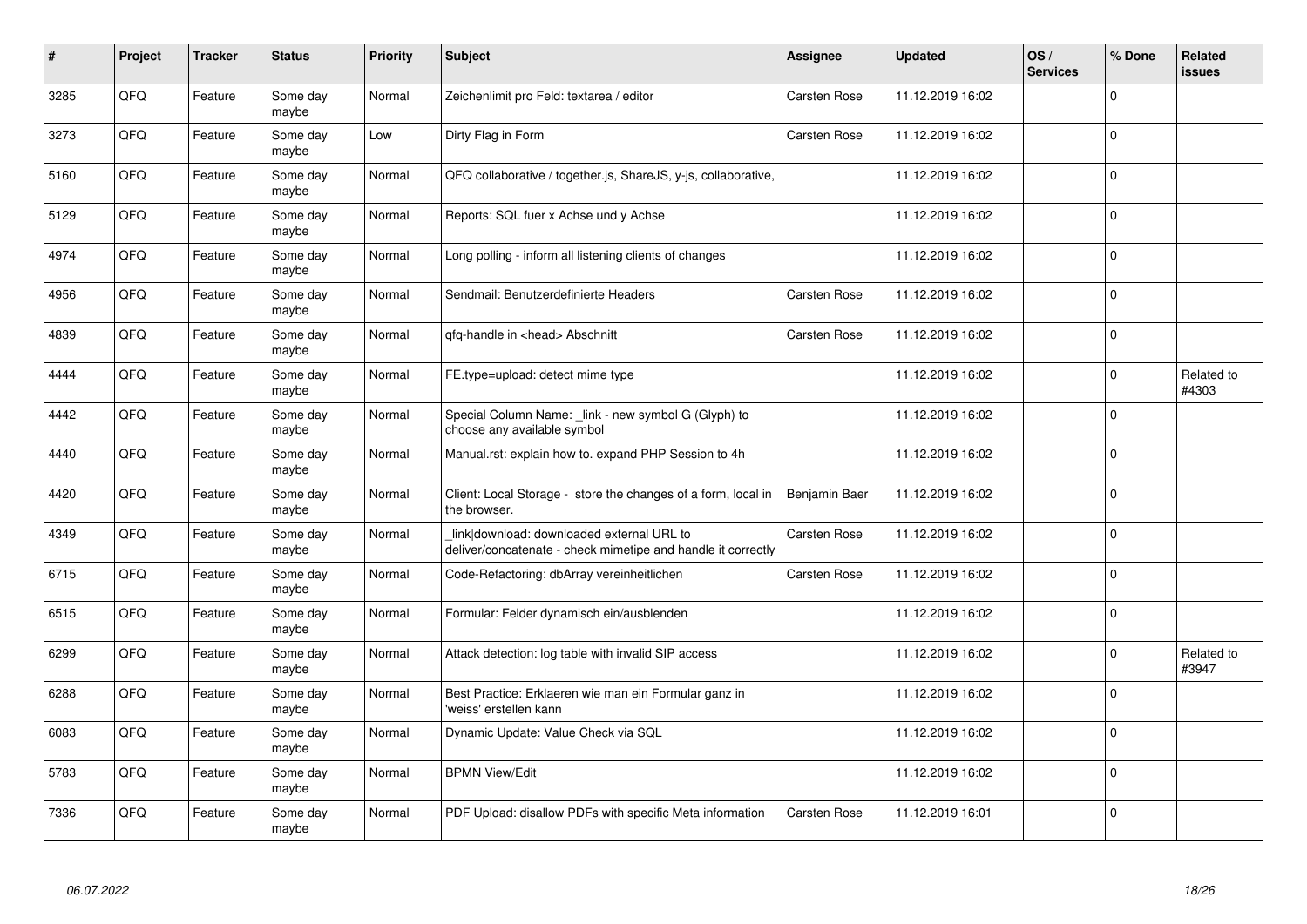| #     | Project | <b>Tracker</b> | <b>Status</b>     | <b>Priority</b> | <b>Subject</b>                                                                                 | <b>Assignee</b> | <b>Updated</b>   | OS/<br><b>Services</b> | % Done         | Related<br><b>issues</b>                     |
|-------|---------|----------------|-------------------|-----------------|------------------------------------------------------------------------------------------------|-----------------|------------------|------------------------|----------------|----------------------------------------------|
| 7108  | QFQ     | Feature        | Some day<br>maybe | Normal          | QFQ Wrap Elements                                                                              |                 | 11.12.2019 16:01 |                        | $\Omega$       |                                              |
| 7107  | QFQ     | Feature        | Some day<br>maybe | Normal          | Showcase Registration Tool: Anmeldung / Administration :<br>Liste Anmeldungen / Emaileinaldung | Carsten Rose    | 11.12.2019 16:01 |                        | 0              |                                              |
| 7106  | QFQ     | Feature        | Some day<br>maybe | Normal          | Beispiel Nummerierung von Rows in Report                                                       |                 | 11.12.2019 16:01 |                        | $\mathbf 0$    |                                              |
| 7105  | QFQ     | Feature        | Some day<br>maybe | Normal          | Beispiel wie man in einer zweiten Tabelle speichert.                                           |                 | 11.12.2019 16:01 |                        | $\mathbf 0$    |                                              |
| 7104  | QFQ     | Feature        | Some day<br>maybe | Normal          | Manual: hint about escaping if '\r' appears in mail body                                       |                 | 11.12.2019 16:01 |                        | $\mathbf 0$    |                                              |
| 6992  | QFQ     | Feature        | Some day<br>maybe | Normal          | DB exception: Syntax Highlight                                                                 |                 | 11.12.2019 16:01 |                        | $\mathbf 0$    | Related to<br>#5450                          |
| 8894  | QFQ     | Feature        | Some day<br>maybe | Normal          | Documentation Tags Usable in QFQ Application                                                   | Carsten Rose    | 11.12.2019 16:01 |                        | $\mathbf 0$    |                                              |
| 8892  | QFQ     | Feature        | Some day<br>maybe | Normal          | Display and Edit SQL Comments in Form Editor                                                   | Carsten Rose    | 11.12.2019 16:01 |                        | $\mathbf 0$    |                                              |
| 9704  | QFQ     | Feature        | Some day<br>maybe | Normal          | Thumbnails Generieren beim Splitten von PDF Files                                              | Carsten Rose    | 11.12.2019 16:01 |                        | $\mathbf 0$    |                                              |
| 9579  | QFQ     | Feature        | Some day<br>maybe | Normal          | Multiform with Process Row                                                                     | Carsten Rose    | 11.12.2019 16:01 |                        | $\mathbf 0$    |                                              |
| 9077  | QFQ     | <b>Bug</b>     | New               | Normal          | typeAheadSql: report broken SQL                                                                | Carsten Rose    | 29.06.2022 22:35 |                        | 0              | Related to<br>#4018                          |
| 14323 | QFQ     | Bug            | In Progress       | Normal          | Report: render=both single - no impact                                                         | Carsten Rose    | 19.06.2022 18:31 |                        | 0              |                                              |
| 14377 | QFQ     | Bug            | <b>New</b>        | Normal          | Documentation > General Tips: white page after migration                                       | Enis Nuredini   | 19.06.2022 16:37 |                        | $\mathbf 0$    |                                              |
| 14283 | QFQ     | Bug            | Priorize          | Normal          | HEIC / HEIF convert doesn't trigger                                                            | Carsten Rose    | 19.06.2022 16:37 |                        | $\mathbf 0$    |                                              |
| 14322 | QFQ     | Bug            | New               | Normal          | Form Load: by default no scroll (save & close should be<br>visible)                            | Enis Nuredini   | 15.06.2022 14:12 |                        | $\Omega$       | Related to<br>#14321,<br>Related to<br>#6232 |
| 14305 | QFQ     | <b>Bug</b>     | New               | Normal          | Inline Report editing does not create history entries                                          | Carsten Rose    | 10.06.2022 11:55 |                        | $\mathbf 0$    |                                              |
| 14304 | QFQ     | Bug            | New               | Normal          | table sorter view safer does not work                                                          | Carsten Rose    | 10.06.2022 11:49 |                        | $\mathbf 0$    |                                              |
| 14175 | QFQ     | Bug            | In Progress       | Normal          | Opening a form with no QFQ Session cookie fails                                                | Carsten Rose    | 03.06.2022 10:40 |                        | 0              |                                              |
| 13716 | QFG     | <b>Bug</b>     | New               | High            | Firefox ask to store username/password                                                         | Enis Nuredini   | 30.05.2022 09:31 |                        | $\overline{0}$ | Related to<br>#13827                         |
| 12066 | QFQ     | <b>Bug</b>     | New               | High            | enterAsSubmit: Forward wird nicht ausgeführt                                                   | Enis Nuredini   | 29.05.2022 09:23 |                        | $\mathbf 0$    |                                              |
| 11630 | QFQ     | Bug            | Feedback          | High            | Bitte check ob CALL() in 20.11.0 noch so funktioniert wie in<br>20.4.1                         | Enis Nuredini   | 28.05.2022 13:45 |                        | $\mathbf 0$    | Related to<br>#11325                         |
| 12989 | QFQ     | Bug            | New               | Normal          | empty string does not trigger dynamic update                                                   | Enis Nuredini   | 28.05.2022 11:09 |                        | $\pmb{0}$      |                                              |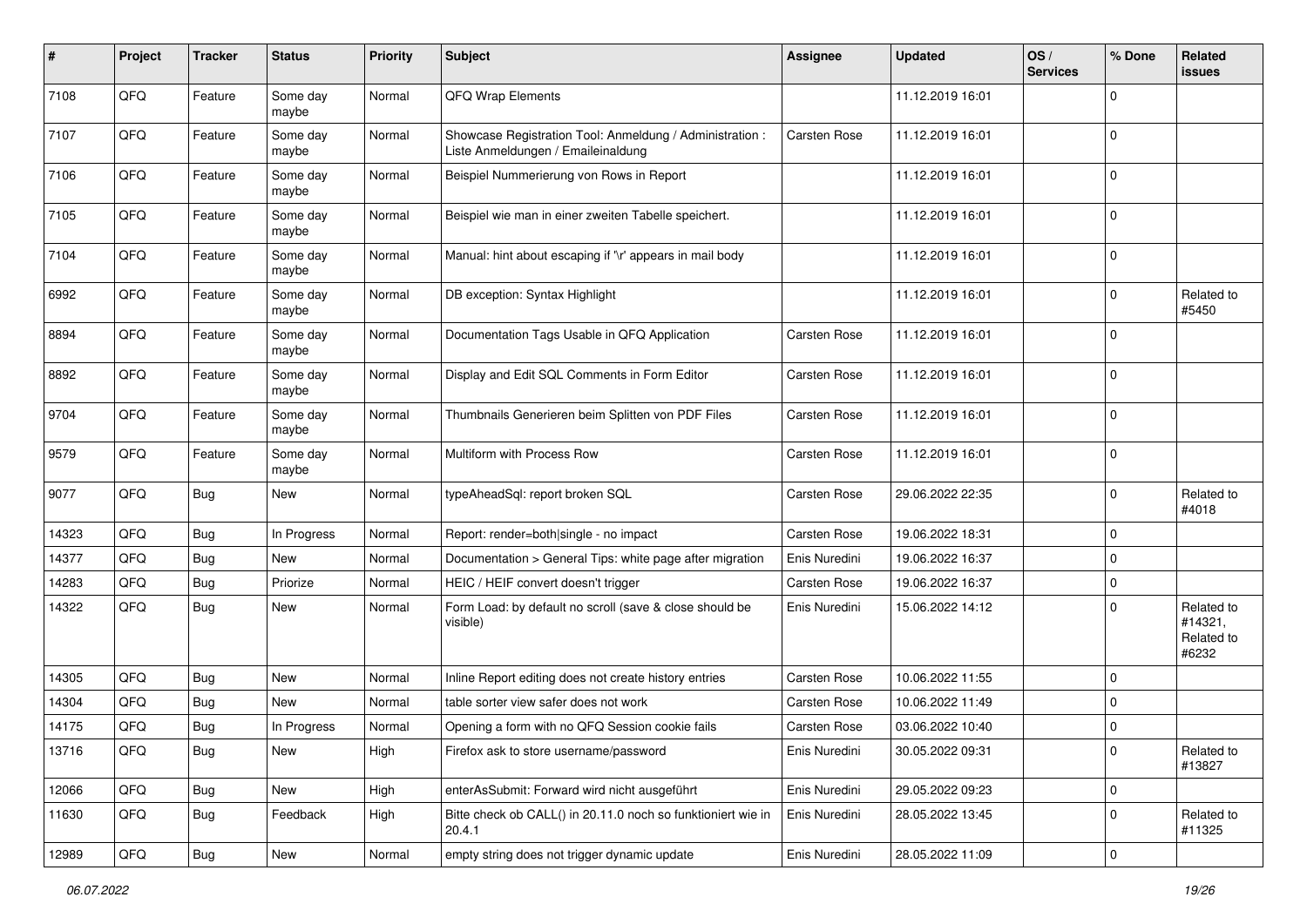| $\vert$ # | Project | <b>Tracker</b> | <b>Status</b> | <b>Priority</b> | <b>Subject</b>                                                                                                                                      | Assignee            | <b>Updated</b>   | OS/<br><b>Services</b> | % Done       | <b>Related</b><br><b>issues</b>                                                                                                |
|-----------|---------|----------------|---------------|-----------------|-----------------------------------------------------------------------------------------------------------------------------------------------------|---------------------|------------------|------------------------|--------------|--------------------------------------------------------------------------------------------------------------------------------|
| 13943     | QFQ     | <b>Bug</b>     | Priorize      | Normal          | unable to find formgroup                                                                                                                            | Enis Nuredini       | 28.05.2022 11:03 |                        | $\Omega$     |                                                                                                                                |
| 14233     | QFQ     | <b>Bug</b>     | New           | Normal          | AS _link: question - HTML is not rendered                                                                                                           | Carsten Rose        | 28.05.2022 11:02 |                        | $\pmb{0}$    |                                                                                                                                |
| 14077     | QFQ     | <b>Bug</b>     | <b>New</b>    | Normal          | As link: Attribute 'class' missing by r:1 and r:3 - but should<br>set                                                                               | Carsten Rose        | 28.05.2022 11:02 |                        | $\mathbf 0$  | Related to<br>#5342,<br>Related to<br>#4343                                                                                    |
| 13767     | QFQ     | Bug            | Feedback      | Normal          | date/time-picker: required shows up/down button orange                                                                                              | Enis Nuredini       | 16.05.2022 23:16 |                        | $\mathbf{0}$ |                                                                                                                                |
| 11517     | QFQ     | Bug            | In Progress   | Normal          | extraButtonInfo Broken for multiple FormElements                                                                                                    | Carsten Rose        | 12.05.2022 13:12 |                        | $\mathbf{0}$ | Related to<br>#7890,<br>Related to<br>#3811, Has<br>duplicate<br>#10905, Has<br>duplicate<br>#10553, Has<br>duplicate<br>#6779 |
| 14091     | QFQ     | <b>Bug</b>     | <b>New</b>    | Normal          | inconsistent template path for twig                                                                                                                 | Carsten Rose        | 19.04.2022 18:36 |                        | $\mathbf 0$  |                                                                                                                                |
| 13451     | QFQ     | Bug            | New           | Normal          | Character Counter / Max Character: Problem in Safari                                                                                                | Carsten Rose        | 15.04.2022 17:18 |                        | $\mathbf{0}$ |                                                                                                                                |
| 13899     | QFQ     | Bug            | ToDo          | Normal          | Selenium: zum laufen bringen                                                                                                                        | Enis Nuredini       | 25.03.2022 10:24 |                        | $\mathbf 0$  |                                                                                                                                |
| 8891      | QFQ     | <b>Bug</b>     | New           | High            | formSubmitLog: do not log passwords                                                                                                                 | Enis Nuredini       | 25.03.2022 09:06 |                        | $\Omega$     |                                                                                                                                |
| 6140      | QFQ     | <b>Bug</b>     | Priorize      | Normal          | QFQ DnD Sort: Locked fields                                                                                                                         | Benjamin Baer       | 21.03.2022 09:56 |                        | $\mathbf 0$  |                                                                                                                                |
| 12714     | QFQ     | Bug            | <b>New</b>    | Normal          | Conversion of GIF to PDF broken when GIF contains Alpha.                                                                                            | Carsten Rose        | 19.03.2022 17:49 |                        | $\mathbf 0$  |                                                                                                                                |
| 12546     | QFQ     | <b>Bug</b>     | Feedback      | Normal          | Branch 'Development' - Unit Tests mit dirty workaround<br>angepasst                                                                                 | Carsten Rose        | 19.03.2022 17:48 |                        | $\Omega$     |                                                                                                                                |
| 12512     | QFQ     | <b>Bug</b>     | <b>New</b>    | Normal          | Some MySQL Installation can't use 'stored procedures'                                                                                               | Carsten Rose        | 19.03.2022 17:48 |                        | $\mathbf 0$  |                                                                                                                                |
| 12508     | QFQ     | <b>Bug</b>     | In Progress   | High            | qfq Form: sendMail                                                                                                                                  | Karin Niffeler      | 19.03.2022 17:48 |                        | $\pmb{0}$    |                                                                                                                                |
| 12520     | QFQ     | <b>Bug</b>     | <b>New</b>    | Normal          | Switch FE User: still active even FE User session expired                                                                                           | Carsten Rose        | 19.03.2022 17:48 |                        | $\mathbf{0}$ |                                                                                                                                |
| 12581     | QFQ     | <b>Bug</b>     | New           | Normal          | Form.forward=close: Record 'new' in new browser tab ><br>save (& close) >> Form is not reloaded with new created<br>record id and stays in mode=new | Carsten Rose        | 19.03.2022 17:48 |                        | $\pmb{0}$    |                                                                                                                                |
| 12716     | QFQ     | <b>Bug</b>     | <b>New</b>    | Normal          | template group: Pattern only applied to first instance                                                                                              | Carsten Rose        | 19.03.2022 17:47 |                        | $\mathbf 0$  |                                                                                                                                |
| 13331     | QFQ     | Bug            | <b>New</b>    | Normal          | Multi Form: Clear Icon misplaced                                                                                                                    | Carsten Rose        | 19.03.2022 17:47 |                        | $\mathbf 0$  |                                                                                                                                |
| 13332     | QFQ     | <b>Bug</b>     | <b>New</b>    | Normal          | Multi Form: Required Felder werden visuell nicht markiert.                                                                                          | <b>Carsten Rose</b> | 19.03.2022 17:47 |                        | $\mathsf 0$  |                                                                                                                                |
| 13460     | QFQ     | Bug            | New           | Normal          | Doc: Password set/reset  password should not processed<br>with 'html encode'                                                                        | Carsten Rose        | 19.03.2022 17:46 |                        | $\mathbf 0$  |                                                                                                                                |
| 13528     | QFQ     | Bug            | <b>New</b>    | Normal          | gfg.io > releases: es wird kein neues Release angelegt                                                                                              | Benjamin Baer       | 19.03.2022 17:46 |                        | $\mathsf 0$  |                                                                                                                                |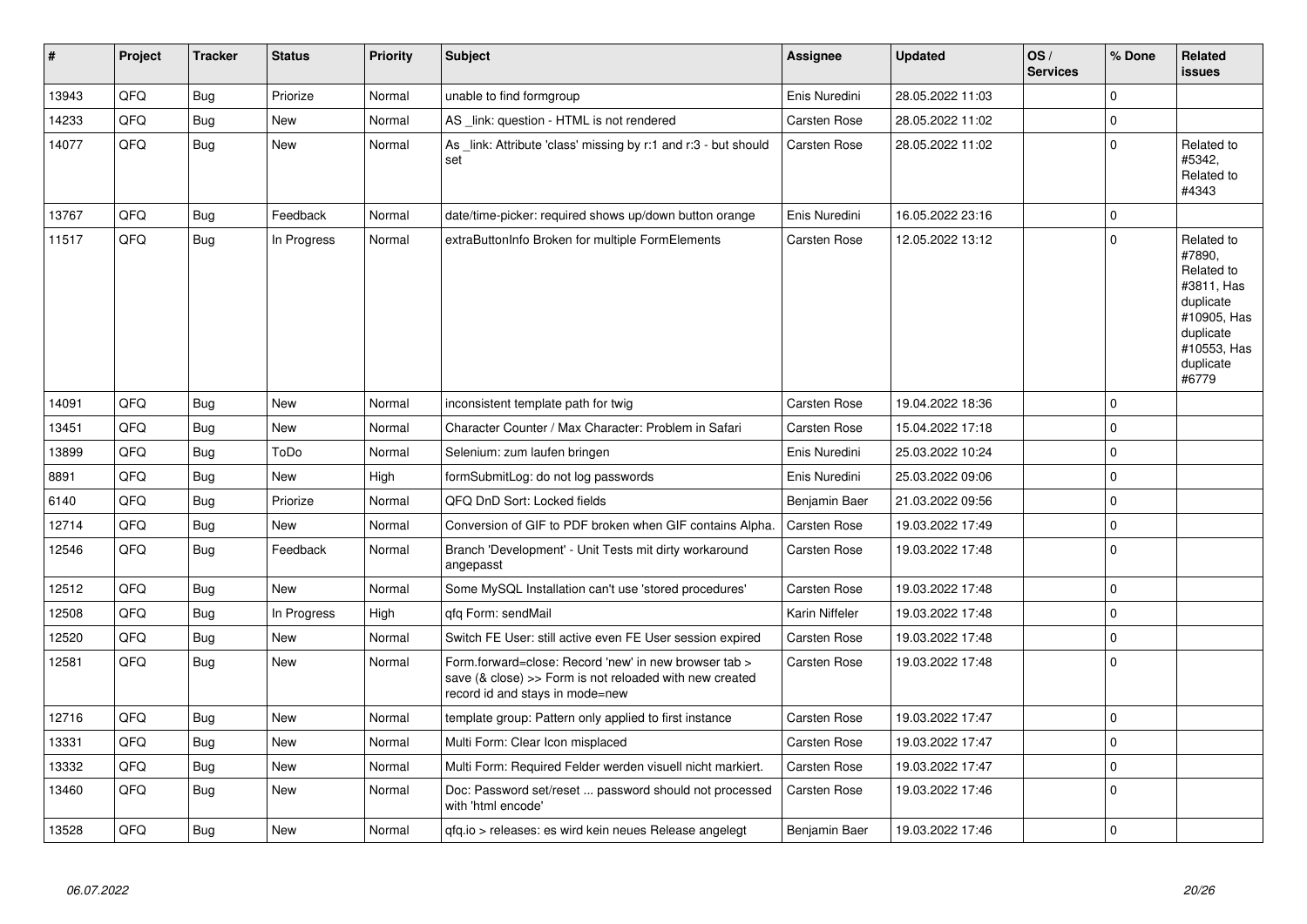| #     | Project | <b>Tracker</b> | <b>Status</b>     | <b>Priority</b> | <b>Subject</b>                                                                                           | <b>Assignee</b> | <b>Updated</b>   | OS/<br><b>Services</b> | % Done         | Related<br>issues                                                       |
|-------|---------|----------------|-------------------|-----------------|----------------------------------------------------------------------------------------------------------|-----------------|------------------|------------------------|----------------|-------------------------------------------------------------------------|
| 13592 | QFQ     | <b>Bug</b>     | <b>New</b>        | Normal          | QFQ Build Queue: das vergeben von Tags klappt nicht. Es<br>werden keine Releases gebaut.                 | Carsten Rose    | 19.03.2022 17:45 |                        | $\Omega$       |                                                                         |
| 13647 | QFQ     | <b>Bug</b>     | <b>New</b>        | Normal          | Autofocus funktioniert nicht auf Chrome                                                                  | Benjamin Baer   | 19.03.2022 17:44 |                        | $\Omega$       |                                                                         |
| 12395 | QFQ     | <b>Bug</b>     | ToDo              | High            | QFQ Function: Result two times shown                                                                     | Carsten Rose    | 18.02.2022 08:59 |                        | $\Omega$       |                                                                         |
| 13706 | QFQ     | <b>Bug</b>     | New               | Normal          | Wrong CheckType in FieldElement LastStatus of Form Cron                                                  | Carsten Rose    | 21.01.2022 18:20 |                        | 0              |                                                                         |
| 13659 | QFQ     | <b>Bug</b>     | <b>New</b>        | Normal          | wrong sanitize class applied to R-store                                                                  | Carsten Rose    | 15.01.2022 14:23 |                        | $\Omega$       |                                                                         |
| 9789  | QFQ     | <b>Bug</b>     | In Progress       | High            | Record Lock: release to early on 'leave page'                                                            | Carsten Rose    | 10.01.2022 09:25 |                        | 100            | Related to<br>#10081.<br>Related to<br>#9173.<br>Related to<br>#8702    |
| 2665  | QFQ     | <b>Bug</b>     | Priorize          | Normal          | Dynamic Update funktioniert nicht, wenn beim<br>entsprechenden FormElement eine size angegeben ist.      | Benjamin Baer   | 03.01.2022 08:12 |                        | 30             |                                                                         |
| 6566  | QFQ     | Bug            | Priorize          | Normal          | Link Function 'delete': provided parameter missing on page<br>reload                                     | Benjamin Baer   | 03.01.2022 08:08 |                        | $\Omega$       |                                                                         |
| 4457  | QFQ     | <b>Bug</b>     | Priorize          | Normal          | typeahead: pressing return to select an item, saves the form<br>and closes the form.                     | Benjamin Baer   | 03.01.2022 08:01 |                        | $\overline{0}$ | Related to<br>#4398                                                     |
| 12327 | QFQ     | <b>Bug</b>     | <b>New</b>        | Normal          | Copy to clipboard: Glyphicon can not be changed                                                          | Carsten Rose    | 27.12.2021 17:59 |                        | $\mathbf{0}$   |                                                                         |
| 12463 | QFQ     | <b>Bug</b>     | ToDo              | High            | QFQ Function: 'function' and 'sql' on same level - output of<br>sal is shown two times.                  | Carsten Rose    | 15.12.2021 16:31 |                        | $\Omega$       |                                                                         |
| 12702 | QFQ     | <b>Bug</b>     | New               | High            | templateGroup: broken in multiDb Setup                                                                   | Carsten Rose    | 14.12.2021 16:02 |                        | 0              |                                                                         |
| 12545 | QFQ     | Bug            | <b>New</b>        | Urgent          | sql.log not created / updated                                                                            | Carsten Rose    | 14.12.2021 16:02 |                        | 0              |                                                                         |
| 12974 | QFQ     | <b>Bug</b>     | New               | High            | Sanitize Queries in Action-Elements                                                                      | Carsten Rose    | 07.12.2021 17:19 |                        | 0              |                                                                         |
| 12670 | QFQ     | <b>Bug</b>     | New               | High            | Dropdown-Menu classes können nicht mehr angegeben<br>werden                                              | Carsten Rose    | 07.12.2021 17:19 |                        | $\mathbf 0$    |                                                                         |
| 12513 | QFQ     | <b>Bug</b>     | <b>New</b>        | High            | Implement server side check of maxlength                                                                 | Carsten Rose    | 07.12.2021 17:19 |                        | $\Omega$       |                                                                         |
| 6116  | QFQ     | <b>Bug</b>     | Priorize          | High            | value of checkbox not saved                                                                              | Carsten Rose    | 07.12.2021 17:19 |                        | $\Omega$       |                                                                         |
| 9834  | QFQ     | <b>Bug</b>     | Priorize          | Normal          | Input elements with tag 'disabled' are missing on<br>form-submit: server option 'processReadOnly' broken | Carsten Rose    | 07.12.2021 16:43 |                        | $\Omega$       | Related to<br>#9691.<br>Related to<br>#5305, Has<br>duplicate<br>#12331 |
| 9013  | QFQ     | Bug            | <b>New</b>        | Normal          | Error in Twig template not handled                                                                       | Carsten Rose    | 20.10.2021 13:43 |                        | 0              |                                                                         |
| 7456  | QFQ     | Bug            | Some day<br>maybe | Low             | Todos in Code: solve or make ticket                                                                      | Carsten Rose    | 16.09.2021 15:10 |                        | $\Omega$       |                                                                         |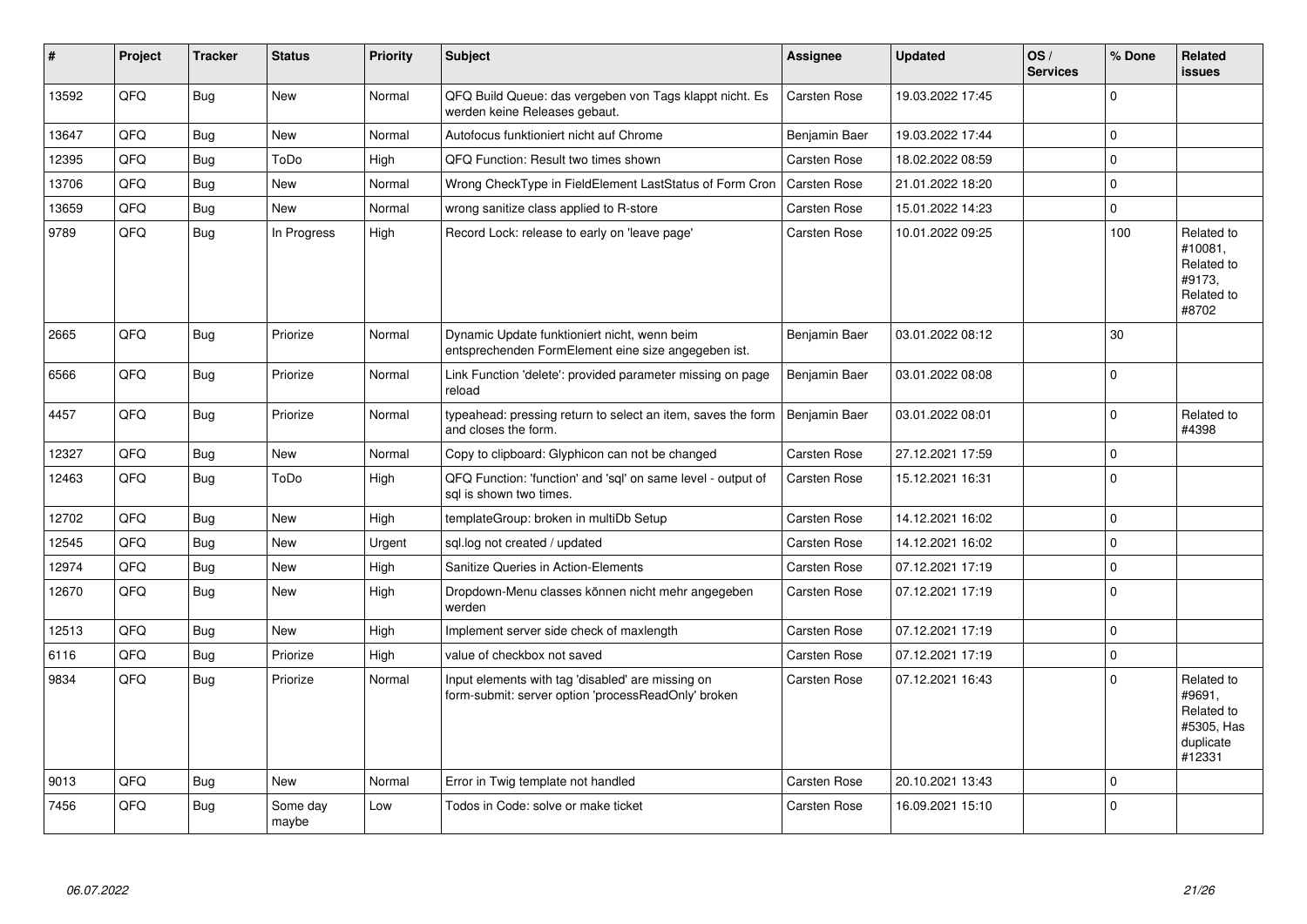| #     | Project | <b>Tracker</b> | <b>Status</b>     | <b>Priority</b> | <b>Subject</b>                                                                   | <b>Assignee</b>     | <b>Updated</b>   | OS/<br><b>Services</b> | % Done      | Related<br><b>issues</b>                      |
|-------|---------|----------------|-------------------|-----------------|----------------------------------------------------------------------------------|---------------------|------------------|------------------------|-------------|-----------------------------------------------|
| 12325 | QFQ     | <b>Bug</b>     | Priorize          | Normal          | MultiDB form.dblndex not working for report syntax                               | Carsten Rose        | 07.09.2021 13:37 |                        | $\Omega$    | Related to<br>#12145,<br>Related to<br>#12314 |
| 10661 | QFQ     | Bug            | In Progress       | Normal          | Typo3 Warnungen                                                                  | Carsten Rose        | 07.09.2021 13:23 |                        | $\Omega$    | Related to<br>#12440                          |
| 9669  | QFQ     | <b>Bug</b>     | Some day<br>maybe | Normal          | Checkbox / Template Group: radio/checkbox visible broken<br>after 'add'          | Carsten Rose        | 16.06.2021 13:47 |                        | $\Omega$    | Related to<br>#8091                           |
| 5305  | QFQ     | <b>Bug</b>     | <b>New</b>        | Normal          | Upload FormElement: nicht disabled by readonly Form                              | <b>Carsten Rose</b> | 16.06.2021 13:43 |                        | $\Omega$    | Related to<br>#9347.<br>Related to<br>#9834   |
| 9121  | QFQ     | Bug            | Priorize          | High            | sip links have r and __dbIndexData set                                           | Carsten Rose        | 12.06.2021 10:41 |                        | 0           |                                               |
| 9347  | QFQ     | <b>Bug</b>     | <b>New</b>        | High            | FE.type=upload with dynamic show/hidden: required not<br>detected                | <b>Carsten Rose</b> | 12.06.2021 10:40 |                        | $\Omega$    | Related to<br>#5305.<br>Related to<br>#12398  |
| 7890  | QFQ     | <b>Bug</b>     | <b>New</b>        | Normal          | FormElement 'required': extraButtonInfo not aligned                              | Carsten Rose        | 11.06.2021 21:17 |                        | $\Omega$    | Related to<br>#11517                          |
| 9531  | QFQ     | Bug            | <b>New</b>        | High            | FE File: Dynamic Update / modeSgl / required detected<br>even it not set         | Carsten Rose        | 11.06.2021 20:32 |                        | $\Omega$    | Related to<br>#12398                          |
| 9534  | QFQ     | <b>Bug</b>     | Priorize          | Urgent          | FE.type=upload: 'Unknown Mode: ID"                                               | Carsten Rose        | 03.05.2021 21:14 |                        | $\Omega$    | Related to<br>#9532                           |
| 9173  | QFQ     | Bug            | Priorize          | Urgent          | Stale Record Lock: Firefox                                                       | Carsten Rose        | 03.05.2021 21:14 |                        | $\Omega$    | Related to<br>#9789                           |
| 8668  | QFQ     | <b>Bug</b>     | New               | High            | Pill disabled: dyamic mode 'hidden' not respected - FE is still<br>required      | Carsten Rose        | 03.05.2021 21:14 |                        | $\Omega$    |                                               |
| 8431  | QFQ     | <b>Bug</b>     | <b>New</b>        | High            | autocron.php with wrong path                                                     | Carsten Rose        | 03.05.2021 21:14 |                        | $\Omega$    |                                               |
| 8083  | QFQ     | Bug            | New               | High            | FormEditor: primary table list does not respect<br>'indexDb={{indexData:Y}}'     | Carsten Rose        | 03.05.2021 21:14 |                        | $\Omega$    | Has duplicate<br>#6678                        |
| 7899  | QFQ     | Bug            | <b>New</b>        | High            | Fe.type=password / retype / required: always complain<br>about missing value     | Carsten Rose        | 03.05.2021 21:14 |                        | $\Omega$    |                                               |
| 7650  | QFQ     | <b>Bug</b>     | New               | High            | Optional do not show 'required' sign on FormElement                              | Carsten Rose        | 03.05.2021 21:14 |                        | $\mathbf 0$ |                                               |
| 5459  | QFQ     | Bug            | New               | High            | Multi DB: spread system tables between 'QFQ' and<br>'Data'-DB                    | Carsten Rose        | 03.05.2021 21:14 |                        | $\Omega$    | Related to<br>#4720                           |
| 5221  | QFQ     | <b>Bug</b>     | <b>New</b>        | High            | Download Dialog: Bleibt stehen in FF wenn Datei<br>automatisch gespeichert wird. | Carsten Rose        | 03.05.2021 21:14 |                        | $\Omega$    |                                               |
| 4279  | QFQ     | <b>Bug</b>     | Some day<br>maybe | High            | config.linkVars lost                                                             | <b>Carsten Rose</b> | 03.05.2021 21:14 |                        | $\Omega$    |                                               |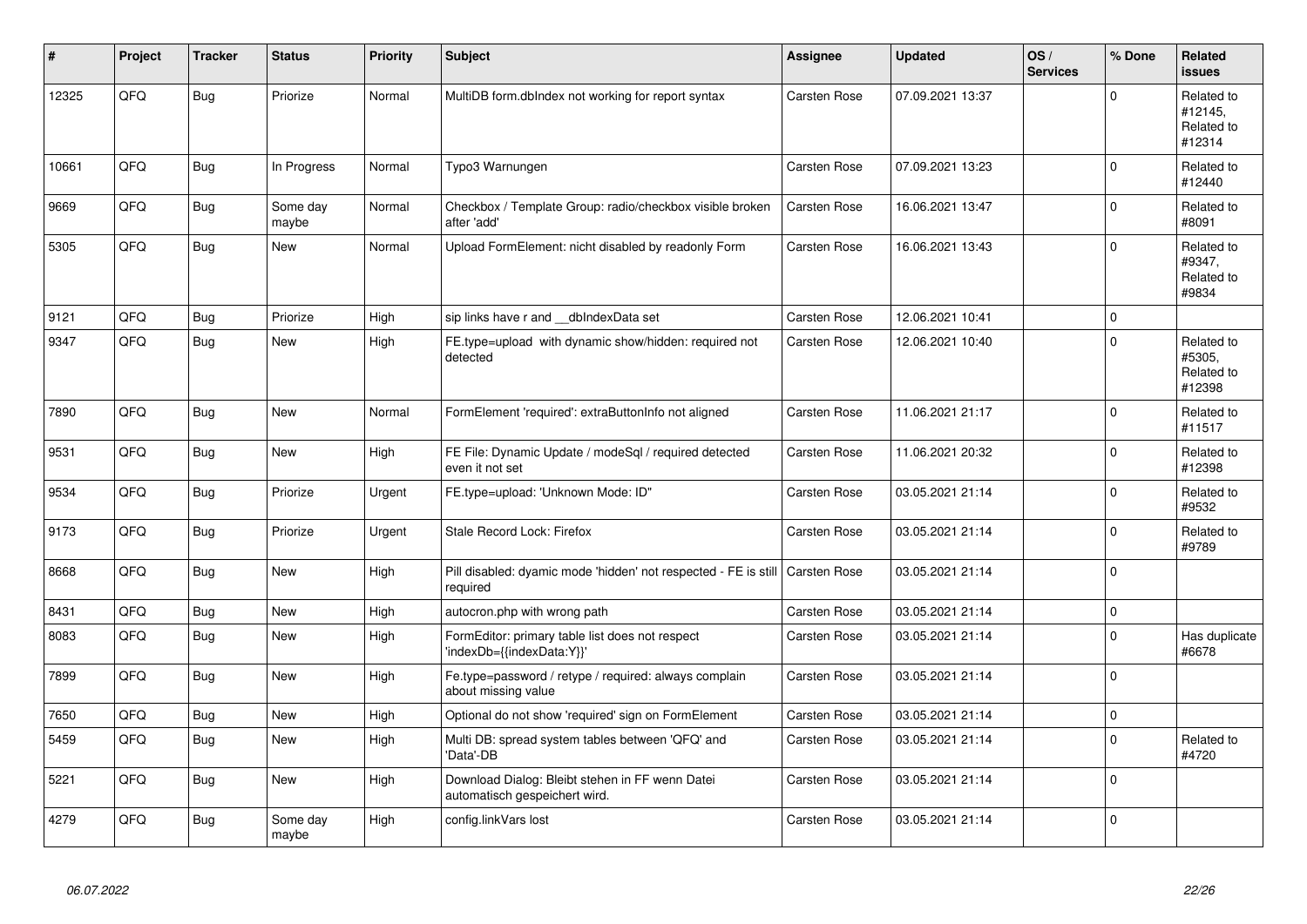| #     | Project | <b>Tracker</b> | <b>Status</b>     | <b>Priority</b> | Subject                                                                                                | <b>Assignee</b> | <b>Updated</b>   | OS/<br><b>Services</b> | % Done      | Related<br>issues                            |
|-------|---------|----------------|-------------------|-----------------|--------------------------------------------------------------------------------------------------------|-----------------|------------------|------------------------|-------------|----------------------------------------------|
| 3570  | QFQ     | Bug            | Some day<br>maybe | High            | Formular mit prmitnew permitEdit=Always wird nicht<br>aufgerufen (ist leer)                            | Carsten Rose    | 03.05.2021 21:14 |                        | $\mathbf 0$ |                                              |
| 3109  | QFQ     | Bug            | Some day<br>maybe | High            | RealUrl: Links werden nicht korrekt gerendert                                                          | Carsten Rose    | 03.05.2021 21:14 |                        | 0           |                                              |
| 3061  | QFQ     | <b>Bug</b>     | Some day<br>maybe | High            | winstitute: mysql connection durcheinander - nmhp17<br>(ag7)/QFQ arbeitet mit DB/Tabellen von biostat. | Carsten Rose    | 03.05.2021 21:14 |                        | 0           |                                              |
| 12468 | QFQ     | <b>Bug</b>     | New               | Urgent          | Form: update Form.title after save                                                                     | Carsten Rose    | 03.05.2021 21:12 |                        | $\mathbf 0$ |                                              |
| 11237 | QFQ     | Bug            | New               | High            | Radiobutton / parameter.buttonClass= btn-default - kein<br>dirty Trigger                               | Benjamin Baer   | 03.05.2021 21:12 |                        | $\mathbf 0$ | Related to<br>#10766                         |
| 11057 | QFQ     | Bug            | New               | High            | Checkboxes ohne span.checkmark im Report werden<br>ausgeblendet                                        | Benjamin Baer   | 03.05.2021 21:12 |                        | 0           | Related to<br>#11039                         |
| 10766 | QFQ     | <b>Bug</b>     | <b>New</b>        | High            | Radiobutton / parameter.buttonClass=btn-default: dynamic<br>update                                     |                 | 03.05.2021 21:12 |                        | $\mathbf 0$ | Related to<br>#11237                         |
| 10640 | QFQ     | Bug            | New               | High            | TypeAhead Tag: FE editierbar trotz readOnly                                                            | Carsten Rose    | 03.05.2021 21:12 |                        | $\mathbf 0$ | Related to<br>#7795                          |
| 10508 | QFQ     | <b>Bug</b>     | New               | High            | Multi Form broken on Multi DB Instance                                                                 | Carsten Rose    | 03.05.2021 21:12 |                        | 0           |                                              |
| 10506 | QFQ     | Bug            | New               | High            | Template Group broken on MultiDB instance                                                              | Carsten Rose    | 03.05.2021 21:12 |                        | $\Omega$    | Related to<br>#10505                         |
| 10081 | QFQ     | Bug            | <b>New</b>        | High            | Stale record lock after 'forbidden' character                                                          | Carsten Rose    | 03.05.2021 21:12 |                        | $\Omega$    | Related to<br>#10082,<br>Related to<br>#9789 |
| 11668 | QFQ     | <b>Bug</b>     | <b>New</b>        | Normal          | Play function.sql - problem with mysql                                                                 | Carsten Rose    | 03.05.2021 20:48 |                        | $\mathbf 0$ |                                              |
| 11667 | QFQ     | Bug            | New               | Normal          | MySQL mariadb-server-10.3: Incorrect datetime value                                                    | Carsten Rose    | 03.05.2021 20:48 |                        | 0           |                                              |
| 11347 | QFQ     | <b>Bug</b>     | Feedback          | Normal          | If Bedingungen funktionieren nicht korrekt                                                             | Christoph Fuchs | 21.03.2021 20:37 |                        | 0           |                                              |
| 12187 | QFQ     | <b>Bug</b>     | <b>New</b>        | Normal          | Trigger FormAsFile() via Report: probably problem with<br>multi DB setup                               | Carsten Rose    | 20.03.2021 21:20 |                        | $\Omega$    |                                              |
| 12133 | QFQ     | Bug            | New               | Normal          | NPM, phpSpreadSheet aktualisieren                                                                      | Carsten Rose    | 15.03.2021 09:04 |                        | 0           |                                              |
| 12045 | QFQ     | Bug            | <b>New</b>        | Normal          | templateGroup afterSave FE: Aufruf ohne<br>sqlHonorFormElements funktioniert nicht                     | Carsten Rose    | 18.02.2021 16:33 |                        | $\mathbf 0$ |                                              |
| 12040 | QFQ     | <b>Bug</b>     | <b>New</b>        | Normal          | FE Mode 'hidden' für zwei FEs auf einer Zeile                                                          | Carsten Rose    | 18.02.2021 10:13 |                        | 0           |                                              |
| 9958  | QFQ     | Bug            | Priorize          | Normal          | Broken subrecord query: no error message                                                               | Carsten Rose    | 05.02.2021 15:15 |                        | $\Omega$    |                                              |
| 9281  | QFQ     | <b>Bug</b>     | Some day<br>maybe | Normal          | Allow STRICT TRANS TABLES                                                                              | Carsten Rose    | 02.01.2021 18:43 |                        | $\mathbf 0$ |                                              |
| 9126  | QFQ     | <b>Bug</b>     | Some day<br>maybe | Normal          | hidden Form elements are present in page source                                                        |                 | 02.01.2021 18:41 |                        | $\mathbf 0$ |                                              |
| 11752 | QFQ     | Bug            | New               | Normal          | checkbox renders multiple input elements with same name                                                | Carsten Rose    | 17.12.2020 14:58 |                        | $\mathsf 0$ | Related to<br>#11750                         |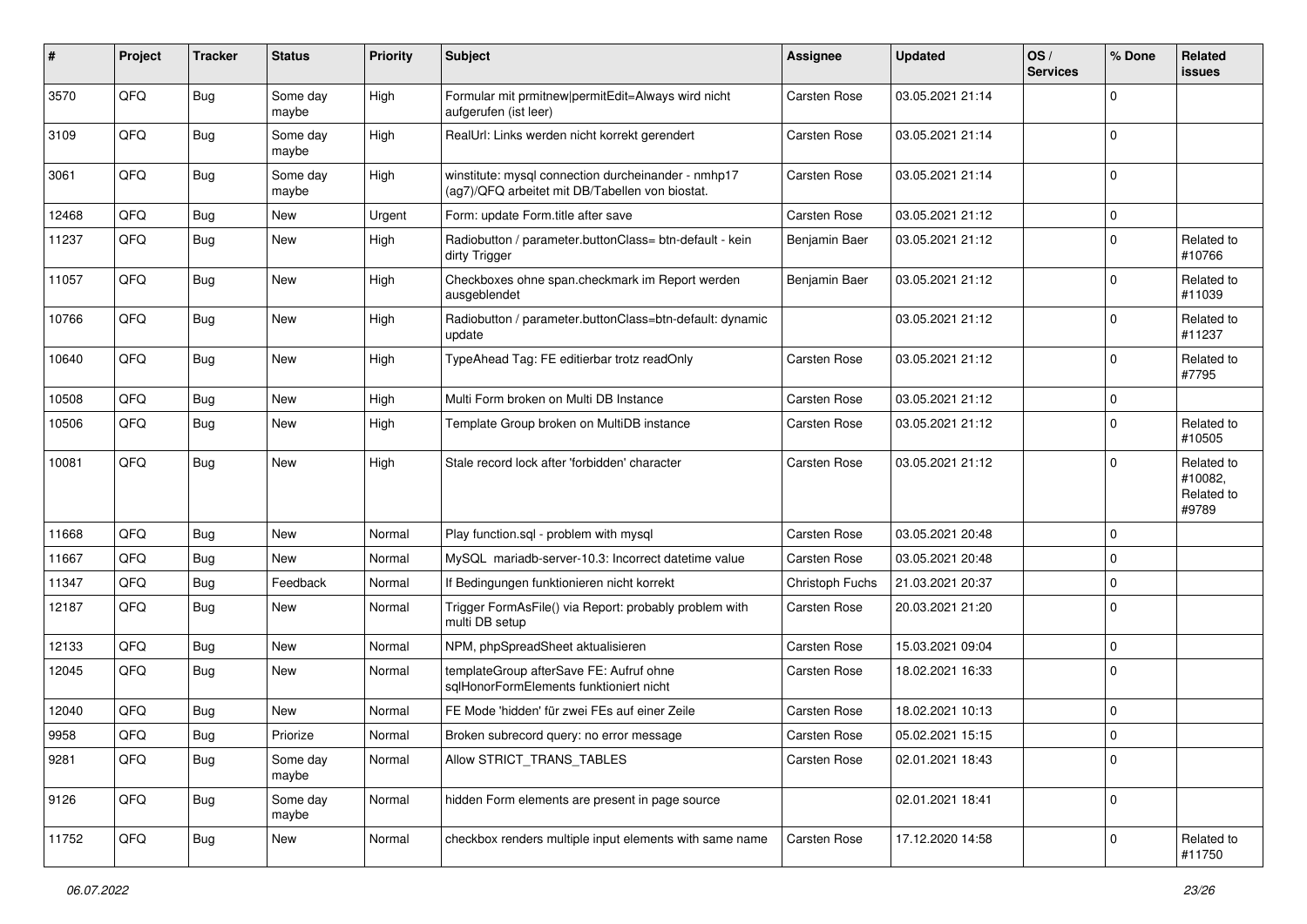| #     | Project        | <b>Tracker</b> | <b>Status</b> | <b>Priority</b> | <b>Subject</b>                                                                      | <b>Assignee</b> | <b>Updated</b>   | OS/<br><b>Services</b> | % Done      | Related<br><b>issues</b>                                             |
|-------|----------------|----------------|---------------|-----------------|-------------------------------------------------------------------------------------|-----------------|------------------|------------------------|-------------|----------------------------------------------------------------------|
| 11715 | QFQ            | <b>Bug</b>     | <b>New</b>    | Normal          | acceptZeroAsRequired and requiredOffButMark do not<br>coincide                      |                 | 08.12.2020 12:13 |                        | $\mathbf 0$ |                                                                      |
| 11695 | QFQ            | <b>Bug</b>     | <b>New</b>    | Normal          | MultiForm required FE Error                                                         | Carsten Rose    | 04.12.2020 13:34 |                        | 0           |                                                                      |
| 11522 | QFQ            | <b>Bug</b>     | New           | Normal          | Aus/Einblenden von Reitern                                                          |                 | 13.11.2020 14:58 |                        | 0           |                                                                      |
| 10937 | QFQ            | <b>Bug</b>     | <b>New</b>    | Normal          | Fehler mit abhängigen Select- Feldern beim Positionieren                            | Carsten Rose    | 12.11.2020 23:45 |                        | 0           |                                                                      |
| 10759 | QFQ            | <b>Bug</b>     | <b>New</b>    | Normal          | emptyMeansNull - Feld falsch aktualisiert                                           |                 | 12.11.2020 23:45 |                        | 0           |                                                                      |
| 10704 | QFQ            | <b>Bug</b>     | <b>New</b>    | Normal          | wkhtml problem rendering fullCalendar.js / fabric.js >><br>successor: puppeteer     | Carsten Rose    | 12.11.2020 23:45 |                        | 0           | Related to<br>#5024,<br>Related to<br>#4650.<br>Related to<br>#10715 |
| 10588 | QFQ            | <b>Bug</b>     | <b>New</b>    | Normal          | typeahed Tag: Doku anpassen                                                         | Carsten Rose    | 12.11.2020 23:45 |                        | 0           |                                                                      |
| 11239 | QFQ            | <b>Bug</b>     | <b>New</b>    | Normal          | Radiobutton (plain): horizontales Rendern abhängig vom<br>Datentyp in der Datenbank | Carsten Rose    | 30.09.2020 18:37 |                        | 0           |                                                                      |
| 11195 | QFQ            | <b>Bug</b>     | New           | Low             | Dynamic Update: Note not updated if new text is empty<br>(v20.4)                    |                 | 25.09.2020 11:14 |                        | 0           |                                                                      |
| 10890 | QFQ            | <b>Bug</b>     | New           | Normal          | AutoCron hangs                                                                      |                 | 20.07.2020 13:56 |                        | $\mathbf 0$ |                                                                      |
| 10658 | QFQ            | <b>Bug</b>     | <b>New</b>    | Normal          | processReadOnly broken                                                              | Carsten Rose    | 27.05.2020 17:55 |                        | 0           |                                                                      |
| 5559  | QFQ            | <b>Bug</b>     | <b>New</b>    | Normal          | FE.type = Upload: 'accept' might contain variables                                  | Carsten Rose    | 11.05.2020 21:23 |                        | 0           |                                                                      |
| 10322 | QFQ            | <b>Bug</b>     | <b>New</b>    | Normal          | FormElement / Radio: missing column 'enum' >> FE not<br>reported                    | Carsten Rose    | 07.05.2020 09:37 |                        | 0           |                                                                      |
| 10082 | QFQ            | Bug            | New           | Normal          | FE.type=SELECT - 'sanatize' Class                                                   | Carsten Rose    | 07.05.2020 09:36 |                        | $\mathbf 0$ | Related to<br>#10081                                                 |
| 10324 | QFQ            | <b>Bug</b>     | <b>New</b>    | Normal          | Excel Export mit Template funktioniert nur, wenn Template<br>vor uid kommt          |                 | 30.03.2020 11:20 |                        | $\mathbf 0$ | Related to<br>#10257                                                 |
| 9783  | QFQ            | <b>Bug</b>     | New           | Normal          | Email with special characters                                                       | Carsten Rose    | 01.02.2020 23:22 |                        | 0           |                                                                      |
| 9691  | QFQ            | Bug            | In Progress   | Normal          | Checkbox: dynamic update > readonly                                                 | Carsten Rose    | 01.02.2020 23:22 |                        | 50          | Related to<br>#9834                                                  |
| 9533  | QFQ            | <b>Bug</b>     | <b>New</b>    | Normal          | FE.type=upload: Check in 'beforeSave' if upload is given                            | Carsten Rose    | 01.02.2020 23:22 |                        | $\Omega$    | Related to<br>#11523                                                 |
| 9317  | $\mathsf{QFQ}$ | Bug            | <b>New</b>    | Normal          | FE.type=note: with dynamic show/hidden an empty label<br>causes trouble             | Carsten Rose    | 01.02.2020 23:22 |                        | $\mathbf 0$ |                                                                      |
| 9275  | QFQ            | <b>Bug</b>     | New           | Normal          | autcron: t3 page, which takes to long to respond, is not<br>reported properly       | Carsten Rose    | 01.02.2020 23:22 |                        | 100         |                                                                      |
| 9177  | QFQ            | Bug            | New           | Normal          | Bug? QFQ tries to save an action FE, which has real<br>existing column name         | Carsten Rose    | 01.02.2020 23:22 |                        | $\mathbf 0$ |                                                                      |
| 9127  | QFQ            | Bug            | New           | Normal          | Error Message: change 'roll over' color - text not readable                         | Carsten Rose    | 01.02.2020 23:22 |                        | $\pmb{0}$   |                                                                      |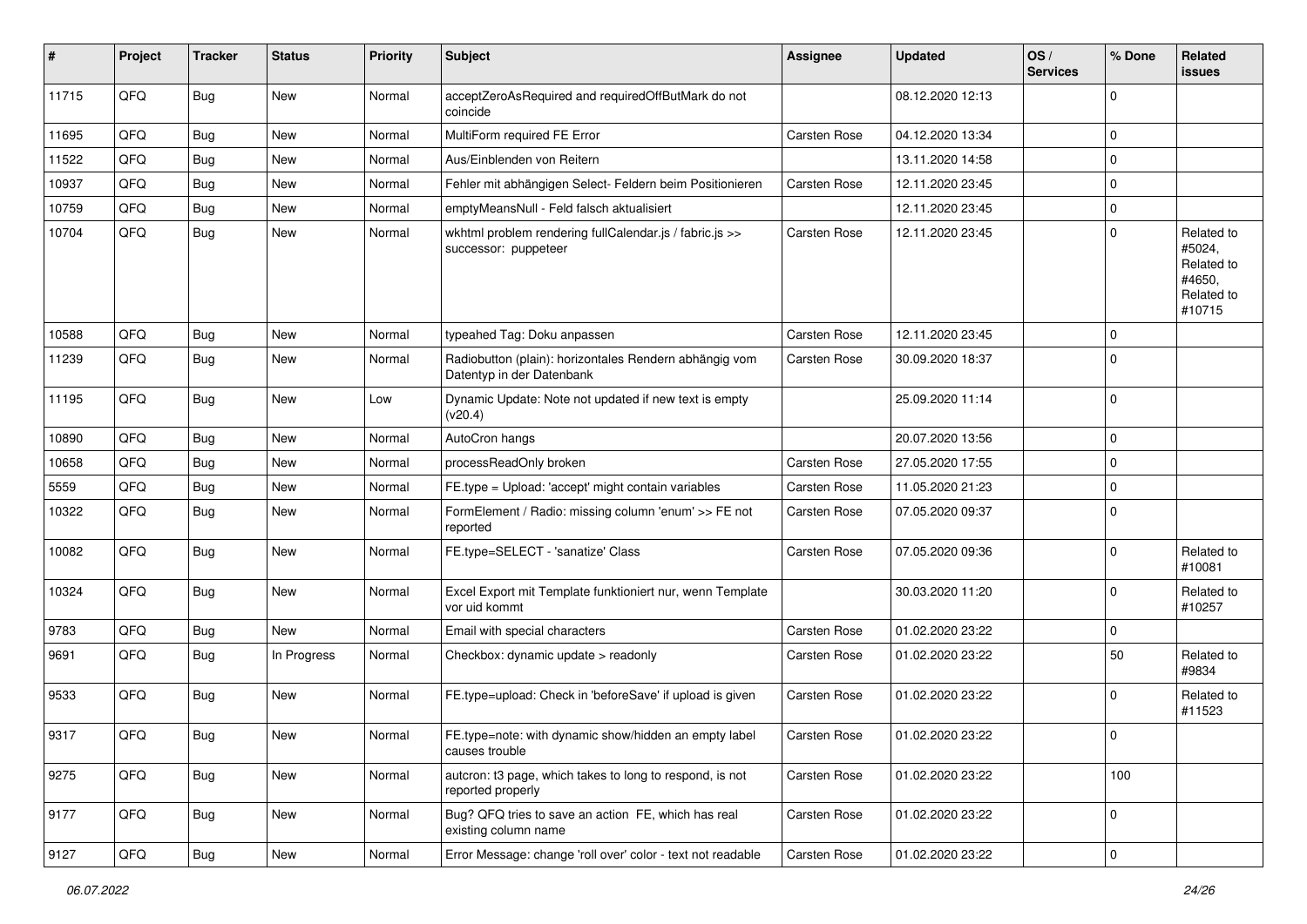| #    | Project | <b>Tracker</b> | <b>Status</b>     | <b>Priority</b> | <b>Subject</b>                                                                                                   | <b>Assignee</b>     | <b>Updated</b>   | OS/<br><b>Services</b> | % Done      | <b>Related</b><br>issues                       |
|------|---------|----------------|-------------------|-----------------|------------------------------------------------------------------------------------------------------------------|---------------------|------------------|------------------------|-------------|------------------------------------------------|
| 8049 | QFQ     | <b>Bug</b>     | <b>New</b>        | Normal          | FE.type=note, column 'value': text moves some pixel to top<br>after save                                         | Carsten Rose        | 01.02.2020 23:22 |                        | $\Omega$    |                                                |
| 7795 | QFQ     | Bug            | New               | Normal          | Readonly Form: Typeahead-Felder                                                                                  | Carsten Rose        | 01.02.2020 23:22 |                        | $\mathbf 0$ | Related to<br>#10640                           |
| 7685 | QFQ     | Bug            | <b>New</b>        | Normal          | Open FormElement from QFQ error message and save<br>modified record: error about missing {{formId:F}}            | Carsten Rose        | 01.02.2020 23:22 |                        | $\mathbf 0$ |                                                |
| 7547 | QFQ     | Bug            | New               | Normal          | Error Message in afterSave: wrong parameter column<br>reported                                                   | Carsten Rose        | 01.02.2020 23:22 |                        | $\Omega$    |                                                |
| 7524 | QFQ     | Bug            | New               | Normal          | QFQ throws a 'General Error' if 'fileadmin/protected/log/' is<br>not writeable                                   | <b>Carsten Rose</b> | 01.02.2020 23:22 |                        | $\mathbf 0$ |                                                |
| 7513 | QFQ     | Bug            | New               | Normal          | Radios not correct aligned                                                                                       | Carsten Rose        | 01.02.2020 23:22 |                        | $\mathbf 0$ |                                                |
| 7512 | QFQ     | Bug            | <b>New</b>        | Normal          | FE: inputType=number >> 'pattern' is not respected                                                               | Carsten Rose        | 01.02.2020 23:22 |                        | $\mathbf 0$ |                                                |
| 7002 | QFQ     | Bug            | <b>New</b>        | Normal          | Dynamic Update: row does not disappear / appear                                                                  | Carsten Rose        | 01.02.2020 23:22 |                        | $\mathbf 0$ |                                                |
| 7574 | QFQ     | Bug            | <b>New</b>        | Normal          | Substitute error: form element not reported / dont parse<br>Form.note                                            | Carsten Rose        | 01.02.2020 23:21 |                        | $\Omega$    |                                                |
| 7261 | QFQ     | <b>Bug</b>     | New               | Normal          | Report pathFilename for user without path, only the<br>filename                                                  | Carsten Rose        | 01.02.2020 23:21 |                        | $\Omega$    |                                                |
| 7219 | QFQ     | <b>Bug</b>     | <b>New</b>        | Normal          | typeSheadSql / typeAheadSqlPrefetch: change to curly<br>braces                                                   | Carsten Rose        | 01.02.2020 23:21 |                        | $\mathbf 0$ |                                                |
| 7014 | QFQ     | <b>Bug</b>     | <b>New</b>        | Normal          | Sending invalid emails succeeds when<br>debug.redirectAllMailTo is set                                           | Carsten Rose        | 01.02.2020 23:21 |                        | $\mathbf 0$ |                                                |
| 6912 | QFQ     | <b>Bug</b>     | <b>New</b>        | Normal          | error Message Var 'deadline' already set in SIP - in Form<br>with FE.value={{deadline:R:::{{deadlinePeriod:Y}}}} | Carsten Rose        | 01.02.2020 23:21 |                        | $\Omega$    |                                                |
| 6677 | QFQ     | <b>Bug</b>     | <b>New</b>        | Normal          | Error message FE Action Element: no/wrong FE reference<br>who cause the problem.                                 | Carsten Rose        | 01.02.2020 23:21 |                        | $\pmb{0}$   |                                                |
| 6483 | QFQ     | Bug            | New               | Normal          | R Store funktioniert nicht bei 'Report Notation' im FE                                                           | Carsten Rose        | 01.02.2020 23:21 |                        | $\mathbf 0$ |                                                |
| 6462 | QFQ     | Bug            | New               | Normal          | File Upload: Nutzlose Fehlermeldung wenn Datei zu gross                                                          | Carsten Rose        | 01.02.2020 23:21 |                        | $\mathbf 0$ | Related to<br>#6139                            |
| 5576 | QFQ     | Bug            | New               | Normal          | Using MySQL 'DROP' requires privilege - wich is not really<br>necessary.                                         | Carsten Rose        | 01.02.2020 23:21 |                        | $\mathbf 0$ |                                                |
| 3547 | QFQ     | Bug            | <b>New</b>        | Normal          | FE of type 'note' causes writing of empty fields.                                                                | Carsten Rose        | 01.02.2020 23:21 |                        | $\mathbf 0$ |                                                |
| 4771 | QFQ     | <b>Bug</b>     | Some day<br>maybe | Normal          | qfq: select-down-values empty after save (edit-form for<br>program administrators)                               | Carsten Rose        | 01.02.2020 23:20 |                        | $\Omega$    | Related to<br>#4549, Has<br>duplicate<br>#4282 |
| 4659 | QFQ     | <b>Bug</b>     | Some dav<br>maybe | Normal          | infoButtonExtra                                                                                                  | Carsten Rose        | 01.02.2020 23:20 |                        | $\mathbf 0$ |                                                |